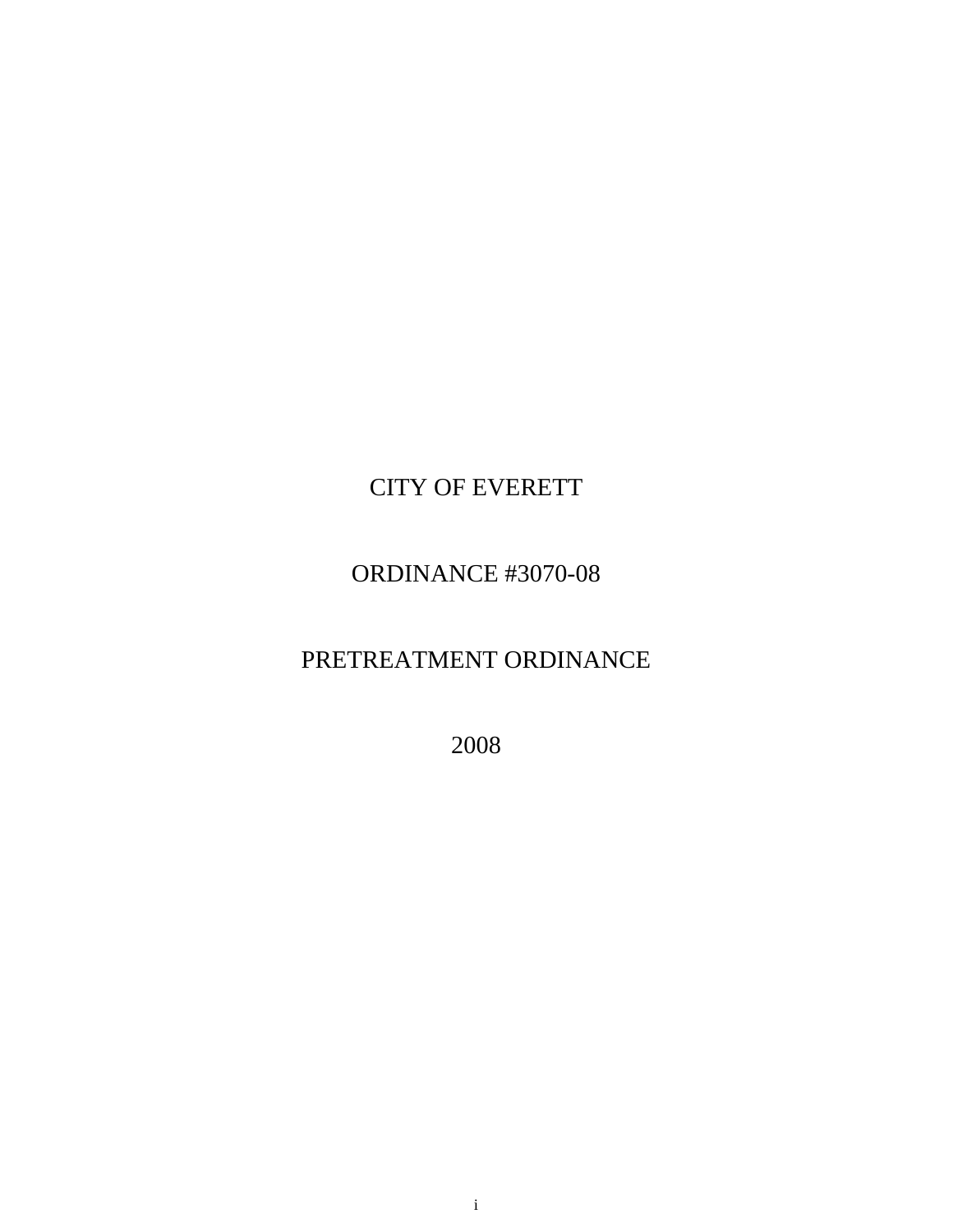## **TABLE OF CONTENTS**

| 1.1  |                                                                                |  |
|------|--------------------------------------------------------------------------------|--|
| 1.2  |                                                                                |  |
| 1.3  |                                                                                |  |
| 1.4  |                                                                                |  |
|      |                                                                                |  |
| 2.1  |                                                                                |  |
| 2.2  |                                                                                |  |
| 2.3  |                                                                                |  |
| 2.4  |                                                                                |  |
| 2.5  |                                                                                |  |
| 2.6  |                                                                                |  |
| 2.7  |                                                                                |  |
| 2.8  |                                                                                |  |
| 2.9  |                                                                                |  |
| 2.10 |                                                                                |  |
| 2.11 |                                                                                |  |
| 2.12 |                                                                                |  |
| 2.13 |                                                                                |  |
|      |                                                                                |  |
| 3.1  |                                                                                |  |
| 3.2  |                                                                                |  |
| 3.3  |                                                                                |  |
| 3.4  |                                                                                |  |
| 3.5  |                                                                                |  |
| 3.6  | Wastewater Discharge Permitting: Non-Significant Categorical Industrial User26 |  |
| 3.7  |                                                                                |  |
| 3.8  |                                                                                |  |
| 3.9  |                                                                                |  |
| 3.10 |                                                                                |  |
| 3.11 |                                                                                |  |
| 3.12 |                                                                                |  |
| 3.13 |                                                                                |  |
| 3.14 |                                                                                |  |
| 3.15 |                                                                                |  |
| 3.16 |                                                                                |  |
|      |                                                                                |  |
| 4.1  |                                                                                |  |
| 4.2  |                                                                                |  |
| 4.3  |                                                                                |  |
| 4.4  |                                                                                |  |
| 4.5  |                                                                                |  |
| 4.6  |                                                                                |  |
| 4.7  |                                                                                |  |
| 4.8  |                                                                                |  |
| 4.9  |                                                                                |  |
| 4.10 |                                                                                |  |
| 4.11 |                                                                                |  |
| 4.12 |                                                                                |  |
| 4.13 |                                                                                |  |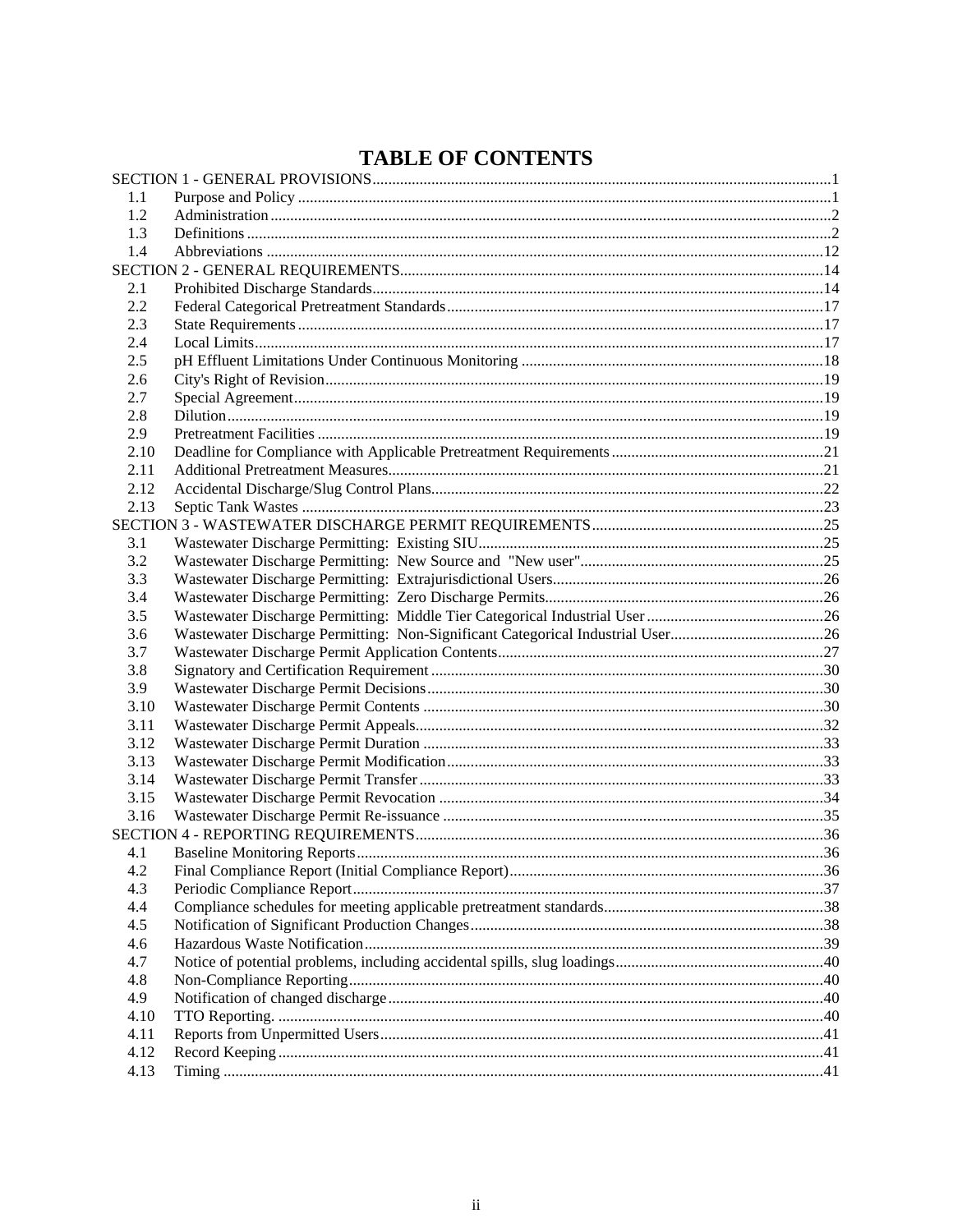| 5.1  |  |  |
|------|--|--|
| 5.2  |  |  |
| 5.3  |  |  |
|      |  |  |
| 6.1  |  |  |
| 6.2  |  |  |
| 6.3  |  |  |
| 6.4  |  |  |
|      |  |  |
|      |  |  |
|      |  |  |
| 9.1  |  |  |
| 9.2  |  |  |
| 9.3  |  |  |
| 9.4  |  |  |
| 9.5  |  |  |
| 9.6  |  |  |
| 9.7  |  |  |
| 9.8  |  |  |
| 9.9  |  |  |
|      |  |  |
| 10.1 |  |  |
| 10.2 |  |  |
| 10.3 |  |  |
| 10.4 |  |  |
|      |  |  |
| 11.1 |  |  |
| 11.2 |  |  |
| 11.3 |  |  |
| 11.4 |  |  |
| 11.5 |  |  |
| 11.6 |  |  |
|      |  |  |
| 12.1 |  |  |
| 12.2 |  |  |
| 12.3 |  |  |
|      |  |  |
| 13.1 |  |  |
| 13.2 |  |  |
| 13.3 |  |  |
| 13.4 |  |  |
| 13.5 |  |  |
|      |  |  |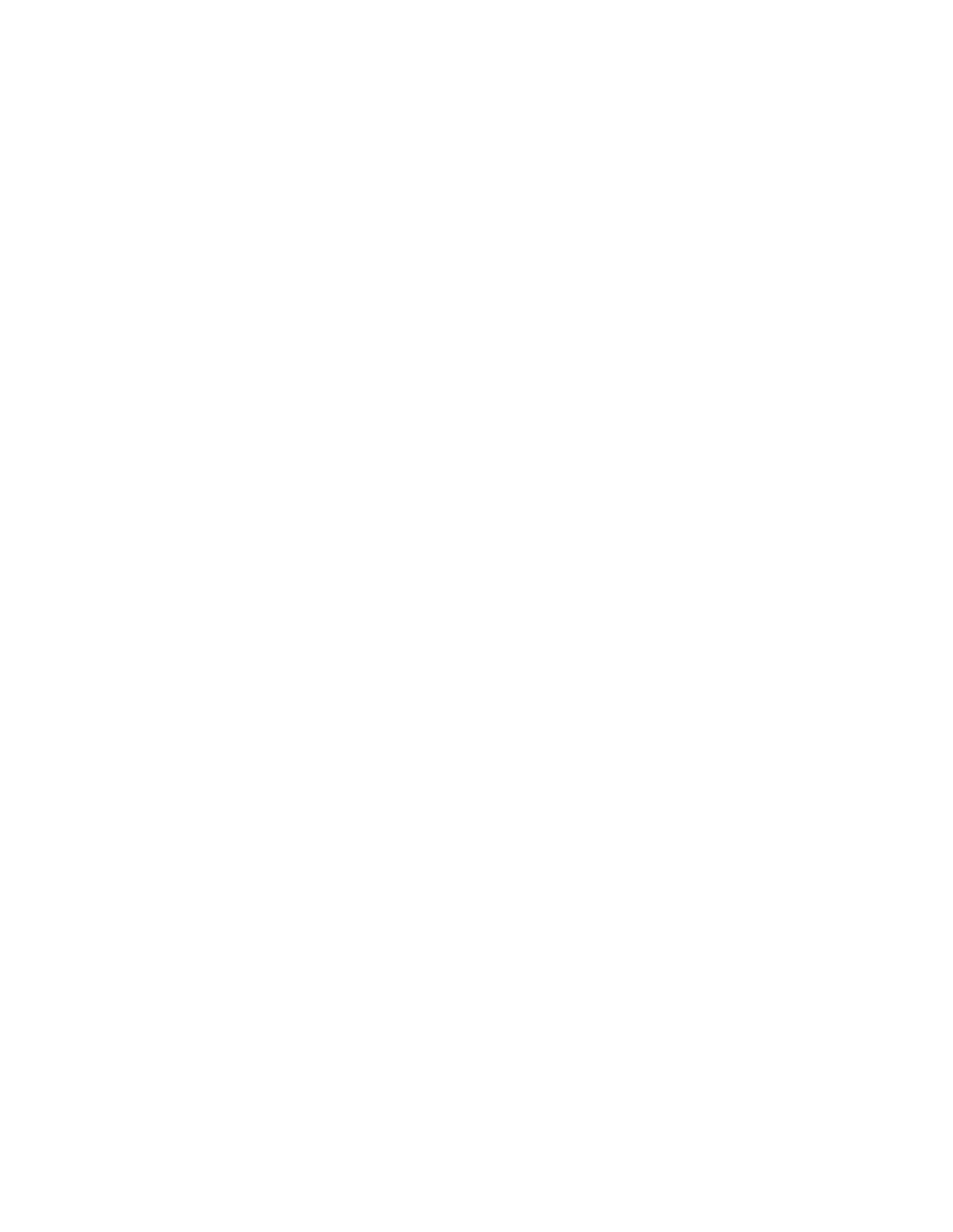#### **ORDINANCE #3070-08**

<span id="page-4-0"></span>**AN ORDINANCE** relating to uniform requirements for users of the Publicly Owned Treatment Works (POTW) for the City of Everett, repealing and replacing Ordinance 2034-95 (Chapter 14.40 EMC), as previously amended by Ordinance 2247-97 (Chapter 14.40 EMC) which may be referred to as the "Pretreatment Ordinance".

WHEREAS, the Everett City Council deems it necessary to set forth uniform requirements for users of the POTW in order to comply with all applicable State and Federal laws and regulations; and

WHEREAS, the City's wastewater pretreatment regulations, codified at Chapter EMC 14.40, were last amended in 1997 and are no longer consistent with federal regulations, including the Pretreatment Streamlining Regulation that modified 40 CFR Sections 9, 122 and 403 in October 2005; and

WHEREAS, Washington State's Department of Ecology and the United States Environmental Protection Agency have reviewed and approved the requirements for users of the POTW contained in this Ordinance

#### **NOW, THEREFORE, THE CITY OF EVERETT DOES ORDAIN:**

## **SECTION 1 - GENERAL PROVISIONS**

#### *1.1 Purpose and Policy*

 This ordinance sets forth uniform requirements for users of the Publicly Owned Treatment Works (POTW) for the City of Everett, and enables the City to comply with all applicable State and Federal laws, including the Clean Water Act (33 USC 1251 et seq.) and the General Pretreatment Regulations (40 CFR Part 403). The objectives of this ordinance are:

- A. To prevent the introduction of pollutants into the POTW that will interfere with the operation of the POTW;
- B. To prevent the introduction of pollutants into the POTW which will pass through the POTW, inadequately treated, into receiving waters or otherwise be incompatible with the POTW;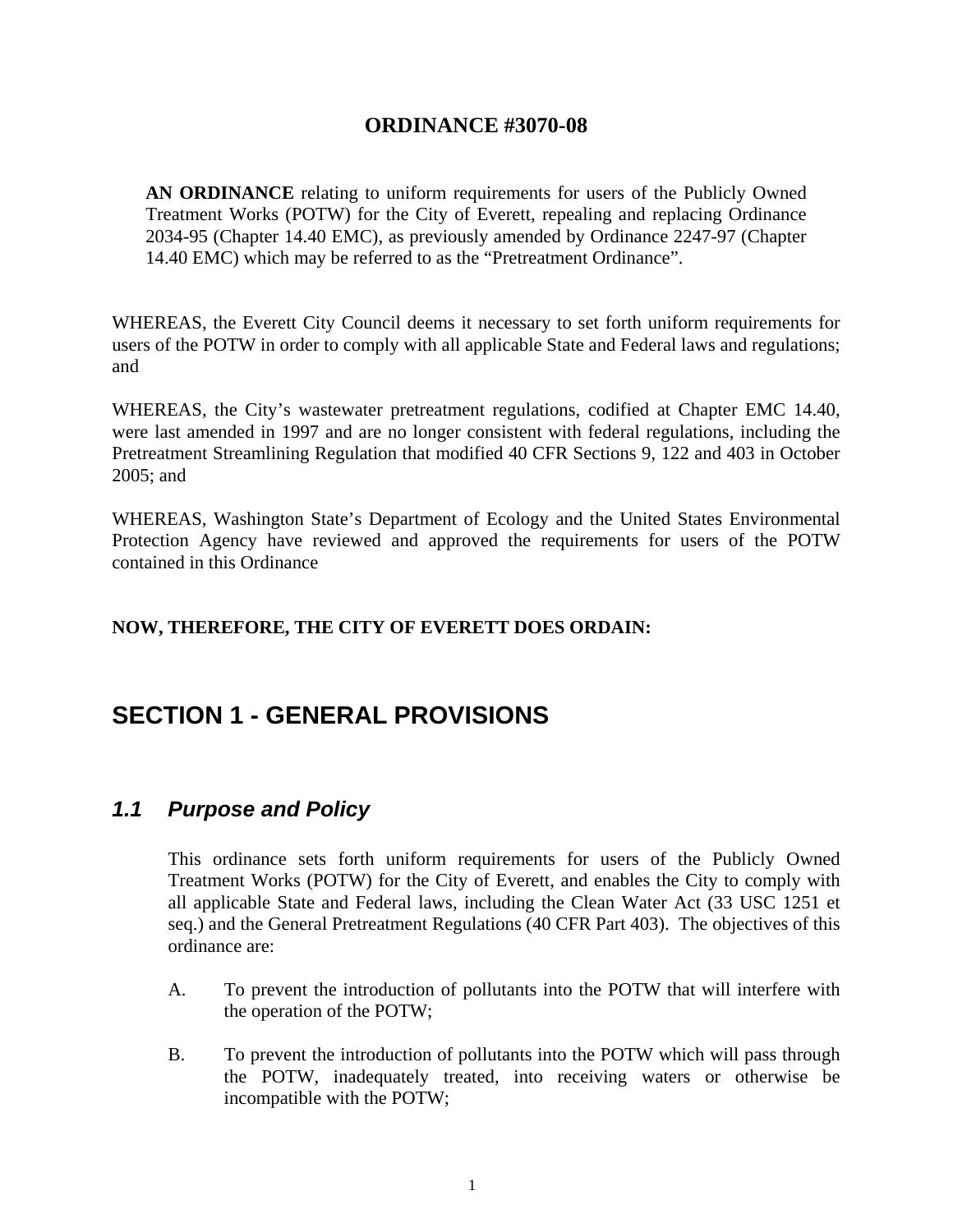- <span id="page-5-0"></span> C. To ensure that the quality of the wastewater treatment plant biosolids is maintained at a level which allows its use and disposal in compliance with applicable statutes and regulations;
- D. To protect POTW personnel who may be affected by wastewater, wastewater solids, and biosolids in the course of their employment and to protect the general public;
- E. To improve the opportunity to recycle and reclaim wastewater and biosolids from the POTW;

 This ordinance shall apply to all users of the POTW. The ordinance authorizes the issuance of wastewater discharge permits and discharge authorizations; authorizes monitoring, compliance, and enforcement activities; establishes administrative review procedures; requires user reporting; and provides for the setting of fees for the equitable distribution of costs resulting from the program established herein.

#### *1.2 Administration*

 Except as otherwise provided herein, the Director shall administer, implement, and enforce the provisions of this ordinance. Any powers granted to or duties imposed upon the Director may be delegated by the Director to other City of Everett personnel. The Director may create administrative guidelines to implement the provisions of this ordinance.

#### *1.3 Definitions*

 Unless a provision explicitly states otherwise, the following terms and phrases, as used in this ordinance, shall have the meanings hereinafter designated.

- A. Accessible. Accessible, when applied to required pretreatment monitoring or treatment equipment, shall mean direct access without the necessity of removing any panel, door, vehicle, equipment, materials, or other similar obstruction.
- B. Act or "the Act". The Federal Water Pollution Control Act, also known as the Clean Water Act, as amended, 33 USC 1251 et seq.
- C. Administrative Penalty (fine). A punitive monetary charge unrelated to treatment cost, which is assessed by the Director rather than a court.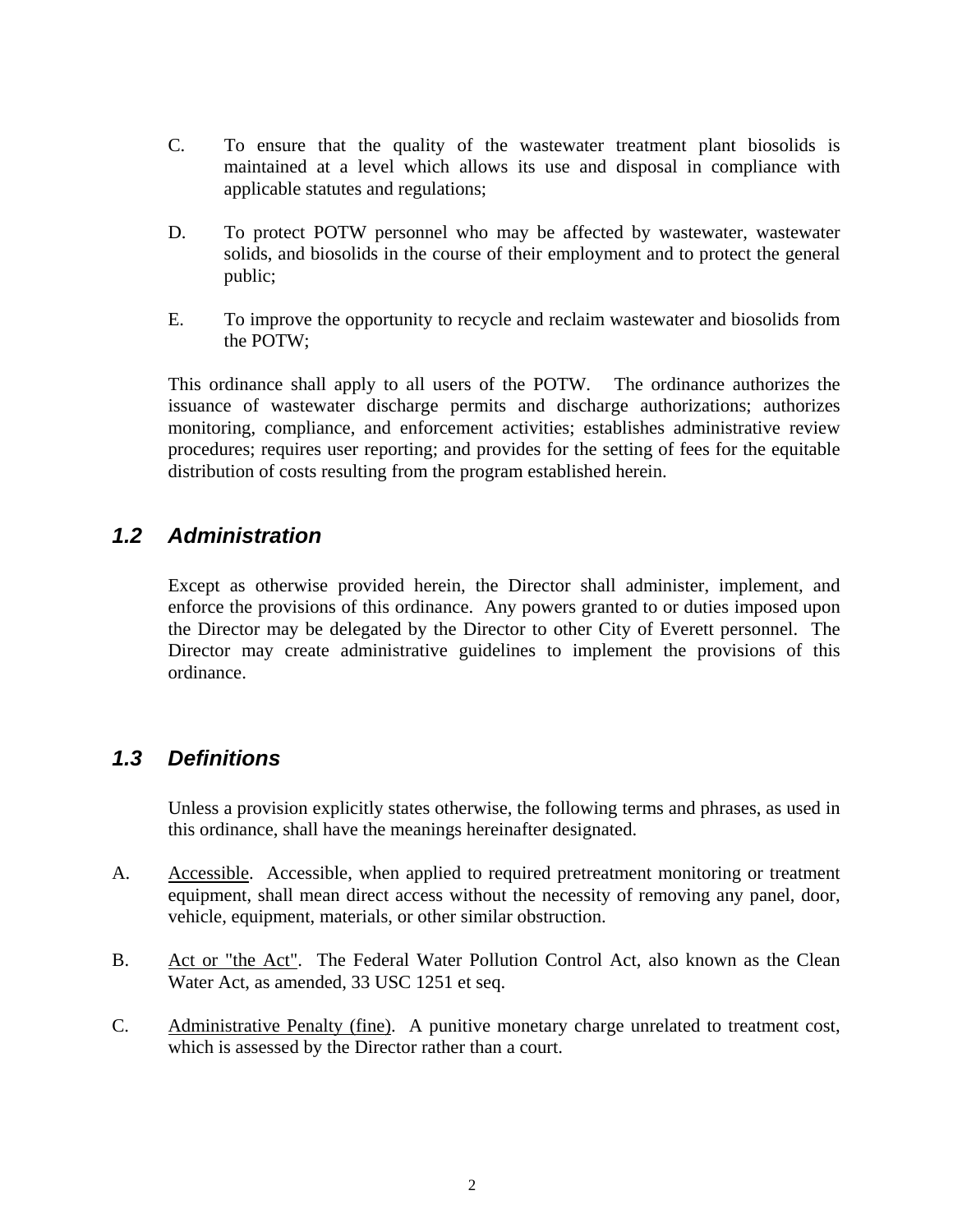- D. Applicable Pretreatment Standards. For any specified pollutant, Everett prohibitive standards, Everett specific pretreatment standards (local limits), State of Washington pretreatment standards, or EPA's Categorical Pretreatment Standards (when effective), whichever standard is appropriate and most stringent.
- E. Approval Authority. The state of Washington Department of Ecology.
- F. Authorized Representative of the User.
	- (1) If the user is a corporation:
		- (a) The president, secretary, treasurer, or a vice-president of the corporation in charge of a principal business function, or any other person who performs similar policy or decision-making functions for the corporation; or
		- (b) The manager of one or more manufacturing, production, or operating facilities, provided, the manager is authorized to make management decisions which govern the operation of the regulated facility including having the explicit or implicit duty of making major capital investment recommendations, and initiate and direct other comprehensive measures to assure long-term environmental compliance with environmental laws and regulations; can ensure that the necessary systems are established or actions taken to gather complete and accurate information for control mechanism requirements; and where authority to sign documents has been assigned or delegated to the manager in accordance with corporate procedures;
	- (2) If the user is a partnership or sole proprietorship: a general partner or proprietor, respectively;
	- (3) If the user is a Federal, State, or local governmental facility: a director or highest official appointed or designated to oversee the operation and performance of the activities of the government facility, or his/her authorized designee.
	- (4) The individuals described in paragraphs 1 through 3 above may designate another authorized representative if the authorization is in writing, the authorization specifies the individual or position responsible for the overall operation of the facility from which the discharge originates or having overall responsibility for environmental matters for the company, and the written authorization is submitted to the City.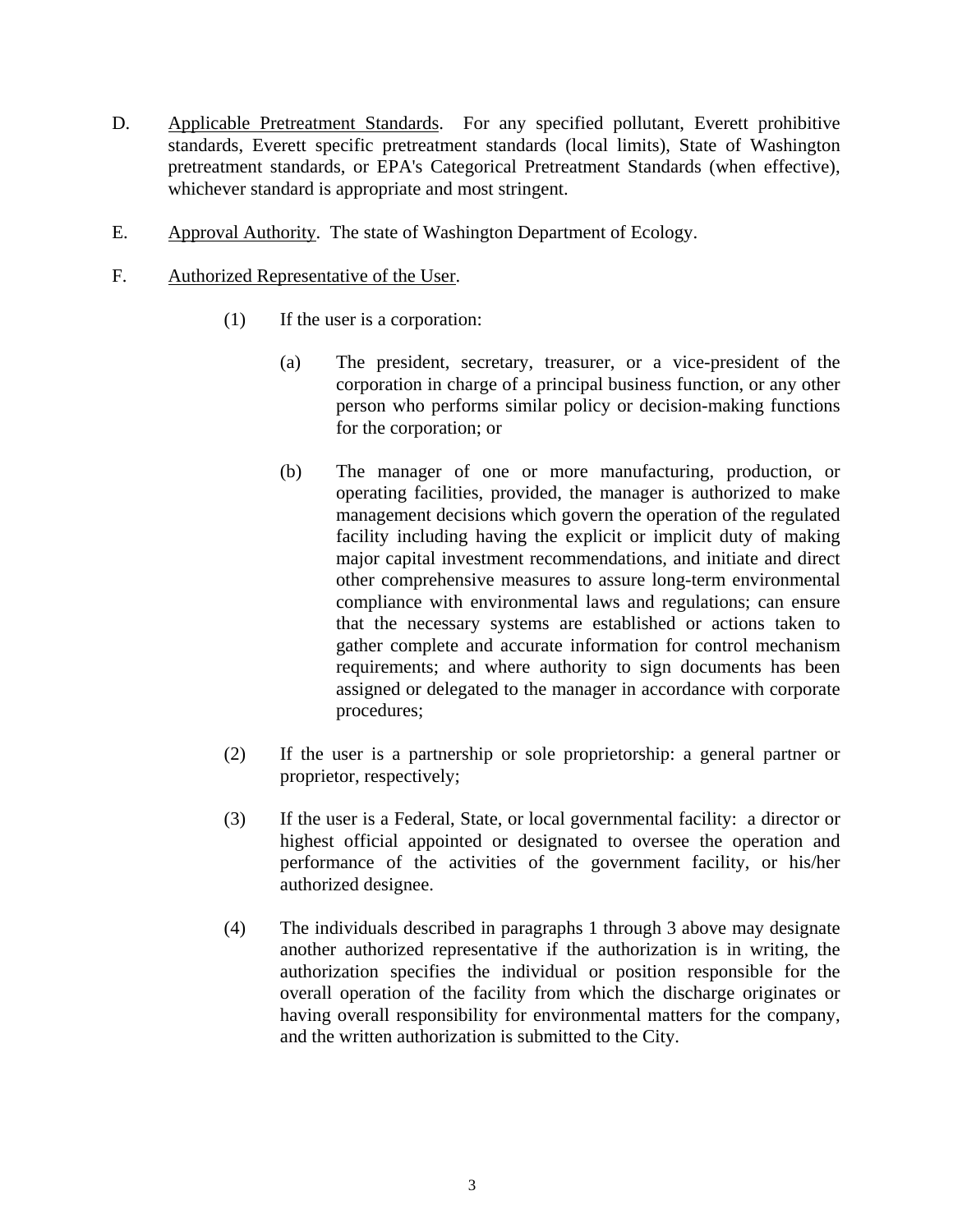- G. Average Daily Flow. Average Daily Flow shall be defined as the arithmetical mean of the total Process Wastewater flow over a one (1) year period. This mean shall be calculated based on days when a discharge occurs.
- H. Best Management Practices (BMPs) The term Best Management Practices or BMPs means schedules of activities, prohibitions of practices, maintenance procedures, and other management practices to implement the prohibitions listed in  $\S$  403.5(a)(1) and (b). BMPs also include treatment requirements, operating procedures, and practices to control plant site runoff, spillage or leaks, sludge or waste disposal, or drainage from raw materials storage.
- I. Biochemical Oxygen Demand (BOD). The quantity of oxygen utilized in the biochemical oxidation of organic matter amenable to measurement by the methods described in Standard Methods for the examination of Water and Wastewater, current approved edition; under standard laboratory procedures for five (5) days at 20° centigrade, usually expressed as a concentration [milligrams per liter (mg/L)].
- J. Categorical Pretreatment Standard or Categorical Standard. Any regulation containing pollutant discharge limits promulgated by the US EPA in accordance with Sections 307(b) and (c) of the Act (33 USC 1317) which apply to a specific category of users and which appear in 40 CFR Chapter I, Subchapter N, Parts 405-471.
- K. Categorical User. A user covered by one of EPA's Categorical Pretreatment Standards.
- L. Chemical Oxygen Demand (COD).A measure of the oxygen consuming capacity of inorganic and organic matter present in wastewater amenable to measurement by the methods described in Standard Methods for the examination of Water and Wastewater, current approved edition. COD is expressed as the amount of oxygen consumed from a chemical oxidant in mg/L during a specific test.
- M. City. The City of Everett, Washington.
- N. Cooling Water/Non-Contact Cooling Water. Water used for cooling which does not come into direct contact with any raw material, intermediate product, waste product, or finished product. Cooling water may be generated from any use, such as air conditioning, heat exchangers, cooling or refrigeration to which the only pollutant added is heat.
- O. Color. The optical density at the visual wave length of maximum absorption, relative to distilled water. One hundred percent (100%) transmittance is equivalent to zero (0.0) optical density.
- P. Commercial User. A Commercial User is any discharger of Industrial Waste that does not meet the definition of a Significant Industrial User.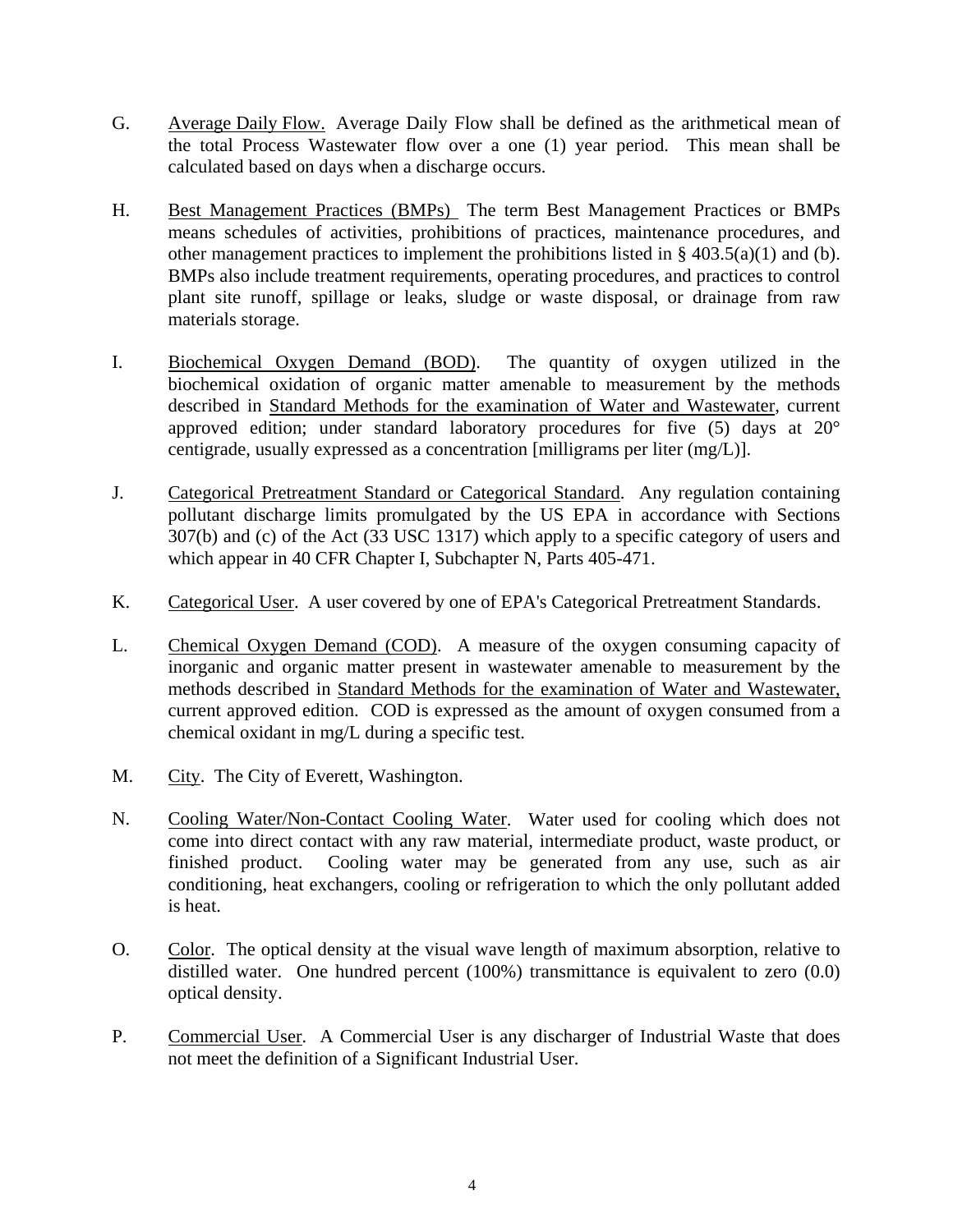- Q. Composite Sample. The sample resulting from the combination of individual wastewater samples taken at selected intervals based on an increment of either flow or time.
- R. Day. Day shall be defined as a calendar day.
- S. Director. The Director of the City of Everett Public Works Department, or his duly authorized representative.
- T. Discharge Authorization. A waste water discharge permit authorizing users to discharge wastewater to the Everett POTW. These permits would be for users other than Significant Industrial Dischargers, or Categorical industries, but still requiring a control mechanism.
- U. Domestic Sewage. Domestic sewage means the liquid and water borne wastes derived from ordinary living processes, free from industrial wastes, and of such character to permit satisfactory disposal, without special treatment, into the POTW.
- V. Domestic User (Residential User). Any person who contributes, causes, or allows the contribution of wastewater into the City POTW that is of a similar volume and/or chemical make-up as that of a residential dwelling unit. Discharges from a residential dwelling unit typically include up to 100 gallons per capita per day at 250 mg/L of BOD and TSS.
- W. Environmental Protection Agency (EPA). The US Environmental Protection Agency or, where appropriate, the Regional Water Management Division Director, or other duly authorized official of said agency.
- X. Existing Source. For a categorical industrial user, an "existing source" is any source of discharge, the construction or operation of which commenced prior to the publication by EPA of proposed categorical pretreatment standards, which will be applicable to such source if the standard is thereafter promulgated in accordance with Section 307 of the Act.
- Y. Existing User. For non-categorical users an "existing user" is defined as any user which is discharging wastewater prior to the effective date of this ordinance.
- Z. Fats, Oils and Grease (FOG). The term fats, oils, and grease shall mean those components of wastewater amenable to measurement by the methods described in Standard Methods for the examination of Water and Wastewater, current approved edition. The term Fats, Oils And Grease shall include polar and non polar fats, oils, and grease and other components extracted from wastewater by these methods.
- AA. General Permit. At the discretion of the Director, groups of users may be regulated under general control mechanisms if the following conditions are met. All of the facilities to be covered must: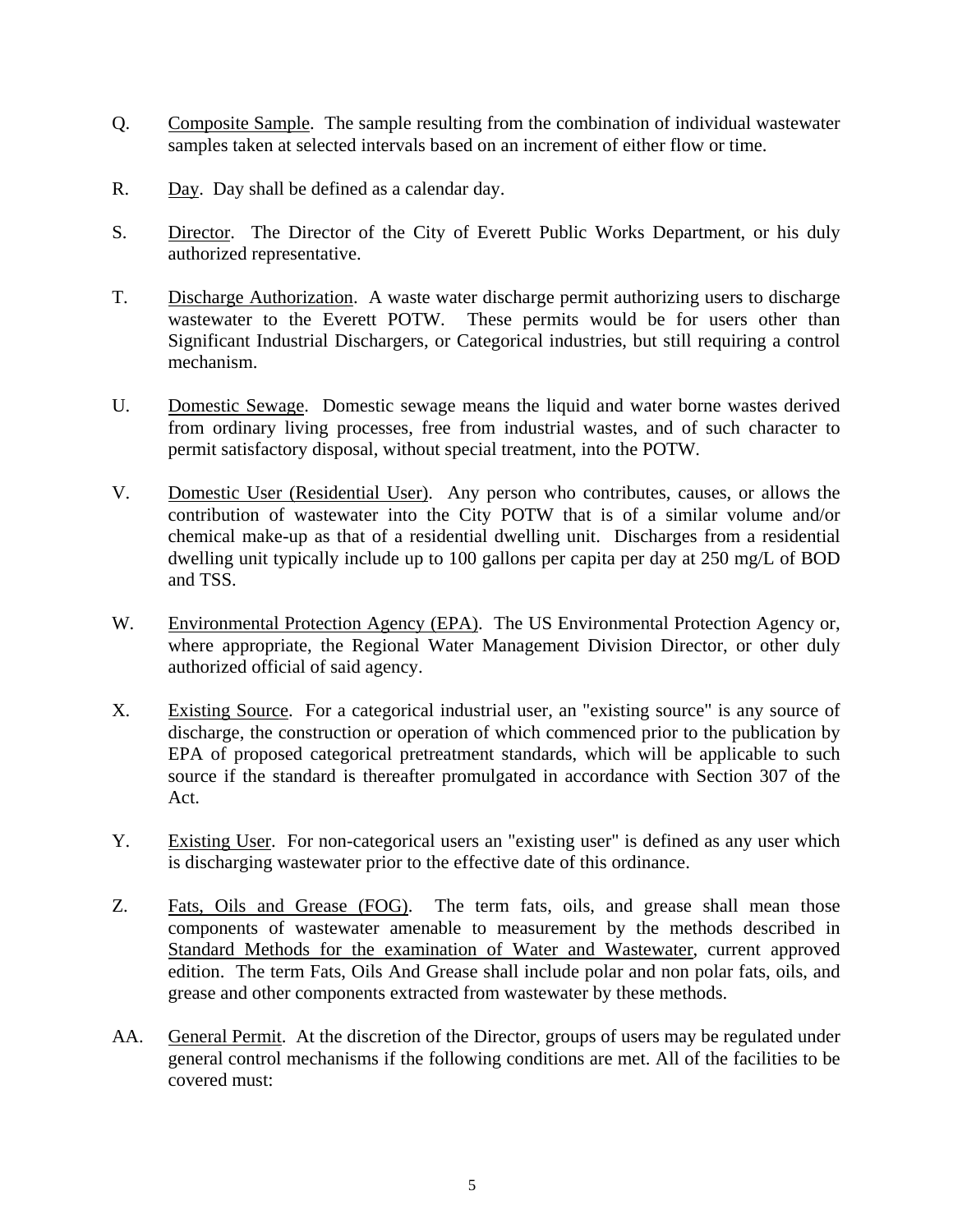- (1) Involve the same or substantially similar types of operations;
- (2) Discharge the same types of wastes;
- (3) Require the same effluent limitations;
- (4) Require the same or similar monitoring; and
- (5) In the opinion of the POTW, are more appropriately controlled under a general control mechanism than under individual control mechanisms.
- AB. Grab Sample. A sample which is taken from a wastestream on a one-time basis without regard to the flow in the wastestream and without consideration of time.
- AC. Grease Interceptor. An interceptor of at least 750 gallon capacity to serve one or more fixtures and which shall be remotely located.
- AD. Grease Trap. A device designed to retain grease from one to a maximum of four fixtures.
- AE. High Strength Waste. Any waters or wastewater having a concentration of BOD or Total Suspended Solids in excess of 250 mg/L, or having a concentration of Fats, Oil and Grease in excess of 50 mg/L.
- AF. Indirect Discharge or Discharge. The introduction of pollutants into the POTW from any non-domestic source regulated under Section 307(b), (c), or (d) of the Act. The discharge into the POTW is normally by means of pipes, conduits, pumping stations, force mains, constructed drainage ditches, surface water intercepting ditches, and all constructed devices and appliances appurtenant thereto.
- AG. Industrial User. An Industrial User is any discharger of Industrial Waste that meets the definition of a Significant Industrial User.

Industrial Waste. Industrial waste means any and all liquid or water borne waste from industrial or commercial processes, except domestic sewage.

- AH. Interceptor. An interceptor is a device designed and installed so as to separate and retain deleterious or undesirable matter from normal wastes and permit normal liquid wastes to discharge by gravity.
- AI. Interference. A discharge which alone or in conjunction with a discharge or discharges from other sources, either: (1) inhibits or disrupts the POTW, its treatment processes or operations; (2) inhibits or disrupts its biosolids (sludge) processes, use or disposal; or (3) is a cause of a violation of the City's NPDES permit or of the prevention of sewage sludge use or disposal in compliance with any of the following statutory/ regulatory provisions or permits issued thereunder: Section 405 of the Clean Water Act; the Solid Waste Disposal Act (SWDA), including Title II commonly referred to as the Resource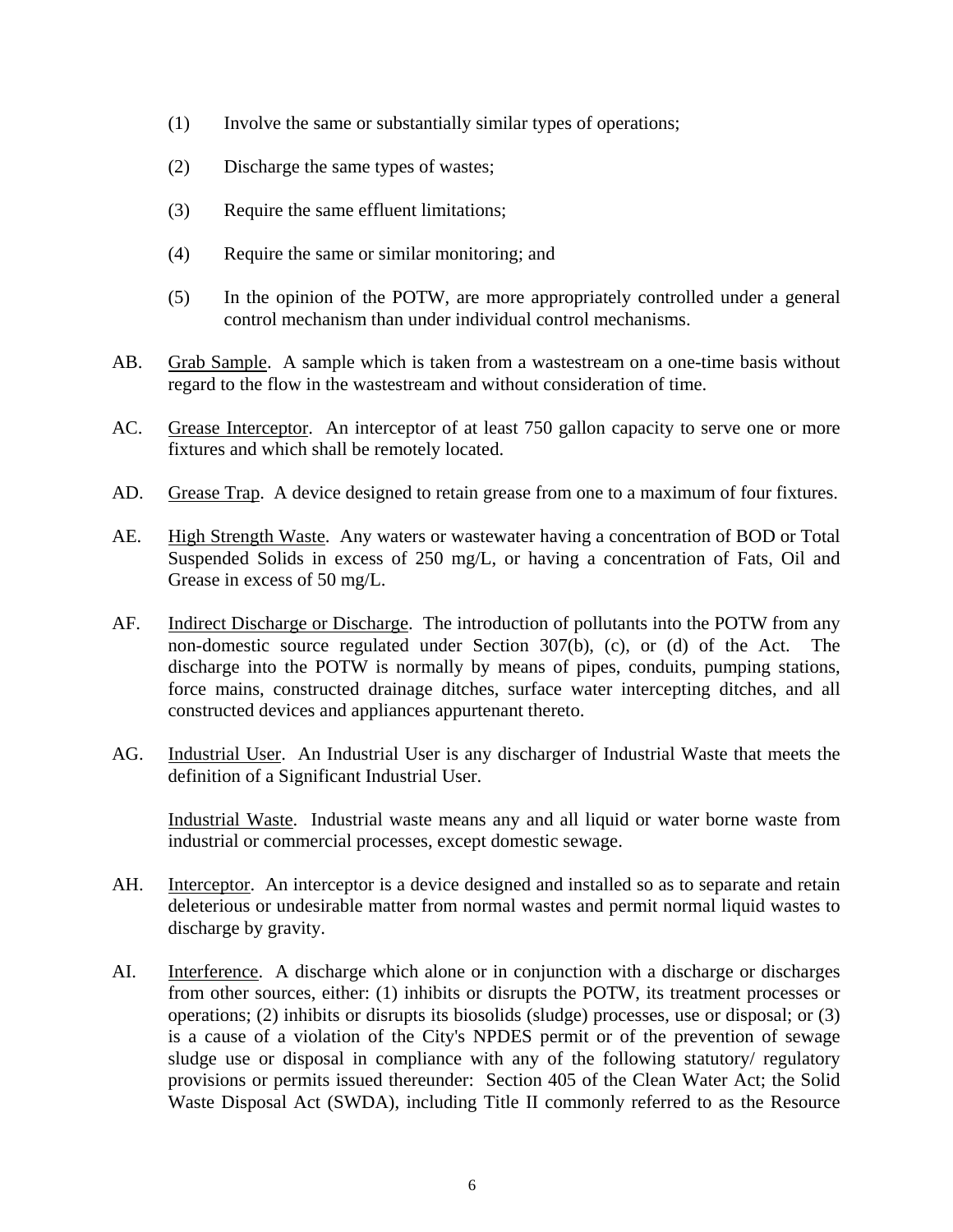Conservation and Recovery Act (RCRA); any State regulations contained in any State sludge management plan prepared pursuant to Subtitle D of the SWDA; the Clean Air Act; the Toxic Substances Control Act; and the Marine Protection, Research, and Sanctuaries Act.

- AJ. Liquid Waste. Liquid waste is the discharge from any fixture, appliance or appurtenance in connection with a plumbing system which does not receive fecal matter.
- AK. Maximum Allowable Discharge Limit. The maximum concentration (or loading) of a pollutant allowed to be discharged at any time.
- AL. Medical Wastes. Isolation wastes, infectious agents, human blood and blood products, pathological wastes, sharps, body parts, contaminated bedding, surgical wastes, potentially contaminated laboratory wastes, and dialysis wastes.
- AM. Middle Tier Significant Categorical Industrial User. At the Director's discretion, a Categorical Industrial User may be deemed a "Middle Tier Significant CIU" where the Industrial User meets all of the following conditions:
	- (1) The Industrial User's total categorical wastewater flow does not exceed any of the following:
		- (a) 0.01 percent of the design dry weather hydraulic capacity of the POTW, or 5,000 gallons per day, whichever is smaller, as measured by a continuous effluent flow monitoring device unless the Industrial User discharges in batches;
		- (b) 0.01 percent of the design dry weather organic treatment capacity of the POTW; and
		- (c) 0.01 percent of the maximum allowable headworks loading for any pollutant regulated by the applicable categorical Pretreatment Standard for which approved local limits were developed by the POTW;
	- (2) The Industrial User has not been in significant noncompliance, as defined in §  $403.8(f)(2)(viii)$ , for any time in the past two years;
	- (3) The Industrial User does not have daily flow rates, production levels, or pollutant levels that vary so significantly that decreasing the reporting requirement for this Industrial User would result in data that are not representative of conditions.
- AN. New Source.
	- (1) Any building, structure, facility, or installation from which there is (or may be) a discharge of pollutants, the construction of which commenced after the publication of proposed pretreatment standards under Section 307(c) of the Act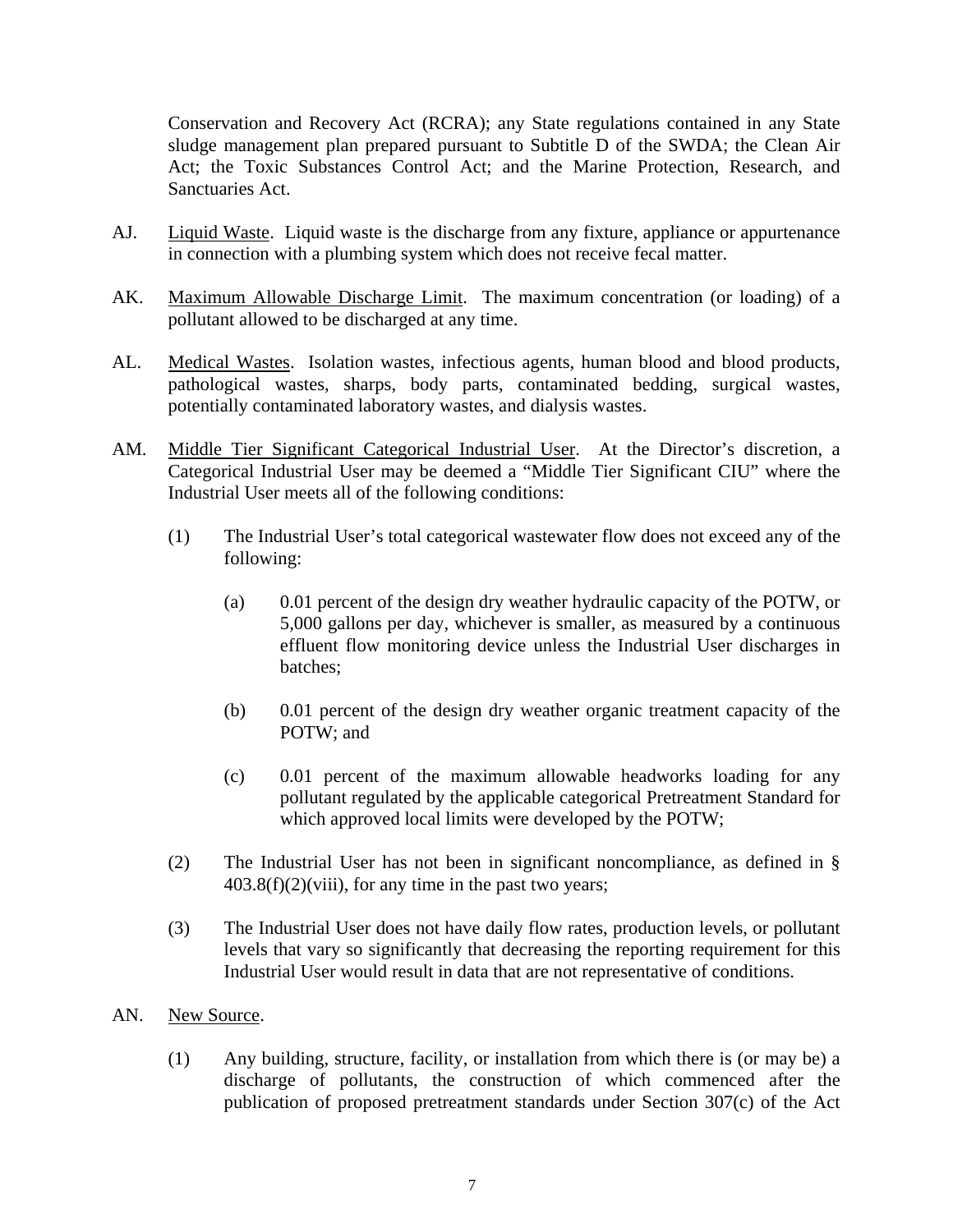which will be applicable to such source if such standards are thereafter promulgated in accordance with that section, provided that:

- (a) The building, structure, facility, or installation is constructed at a site at which no other source is located; or
- (b) The building, structure, facility, or installation totally replaces the process or production equipment that causes the discharge of pollutants at an existing source; or
- (c) The production or wastewater generating processes of the building, structure, facility, or installation are substantially independent of an existing source at the same site. In determining whether these are substantially independent factors such as the extent to which the new facility is integrated with the existing plant, and the extent to which the new facility is engaged in the same general type of activity as the existing source should be considered.
- (2) Construction on a site at which an existing source is located results in a modification rather than a new source, if the construction does not create a new building, structure, facility, or installation meeting the criteria of Section (1)(b) or (c) above but otherwise alters, replaces, or adds to existing process or production equipment.
- (3) Construction of a new source as defined under this paragraph has commenced if the owner or operator has:
	- (a) Begun, or caused to begin as part of a continuous on-site construction program;
		- (i) any placement, assembly, or installation of facilities or equipment; or
		- (ii) significant site preparation work including clearing, excavation, or removal of existing buildings, structures, or facilities which is necessary for the placement, assembly, or installation of new source facilities or equipment; or;
	- (b) Entered into a binding contractual obligation for the purchase of facilities or equipment which are intended to be used in its operation within a reasonable time. Options to purchase or contracts which can be terminated or modified without substantial loss, and contracts for feasibility, engineering, and design studies do not constitute a contractual obligation under this paragraph.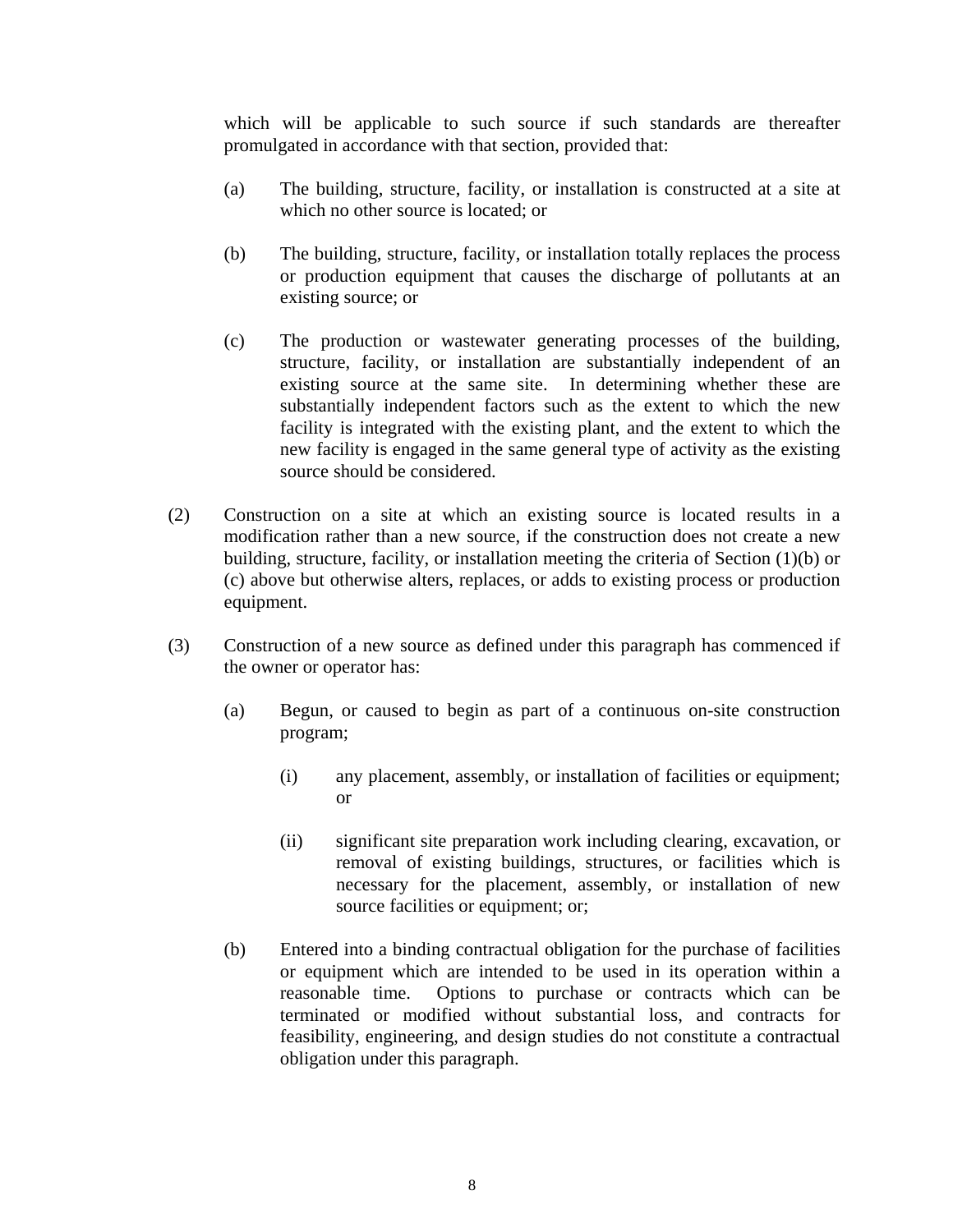- AO. New User. A "new user" is not necessarily a "new-source" and is defined as a user that applies to the City for a new building permit or any person who occupies an existing building and plans to discharge wastewater to the City's collection system after the effective date of this ordinance. Any person that buys an existing facility that is discharging non-domestic wastewater will be considered an "existing user" if no significant changes are made in the operation.
- AP. Non-Significant Categorical Industrial User. A Categorical Industrial User that meets the restrictions laid out in Section 1.3 BG (3) of this Ordinance.
- AQ. Pass Through. A discharge which exits the POTW into waters of the United States in quantities or concentrations which, alone or in conjunction with a discharge or discharges from other sources, is a cause of a violation of any requirement of the City's NPDES permit (including an increase in the magnitude or duration of a violation).
- AR. Permittee. A person or user issued a wastewater discharge permit, or discharge authorization.
- AS. Person. Any individual, partnership, co-partnership, firm, company, corporation, association, joint stock company, trust, estate, governmental entity, or any other legal entity, or their legal representatives, agents, or assigns. This definition includes all Federal, State, or local governmental entities.
- AT. pH. A measure of the acidity or alkalinity of a substance, expressed in standard units.
- AU. Pollutant. Any dredged spoil, solid waste, incinerator residue, sewage, garbage, sewage sludge, munitions, medical wastes, chemical wastes, biological materials, radioactive materials, heat, wrecked or discharged equipment, rock, sand, cellar dirt, agricultural and industrial wastes, and the characteristics of the wastewater [i.e., pH, temperature, TSS, turbidity, color, BOD, Chemical Oxygen Demand (COD), toxicity, or odor].
- AV. Pretreatment. The reduction of the amount of pollutants, the elimination of pollutants, or the alteration of the nature of pollutant properties in wastewater prior to (or in lieu of) introducing such pollutants into the POTW. This reduction or alteration can be obtained by physical, chemical, or biological processes; by process changes; or by other means (except by diluting the concentration of the pollutants unless allowed by an applicable pretreatment standard).
- AW. Pretreatment Requirements. Any substantive or procedural requirement related to pretreatment imposed on a user, other than a pretreatment standard.
- AX. Pretreatment Standards or Standards. Pretreatment standards shall mean prohibited discharge standards, categorical pretreatment standards, and local limits established by the City (POTW).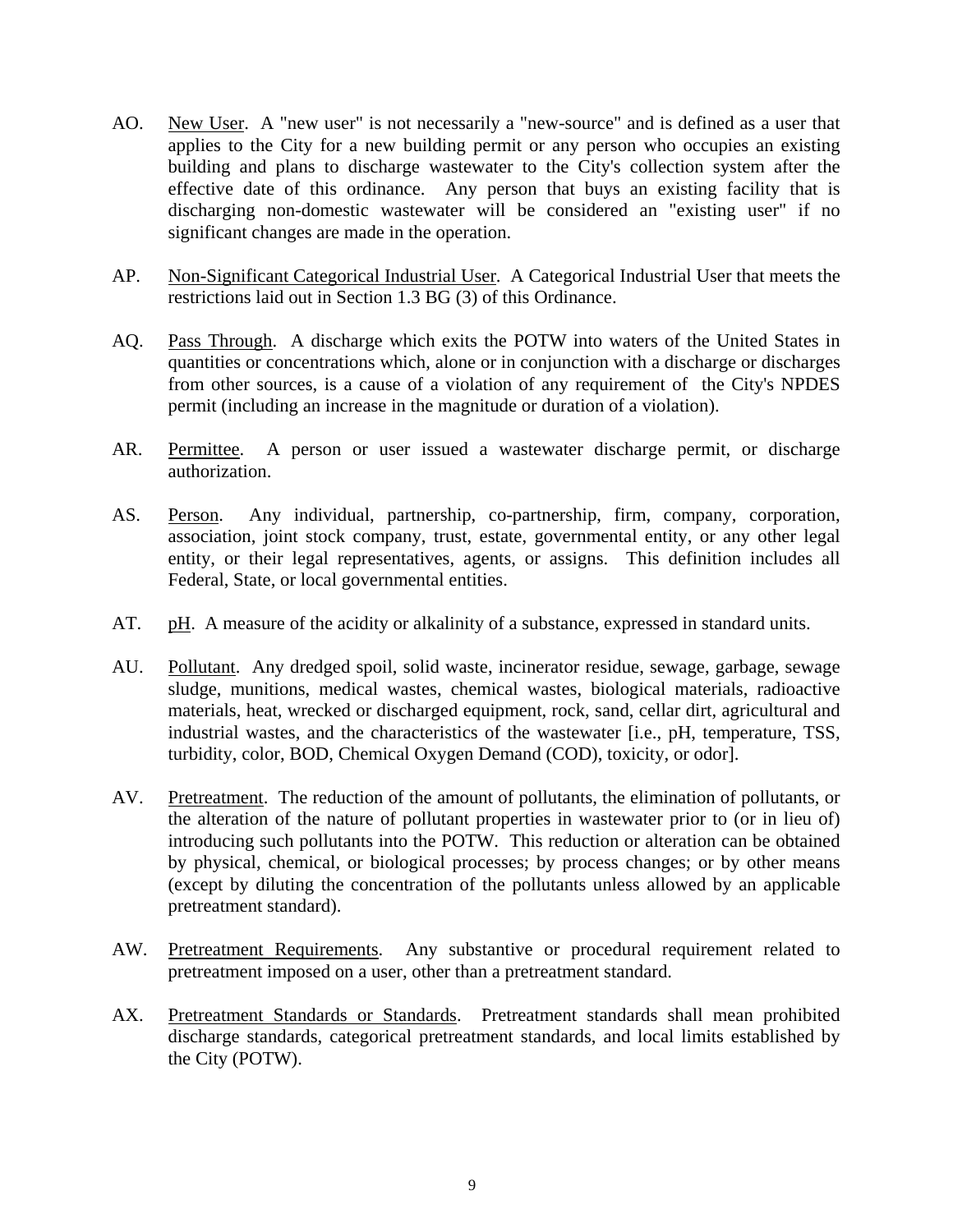- AY. Process Wastewater. Process Wastewater is Industrial Waste minus Cooling Water/Non-Contact Cooling Water.
- AZ. Prohibited Discharge Standards or Prohibited Discharges. Absolute prohibitions against the discharge of certain substances; these prohibitions appear in Sections 2.1 (A) and (B) of this ordinance.
- BA. Publicly Owned Treatment Works (POTW). A "treatment works," as defined by Section 212 of the Act (33 USC 1292) which is owned by the City. This definition includes all devices facilities, or systems used in the collection, storage, treatment, recycling, and reclamation of sewage or industrial wastes of a liquid nature and any conveyances which convey wastewater to a treatment plant. The term also means the City of Everett Water Pollution Control Facility.
- BB. Sanitary Flow: Sewage.
- BC. Septic Tank Waste. Any domestic and/or residential sewage from holding tanks such as vessels, chemical toilets, campers, trailers, and septic tanks.
- BD. Sewage. Human excrement and gray water (household showers, dishwashing operations, food preparation, etc.)
- BE. Sewer. Any pipe, conduit, ditch, or other device used to collect and transport sewage from the generating source.
- BF. Shall, May. "Shall" is mandatory, "may" is permissive.
- BG. Significant Industrial User (SIU). Except as provided in paragraphs (BG)(3) and (BG)(4) of this section, the term Significant Industrial User means:
	- (1) All Industrial Users subject to Categorical Pretreatment Standards under 40 CFR 403.6 and 40 CFR chapter I, subchapter N; and
	- (2) Any other Industrial User that:
		- (a) discharges an average of 25,000 gallons per day or more of process wastewater to the POTW (excluding sanitary, noncontact cooling and boiler blowdown wastewater);
		- (b) contributes a process wastestream which makes up 5 percent or more of the average dry weather hydraulic or organic capacity of the POTW Treatment plant; or
		- (c) is designated as such by the Control Authority on the basis that the Industrial User has a reasonable potential for adversely affecting the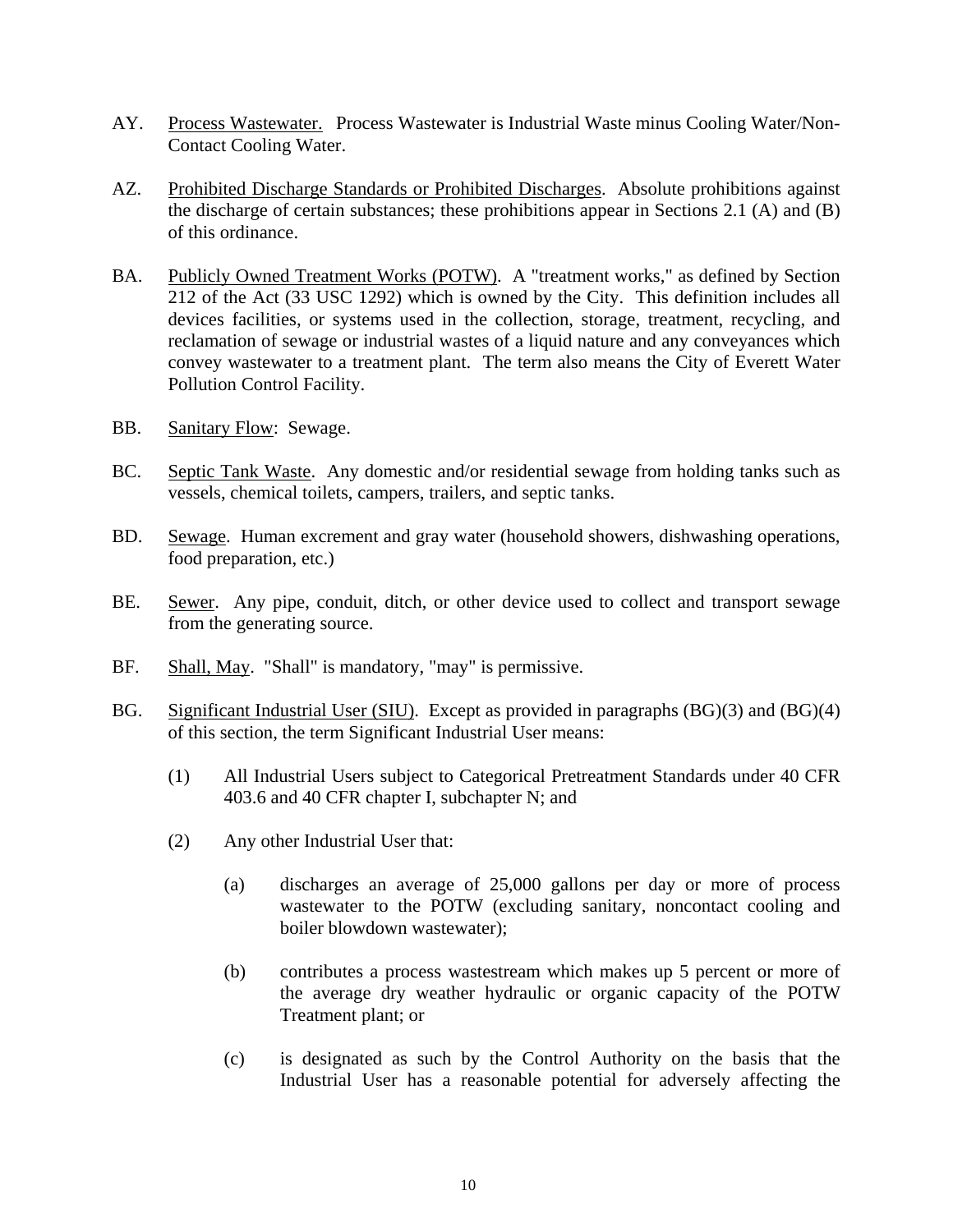POTW's operation or for violating any Pretreatment Standard or requirement (in accordance with 40 CFR 403.8(f)(6)).

- (3) The Control Authority may determine that an Industrial User subject to categorical Pretreatment Standards under § 403.6 and 40 CFR chapter I, subchapter N is a Non-Significant Categorical Industrial User rather than a Significant Industrial User on a finding that the Industrial User never discharges more than 100 gallons per day (gpd) of total categorical wastewater (excluding sanitary, noncontact cooling and boiler blowdown wastewater, unless specifically included in the Pretreatment Standard) and the following conditions are met:
	- (a) The Industrial User, prior to the Control Authority's finding, has consistently complied with all applicable categorical Pretreatment Standards and Requirements;
	- (b) The Industrial User annually submits the certification statement required in § 403.12(q) together with any additional information necessary to support the certification statement; and
	- (c) The Industrial User never discharges any untreated concentrated wastewater.
- (4) Upon a finding that an Industrial User meeting the criteria in paragraph  $(BG)(2)(b)$  of this section has no reasonable potential for adversely affecting the POTW's operation or for violating any Pretreatment Standards or requirement, the Control Authority may at any time, on its own initiative or in response to a petition received from an Industrial User or POTW, and in accordance with 40 CFR 403.8(f)(6), determine that such Industrial User is not a Significant Industrial User.
- BH. Slug Load. Any discharge at a flow rate or concentration which could cause a violation of the discharge standards in Section 2.1 through 2.4 of this ordinance or any discharge of a non-routine, episodic nature, including but not limited to, an accidental spill or a non-customary batch discharge, or any discharge greater than or equal to five (5) times the amount or concentration allowed by permit or this ordinance This 5X level is based on an instantaneous measurement.
- BI. Standard Industrial Classification (SIC) Code. A classification pursuant to the Standard Industrial Classification Manual issued by the United States Office of Management and Budget.
- BJ. State. The State of Washington.
- BK. Storm Water. Any flow occurring during or following any form of natural precipitation, and resulting from such precipitation, including snowmelt.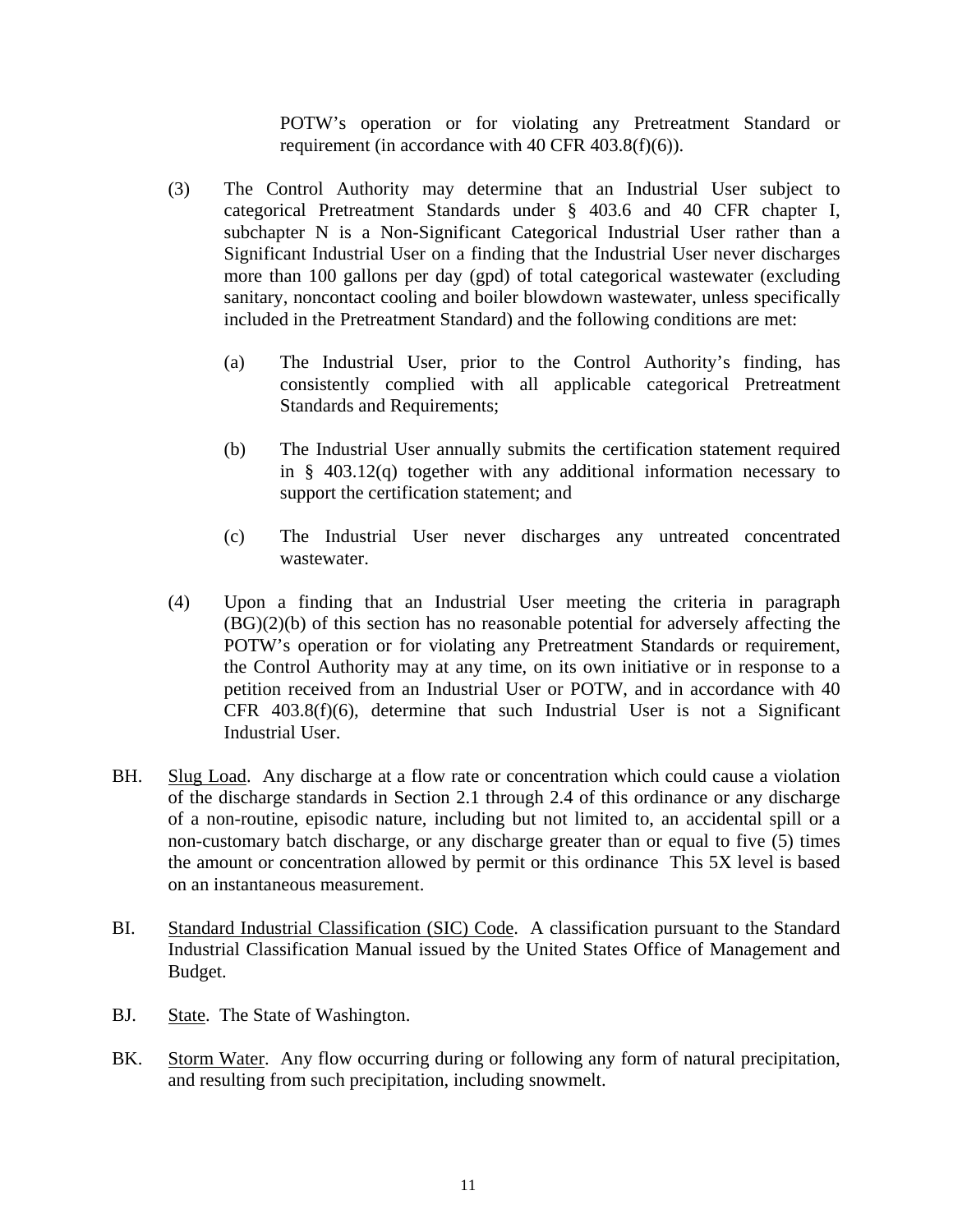- <span id="page-15-0"></span>BL. Total Suspended Solids. The total suspended matter that floats on the surface of, or is suspended in, water, wastewater, or other liquid, and which is removable by laboratory filtering and is amenable to measurement by the methods described in Standard Methods for the examination of Water and Wastewater, current approved edition.
- BM. Toxic Pollutant. One of the pollutants, or combination of those pollutants, listed as toxic in regulations promulgated by EPA under Section 307 (33 USC 1317) of the Act, or other pollutants as may be promulgated.
- BN. Treatment Plant Effluent. The discharge from the POTW into waters of the United States.
- BO. User or Industrial User. A source of indirect discharge. The source shall not include "Domestic User" as defined herein.
- BP. Wastewater. Liquid and water-carried industrial wastes and sewage from residential dwellings, commercial buildings, industrial and manufacturing facilities, and institutions, whether treated or untreated, which are contributed to the POTW.
- BQ. Wastewater Discharge Permit (Industrial Wastewater Discharge Permit, Discharge Permit, Discharge Authorization). An authorization or equivalent control document issued by the City to users discharging wastewater to the POTW. The permit may contain appropriate pretreatment standards and requirements as set forth in this ordinance.
- BR. Wastewater Treatment Plant or Treatment Plant or Pollution Control Facility. That portion of the POTW which is designed to provide treatment of municipal sewage and industrial waste.
- BS. Zero Discharge Permit. A Permit for a Categorical User that operates its processes so that no Industrial Waste is discharged to the POTW.

 The use of the singular shall be construed to include the plural and the plural shall include the singular as indicated by the context of its use.

#### *1.4 Abbreviations*

The following abbreviations shall have the designated meanings:

| BMPsBest Management Practices |
|-------------------------------|
| BOD Biochemical Oxygen Demand |
|                               |
| COD Chemical Oxygen Demand    |
|                               |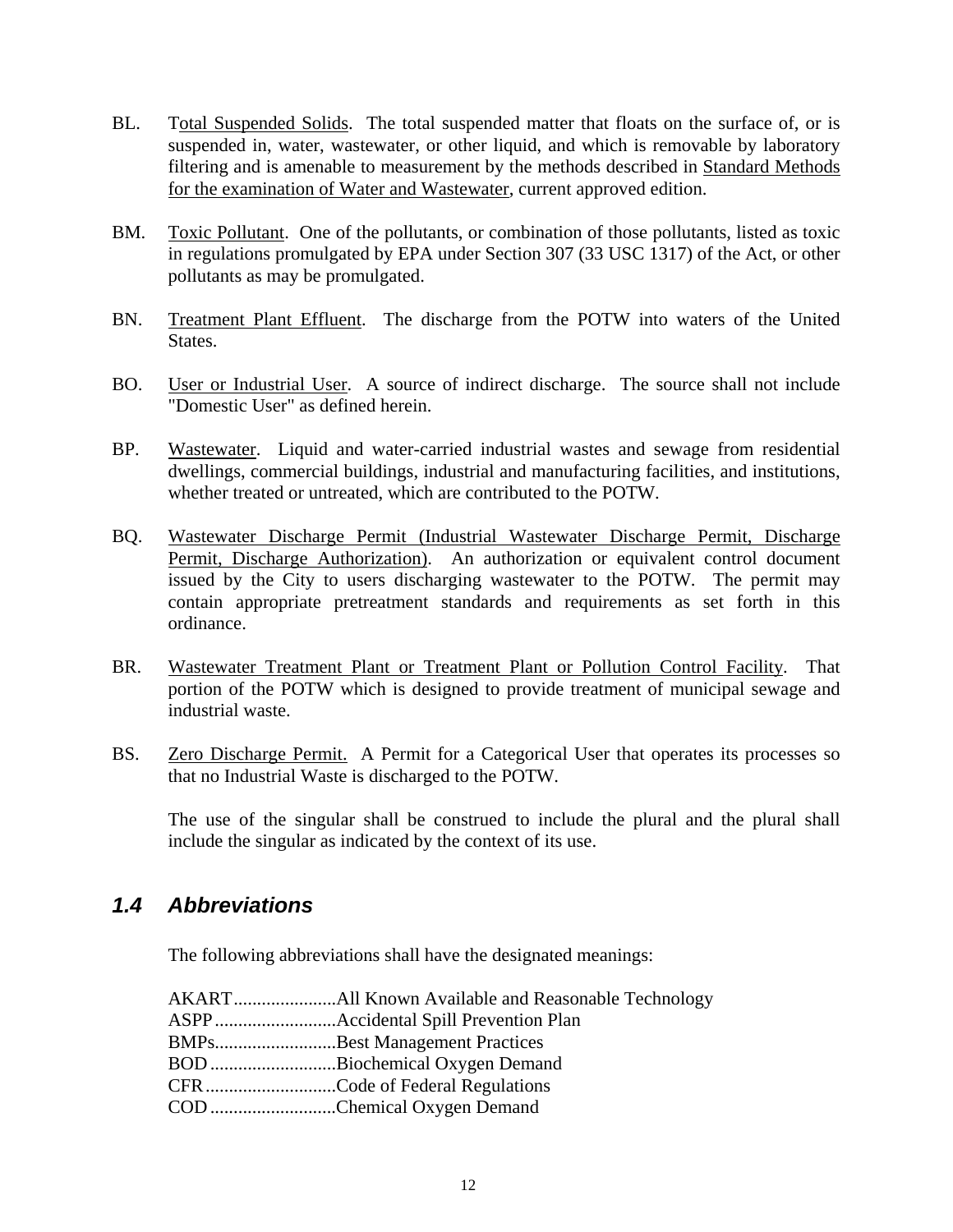|        | CSOCombined Sewer Overflow                            |
|--------|-------------------------------------------------------|
|        | EPA US Environmental Protection Agency                |
|        | FOGFats, Oils, and Grease                             |
|        | GPDGallons Per Day                                    |
| Lliter |                                                       |
|        | LEL Lower Explosive Limit                             |
|        |                                                       |
|        |                                                       |
|        | NSCIUNon-Significant Categorical Industrial User      |
|        | NPDES National Pollutant Discharge Elimination System |
|        | O&MOperation and Maintenance                          |
|        |                                                       |
|        | RCRAResource Conservation and Recovery Act            |
|        |                                                       |
|        | SSO Sanitary Sewer Overflow                           |
|        | SWDASolid Waste Disposal Act (42 USC 6901, et seq.)   |
|        | TSSTotal Suspended Solids                             |
|        | USCUnited States Code                                 |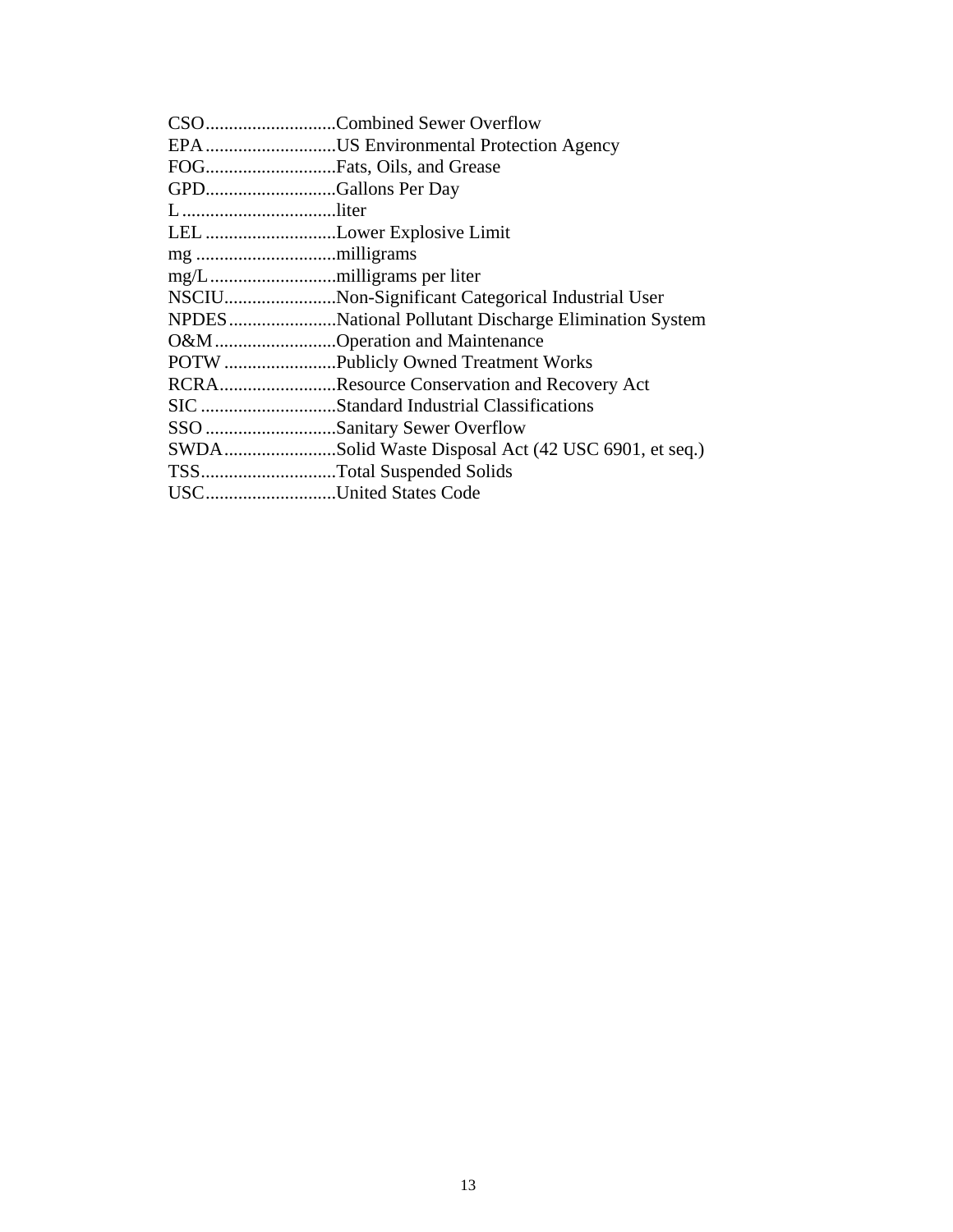## <span id="page-17-0"></span>**SECTION 2 - GENERAL REQUIREMENTS**

### *2.1 Prohibited Discharge Standards*

- A. General Prohibitions: No user shall introduce or cause to be introduced into the POTW any pollutant or wastewater which causes pass through or interference. These general prohibitions apply to all users of the POTW whether or not they are subject to categorical pretreatment standards or any other National, State, or local pretreatment standards or requirements.
- B. Specific Prohibitions: No user shall introduce or cause to be introduced into the POTW the following pollutants, substances, or wastewater:
	- (1) Pollutants which create a fire or explosive hazard in the POTW, including, but not limited to, wastestreams with a closed-cup flashpoint of less than 140°F (60°C) using the test methods specified in 40 CFR 261.21;
	- (2) Wastewater having a pH less than 5.0 or more than 11.0 (unless in compliance with Section 2.5 of this Ordinance) or otherwise causing corrosive structural damage to the POTW or equipment;
	- (3) Solid or viscous substances in amounts which will cause obstruction of the flow in the POTW resulting in interference but in no case solids greater than one quarter inch  $(1/4")$ ;
	- (4) Pollutants, including oxygen-demanding pollutants (BOD, COD, etc.), released in a discharge at a flow rate and/or pollutant concentration which, either singly or by interaction with other pollutants, will cause interference with the POTW;
	- (5) Wastewater having a temperature which will inhibit biological activity in the treatment plant resulting in interference, but in no case wastewater which causes the temperature at the introduction into the treatment plant to exceed 104°F (40°C) unless the Approval Authority, upon the request of the POTW, approves alternate temperature limits;
	- (6) Petroleum oil, non-biodegradable cutting oil, or products of mineral oil origin, in amounts that will cause interference or pass through;
	- (7) Pollutants which result in the presence of toxic gases, vapors, or fumes within the POTW in a quantity that may cause acute worker health and safety problems;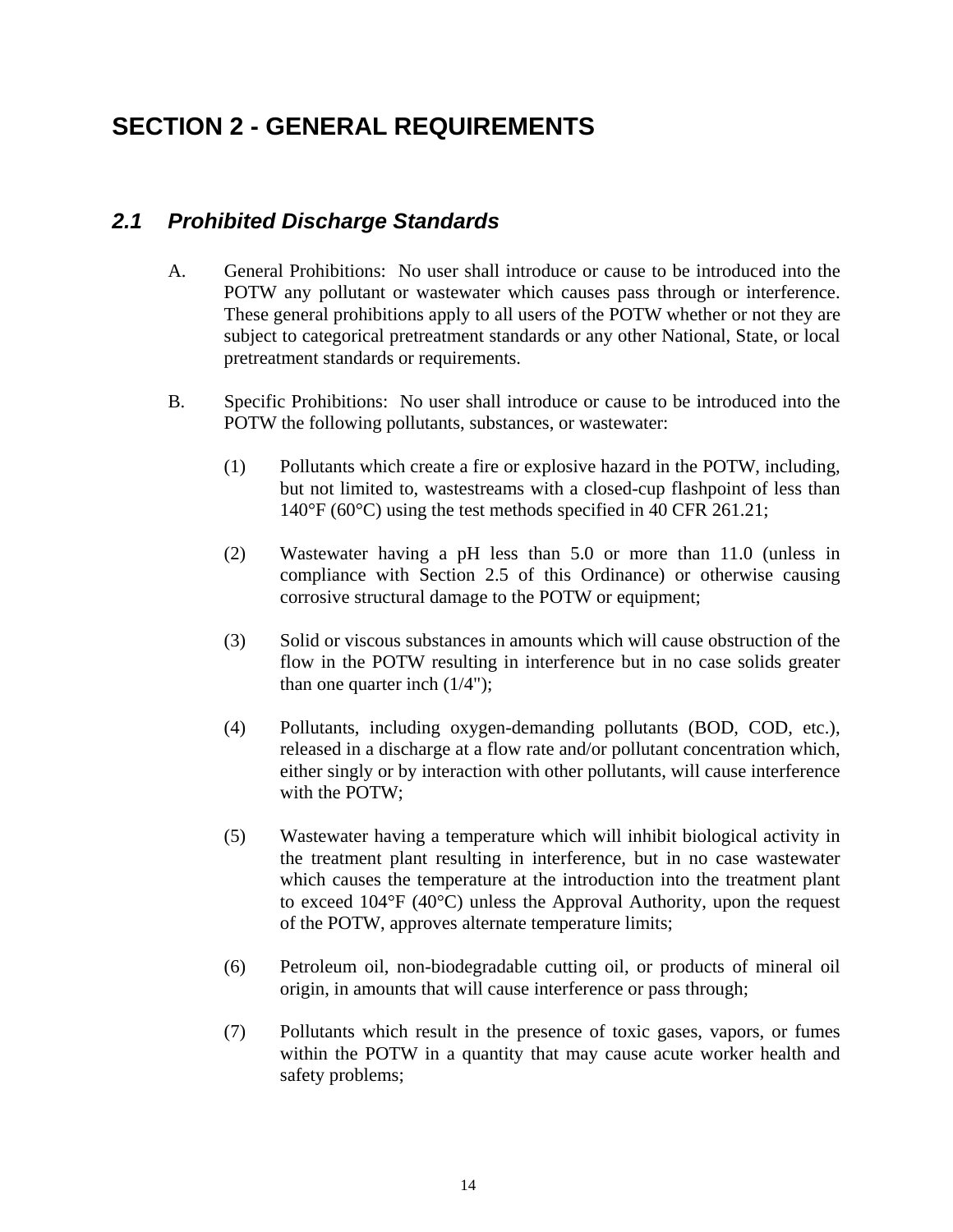- (8) Trucked or hauled pollutants [except Domestic Sewage or Septic Tank Wastes] unless authorized by the director, and at discharge points designated by the City.
- (9) Noxious or malodorous liquids, gases, solids, or other wastewater which, either singly or by interaction with other wastes, are sufficient to create a public nuisance or a hazard to life, or to prevent entry into the sewers for maintenance or repair;
- (10) Wastewater which imparts color which cannot be removed by the treatment process, such as, but not limited to, dye wastes and vegetable tanning solutions, which consequently imparts color to the treatment plant's effluent, thereby violating the City's NPDES permit. Color (in combination with turbidity) shall not cause the treatment plant effluent to reduce the depth of the compensation point for photosynthetic activity by more than ten percent (10%) from the seasonably established norm for aquatic life;
- (11) Wastewater containing any radioactive wastes or isotopes except as specifically approved by the Director in compliance with applicable State or Federal regulations;
- (12) Storm water, surface water, ground water, artesian well water, roof runoff, subsurface drainage, swimming pool drainage, condensate, deionized water, non-contact cooling water, and unpolluted wastewater, unless specifically authorized by the Director;
- (13) Any sludges, screenings, or other residues from the pretreatment of industrial or commercial wastes or from industrial or commercial processes, except as authorized by the Director;
- (14) Medical wastes, except as specifically authorized by the Director;
- (15) Wastewater causing, alone or in conjunction with other sources, the treatment plant's effluent to fail a toxicity test;
- (16) Detergents, surface-active agents, or other substances in amounts which may cause excessive foaming in the POTW;
- (17) Any liquid, solids, or gases which by reason of their nature or quantity are, or may be, sufficient either alone or by interaction with other substances to cause fire or explosion or be injurious in any other way to the POTW or to the operation of the POTW. At no time shall two (2) successive readings on an explosion meter, at the point of discharge into the system (or at any point in the system), be more than five (5%) per cent nor any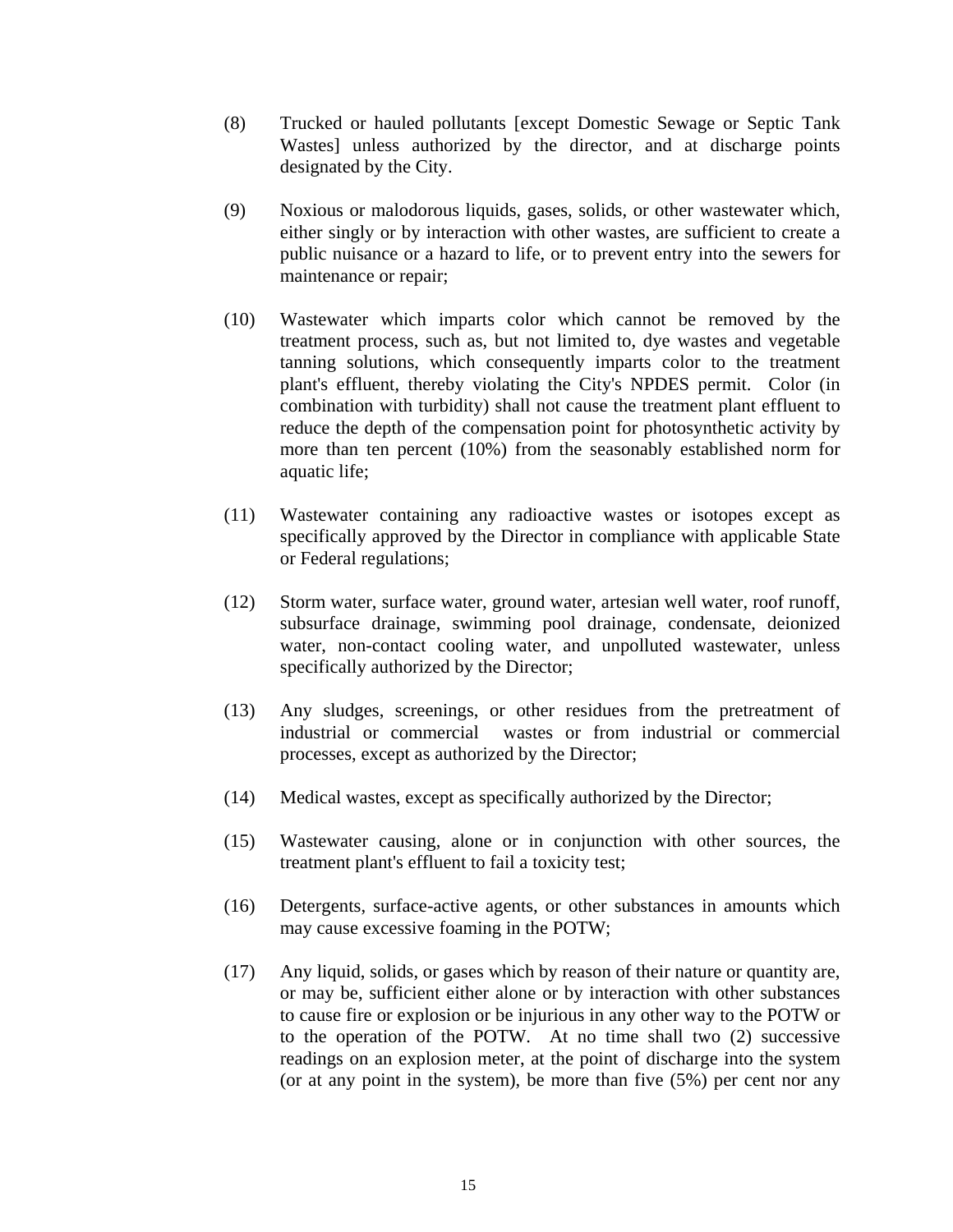single reading over ten (10%) per cent of the lower explosive limit (LEL) of the meter.

- (18) Animal guts or tissues, paunch manure, bones, hair, hides or fleshings, entrails, whole blood, feathers, ashes, cinders, sand, spent lime, stone or marble dusts, metal, glass, straw, shavings, grass clippings, rags, spent grains, spent hops, waste paper, wood, plastics, gas, tar asphalt residues, residues from refining or processing of fuel or lubricating oil, mud, or glass grinding or polishing wastes in amounts that cause interference in the POTW.
- (19) Any substance which will cause the POTW to violate its NPDES and/or other disposal system permits.
- (20) Any wastewater, which in the opinion of the Director can cause harm either to the sewers, sewage treatment process, or equipment; have an adverse effect on the receiving stream; or can otherwise endanger life, limb, public property, or constitute a nuisance, unless allowed under special agreement by the Director (except that no special waiver shall be given from categorical pretreatment standards).
- (21) The contents of any tank or other vessel owned or used by any person in the business of collecting or pumping sewage, effluent, septage, or other wastewater unless said person has first obtained testing and approval as may be generally required by the City of Everett and paid all fees assessed for the privilege of said discharge.
- (22) Any hazardous or dangerous wastes as defined in rules published by the State of Washington (WAC 173-303) and/or in EPA rules 40 CFR Part 261.
- (23) Persistent pesticides and/or pesticides regulated by the Federal Insecticide Fungicide Rodenticide Act (FIFRA)
- (24) Any slug load.
- (25) Any substance which may cause the POTW's effluent or treatment residues, sludges, or scums to be unsuitable for reclamation and reuse, or to interfere with the reclamation process.
- (26) Fats, oils and grease in amounts that may cause obstructions or maintenance problems in the collection/conveyance system, or interference in the POTW.
- (27) The use of the treatment and controls located at the POTW for wastewater treatment required by a National Emission Standards for Hazardous Air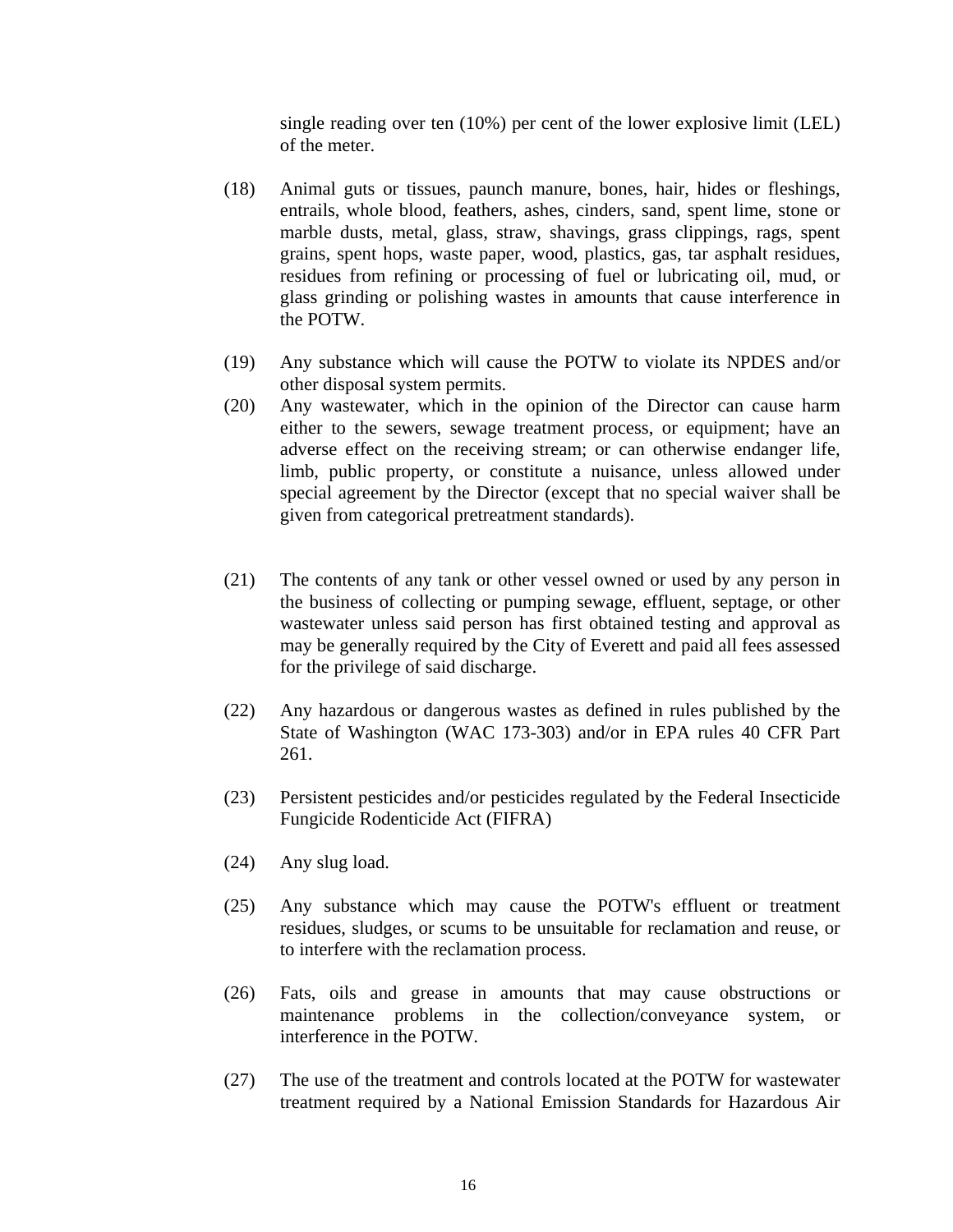<span id="page-20-0"></span>Pollutants for Source Categories (NESHAP) under 40 CFR Part 63 is prohibited. The discharge of any untreated wastewater regulated by a NESHAP also is prohibited. The POTW does not and will not accept a NESHAP regulated waste stream nor provide treatment or controls as an agent for any Industrial User within the meaning of 40 CFR Part 63, including but not limited to 40 CFR § 63.1595.

Pollutants, substances, or wastewater prohibited by this section shall not be processed or stored in such a manner that they are likely to be discharged to the POTW unless the user has in place an accidental spill prevention plan (ASPP)/slug control plan.

#### *2.2 Federal Categorical Pretreatment Standards*

 The National categorical pretreatment standards found at 40 CFR Chapter I, Subchapter N, Parts 405-471 are incorporated herein by reference as if set forth in full in this ordinance.

#### *2.3 State Requirements*

 State requirements and limitations on discharges to the POTW shall be met by all users which are subject to such standards in any instance in which they are more stringent than federal requirements and limitations, or those in this ordinance or other applicable ordinances.

#### *2.4 Local Limits*

 The following pollutant limits are established to protect against pass through and interference. No person shall discharge wastewater containing in excess of the following daily maximum allowable discharge limits.

| arsenic              | $0.5\,$ | mg/L |
|----------------------|---------|------|
| cadmium              | 0.24    | mg/L |
| chromium             | 5.0     | mg/L |
| copper               | 3.0     | mg/L |
| cyanide              | 0.65    | mg/L |
| lead                 | 1.89    | mg/L |
| mercury              | 0.1     | mg/L |
| nickel               | 2.83    | mg/L |
| silver               | 0.49    | mg/L |
| zinc                 | 4.00    | mg/L |
| nonpolar fats, oils, | 200     | mg/L |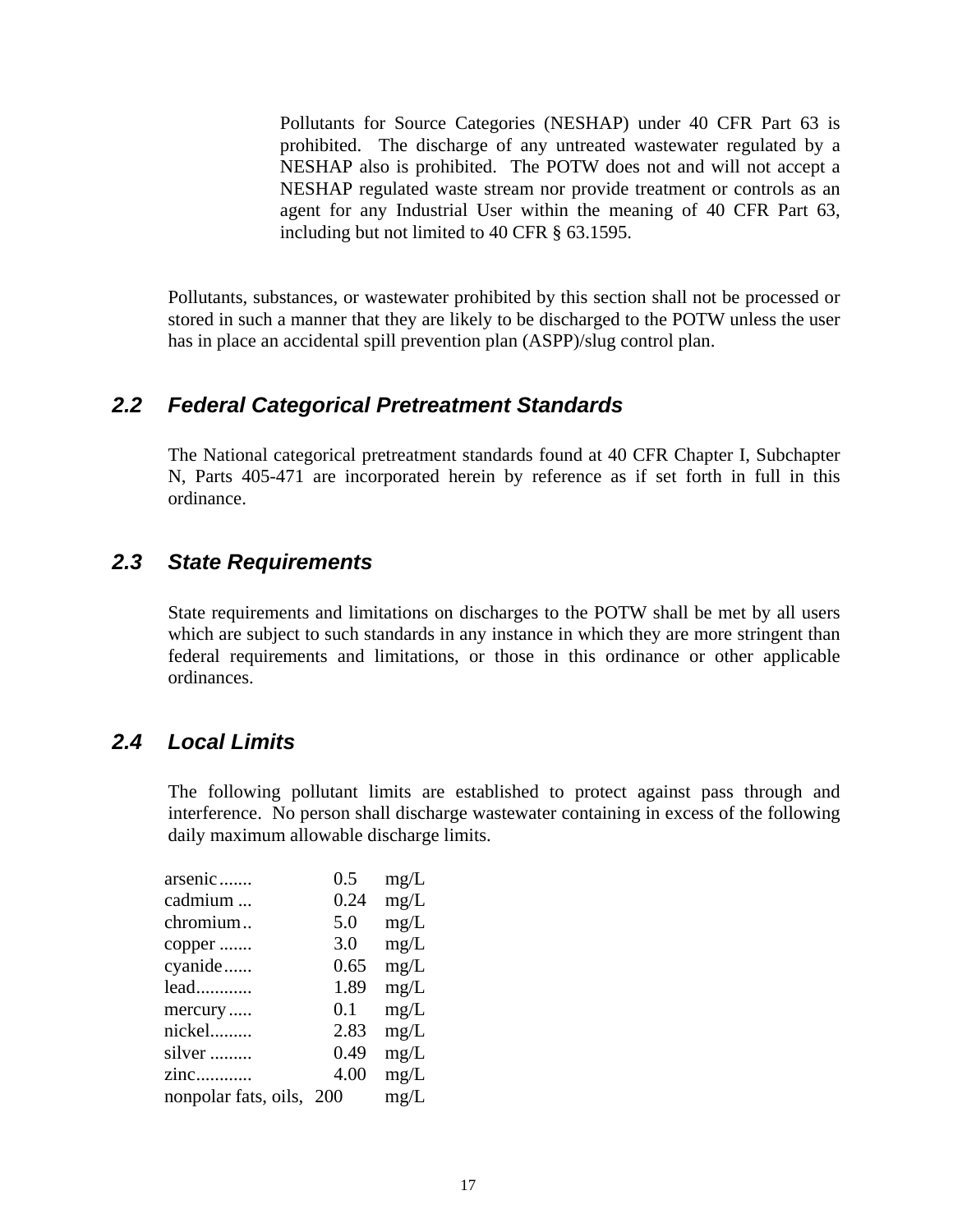<span id="page-21-0"></span>and grease (NPFOG)

 The above limits apply at the point where the wastewater is discharged to the POTW (end of the pipe). Categorical pretreatment standards apply at the end of the process. However, the Director may elect to have local limits apply after pretreatment and/or prior to mixing with dilution flows.

All concentrations for metallic substances are for "total" metal unless indicated otherwise. The Director may impose mass limitations in addition to (or in place of) the concentration based limitations above.

Where a user is subject to a categorical pretreatment standard and a local limit for a given pollutant, the more stringent limit or applicable pretreatment standard shall apply.

The City Council authorizes the Director to revise local limits.

## *2.5 pH Effluent Limitations Under Continuous Monitoring*

- A. Where a permittee continuously monitors the pH of wastewater discharged to the City's sewer system pursuant to a requirement in their discharge permit, the permittee shall maintain the pH of such wastewater within the range set forth in the permit, except excursions from the range are permitted subject to the following limitations:
	- (1). The total time during which the pH values are outside the required range of pH values shall not exceed 2 hours in any calendar month; and
	- (2). No individual excursion from the allowable range of pH values shall exceed 15 minutes.
- B. At no time will the pH value be outside the allowable range of pH values by more than one pH unit.
- C. At no time shall the pH be less than 5.0 pH units.
- D. All batch discharges shall be in compliance with the allowable pH range.
- E. For the purposes of this Ordinance, an excursion is an unintentional and temporary incident in which the pH value of the discharged wastewater exceeds the range set forth in the user's discharge permit.
- F. Temporary pH value excursions that comply with the provisions or this section of the Ordinance will not be considered violations of the user's discharge permit but shall be reported in the pretreatment self-monitoring report with copies of the associated pH recorder charts.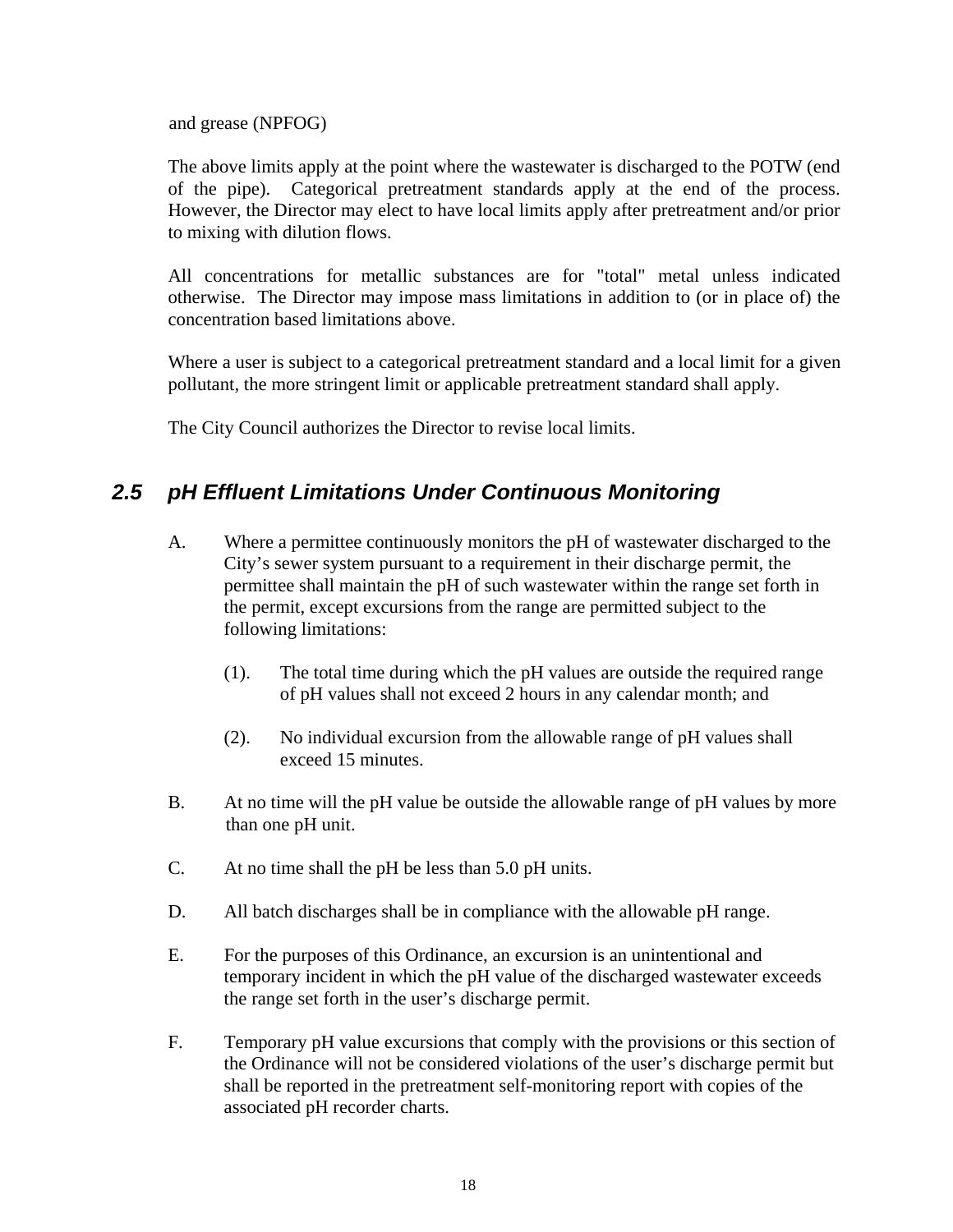### <span id="page-22-0"></span>*2.6 City's Right of Revision*

 The City reserves the right to establish, by ordinance or in wastewater discharge permits, differing standards or requirements on discharges to the POTW.

### *2.7 Special Agreement*

 The City reserves the right to enter into special agreements with users setting out special terms under which they may discharge to the POTW. In no case will a special agreement waive compliance with a categorical pretreatment standard or federal pretreatment requirement. However, the user may request a net gross adjustment to a categorical standard in accordance with 40 CFR 403.15. They may also request a variance from the categorical pretreatment standard from the Approval Authority in accordance with 403.13.

#### *2.8 Dilution*

 A user shall not increase the use of process water, or in any way attempt to dilute a discharge, as a partial or complete substitute for adequate treatment to achieve compliance with an applicable pretreatment standard or requirement unless expressly authorized by an applicable pretreatment standard or requirement. The Director may impose mass limitations on users which he believes may be using dilution to meet applicable pretreatment standards or requirements, or in other cases when the imposition of mass limitations is appropriate.

#### *2.9 Pretreatment Facilities*

 A. General: Users shall provide all known, available, and reasonable methods of prevention, control, and treatment (AKART) as required to comply with this ordinance and shall achieve compliance with all applicable pretreatment standards and requirements set out in this ordinance within the time limitations specified by the EPA, the State, or the Director, whichever is more stringent.

 Any facilities required to pretreat wastewater to a level acceptable to the City shall be provided, operated, and maintained at the user's expense.

 The Director may establish Best Management Practices (BMPs) for particular groups of users. These BMPs may include, but are not limited to types or methods of pretreatment technology to be used, methods of source control, minimum maintenance requirements, dragout prevention practices, spill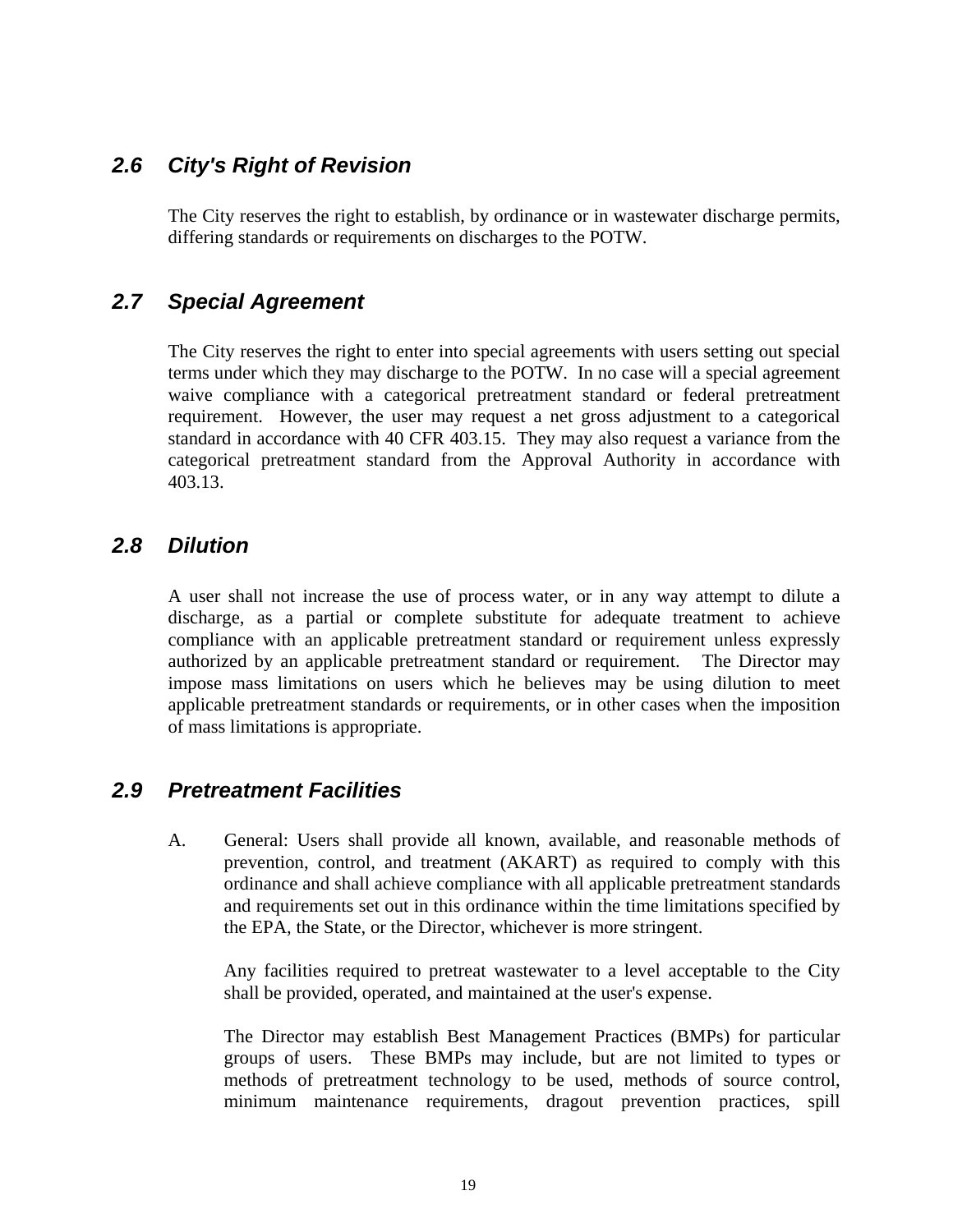prevention practices, or other requirements as deemed necessary. The Director may establish BMPs in lieu of numerical limits for non-categorical users.

 When required by the Director, an engineering report as required by, and complying with, WAC 173-240, including detailed plans showing the pretreatment facilities and operating procedures shall be submitted to the City for review, and shall be acceptable to the City before construction of the facility. The review of such plans and operating procedures will in no way relieve the user from the responsibility of modifying the facility as necessary to produce an acceptable discharge to the City under the provisions of this ordinance.

 Within ninety (90) days after the completion of the wastewater pretreatment facility, the discharger shall furnish as built drawings and its operations and maintenance procedures. Any subsequent significant changes in the pretreatment facility or method of operation shall be reported to and approved by the Director prior to the initiation of the changes.

 New sources, and new users determined to be Significant Industrial Users (SIU's) must have pretreatment facilities installed and operating, if required, prior to discharge.

- B. Grease Control/Pretreatment: Measures to control, recycle, remove or pretreat for grease that are applicable to food service establishments, other than SIUs, are subject to the Grease Control Ordinance, #XXXXXXXXX.
- C. Other Interceptors: Dischargers who operate automatic and coin-operated laundries, car washes, filling stations, commercial garages or similar businesses having any type of washing facilities (including pressure washing and steam cleaning) or any other dischargers producing grit, sand, oils, lint, or other materials which have the potential of causing partial or complete obstruction of the building side sewer or other areas in the POTW shall, upon order of the Director, install approved interceptors, oil/water separators, or tanks in accordance with specifications adopted by the City of Everett such that excessive amounts of oil, sand and inert solids are effectively prevented from entering the POTW.
- D. Installation and Maintenance: All grease interceptors, oil/water separators, settling tanks and grit traps shall be properly installed, maintained and operated by the discharger at his own expense. The installation shall be kept in continuous operation at all times, and shall be maintained to provide efficient operation. Cleaning must be performed by a service contractor qualified to perform such cleaning, or in a manner approved by the Director. All material removed shall be disposed of in accordance with all state and federal regulations. Records and certification of maintenance shall be made readily available to the Director for review and inspection, and must be maintained for a minimum of three (3) years.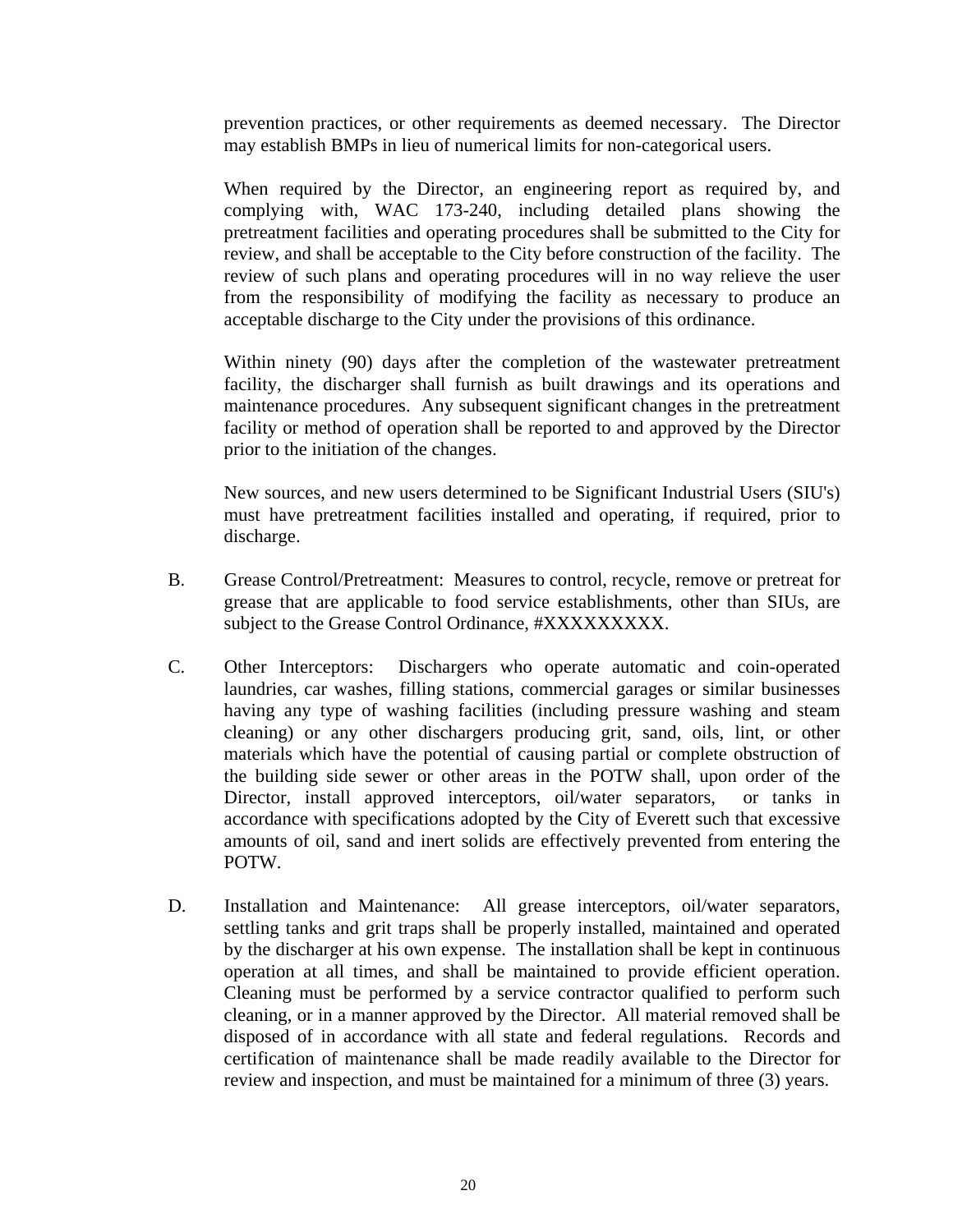<span id="page-24-0"></span> If a failure to maintain settling tanks, grit traps, grease interceptors, or oil/water separators results in partial or complete blockage of the building sewer, private sewer system discharging to the City Sewer System, or other parts of the City Sewer System, or adversely affects the treatment or transmission capabilities of the POTW, or requires excessive maintenance by the City, or poses a possible health hazard, the discharger responsible for the facilities shall be subject to the remedies herein, including cost recovery, enforcement and penalties.

### *2.10 Deadline for Compliance with Applicable Pretreatment Requirements*

Compliance by existing sources (categorical users) covered by Categorical Pretreatment Standards shall be within 3 years of the date the Standard is effective unless a shorter compliance time is specified in the appropriate Standard. The City shall establish a final compliance deadline date for any categorical user when the local limits for said user are more restrictive than EPA's Categorical Pretreatment Standards. The City may establish a final compliance deadline date for any existing user not covered by Categorical Pretreatment Standards.

New source dischargers, and "new users" that are determined to be Significant Industrial Users (SIU's), are required to comply with applicable pretreatment standards within the shortest feasible time (not to exceed 90 days from the beginning of discharge). New Sources, and "new users" that are determined to be Significant Industrial Users (SIU's), shall install and have in operating condition, and shall "start-up" all pollution control equipment required to meet applicable pretreatment standards before beginning to discharge.

Any wastewater discharge permit issued to a categorical user shall not contain a compliance date beyond any deadline date established in EPA's Categorical Pretreatment Standards. Any other existing user that is considered to be an SIU, or a categorical user that must comply with a more stringent local limit, which is in non-compliance with any local limits shall be provided with a compliance schedule to insure compliance within the shortest time feasible.

#### *2.11 Additional Pretreatment Measures*

 A. Whenever deemed necessary, the Director may require users to restrict their discharge during peak flow periods, designate that certain wastewater be discharged only into specific sewers, relocate and/or consolidate points of discharge, separate sewage wastestreams from industrial wastestreams, and such other conditions as may be necessary to protect the POTW and determine the user's compliance with the requirements of this ordinance.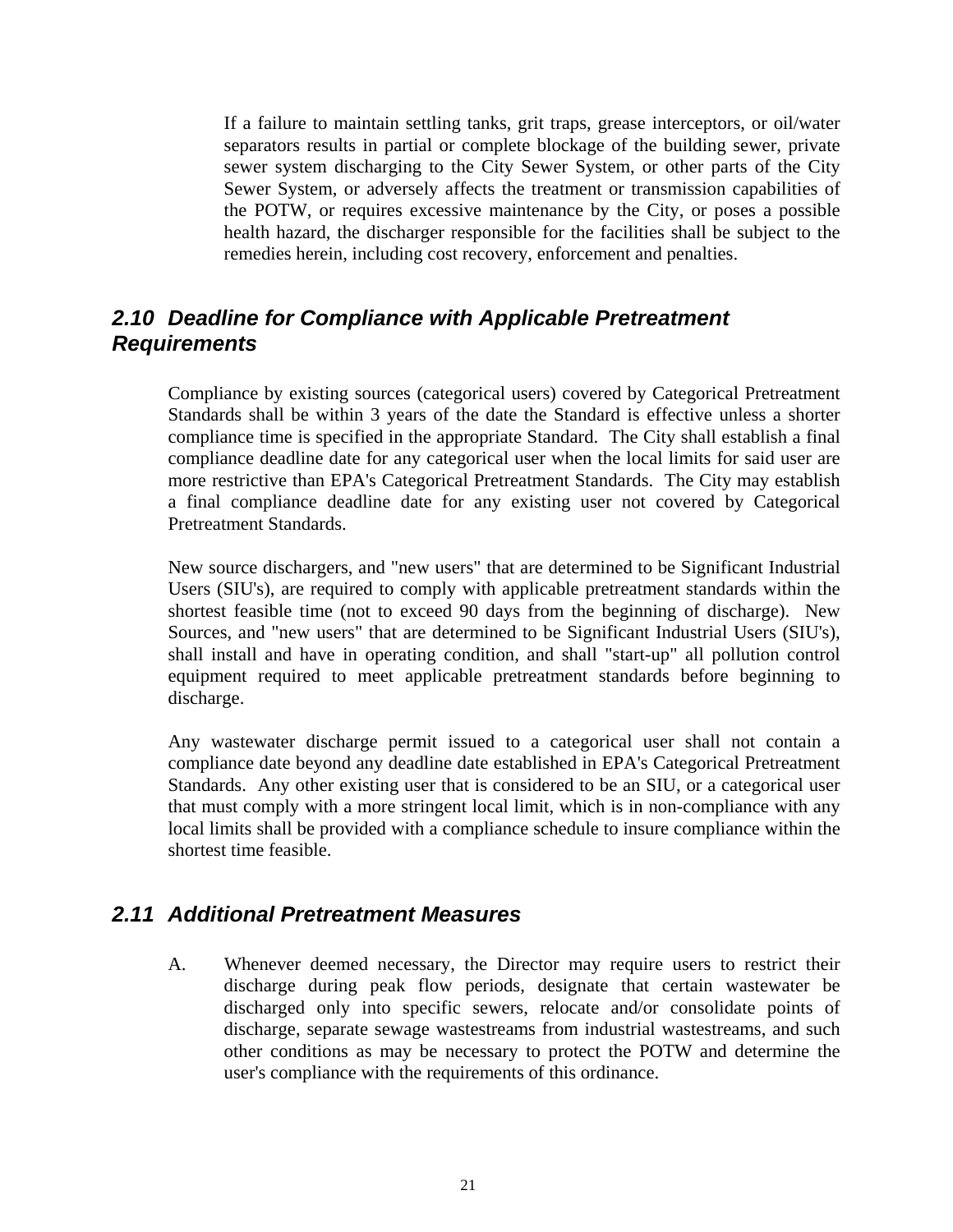- <span id="page-25-0"></span> B. When determined necessary by the Director, each user discharging into the POTW, shall install and maintain, on his property and at his expense, a suitable storage and flow-control facility to insure equalization of flow. The Director may require the facility to be equipped with alarms and a rate of discharge controller, the regulation of which shall be determined by the Director. A wastewater discharge permit, or Discharge Authorization (DA) may be issued solely for flow equalization.
- C. Grease, oil, and sand interceptors shall be provided when, in the opinion of the Director, they are necessary for the proper handling of wastewater containing excessive amounts of grease and oil, or sand; except that such interceptors shall not be required for residential users. All interception units shall be of type and capacity approved by the Director and shall be so located to be easily accessible for cleaning and inspection. Such interceptors shall be inspected, cleaned, and repaired regularly, as needed, by the user at his expense.
- D. Users with the potential to discharge flammable substances may be required to install and maintain an approved combustible gas detection system.
- E. When a new building is constructed without a tenant, and has any sewers which are intended to serve wastes other than sanitary or domestic waste, a three compartment interceptor approved by the Director shall be installed.

### *2.12 Accidental Discharge/Slug Control Plans*

The Director may require any user to develop and implement an accidental discharge/slug control plan. Where deemed necessary by the City, facilities to prevent accidental discharge or slug discharges of pollutants shall be provided and maintained at the user's cost and expense.

An accidental spill prevention plan (ASPP)/slug control plan showing facilities and operating procedures to provide this protection shall be submitted to the City for review and approval before implementation. The City shall determine which user is required to develop a plan and require said plan to be submitted within 90 days after notification by the City. Each user shall implement its ASPP as submitted or as modified after such plan has been reviewed and approved by the City. Review and approval of such plans and operating procedures by the City shall not relieve the user from the responsibility to modify its facility as necessary to meet the requirements of this Section.

- A. Any user required to develop and implement an accidental discharge/control slug plan shall submit a plan which addresses, at a minimum, the following:
	- (1) Description of discharge practices, including non-routine batch discharges;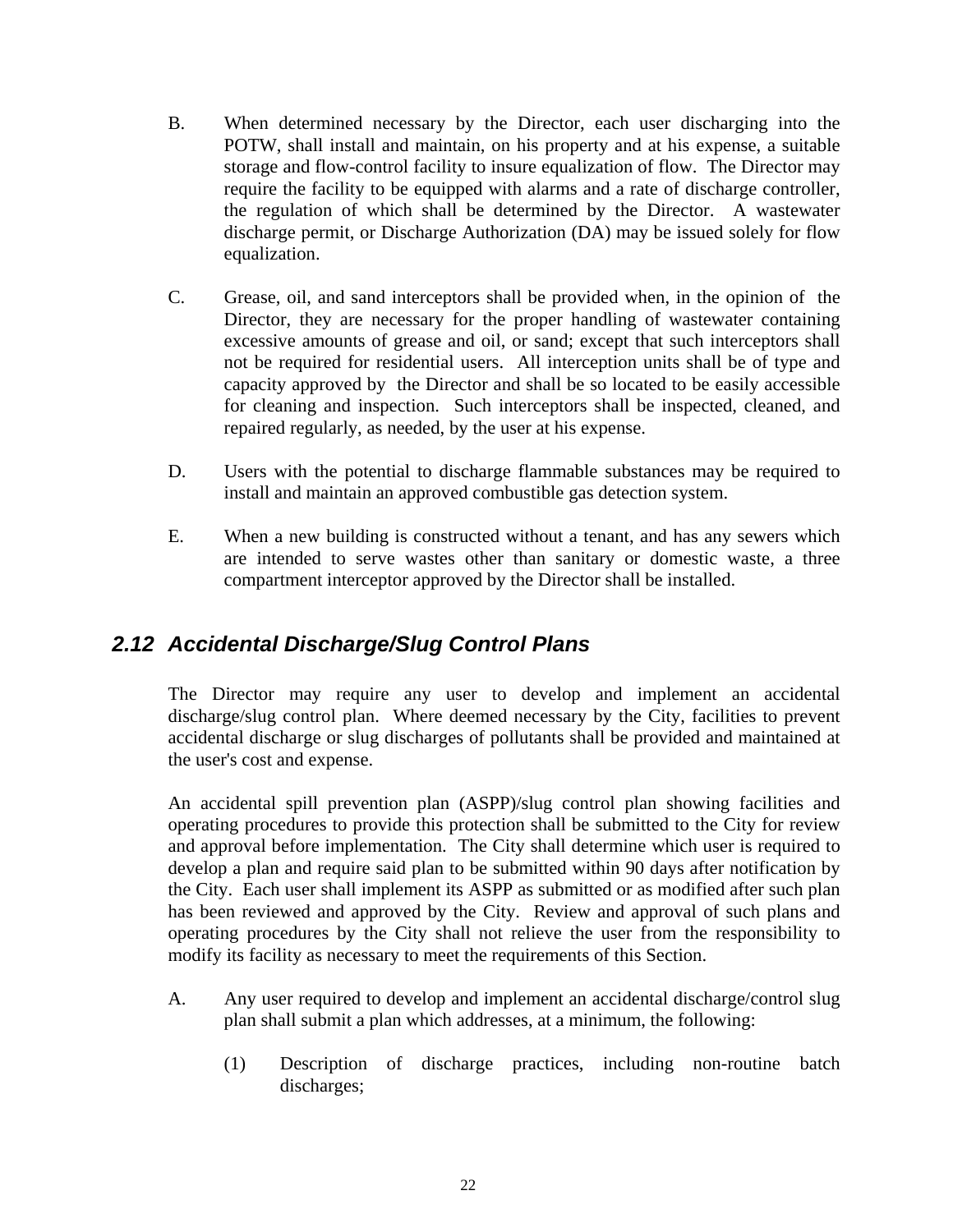- <span id="page-26-0"></span>(2) Description of stored chemicals;
- (3) Procedures for immediately notifying the POTW of any accidental or slug discharge. Such notification must also be given for any discharge which would violate any of the standards in Sections 2.1 through 2.4 of this ordinance; and
- (4) Procedures to prevent adverse impact from any accidental or slug discharge. Such procedures include, but are not limited to, inspection and maintenance of storage areas, handling and transfer of materials, loading and unloading operations, control of plant site runoff, worker training, building of containment structures or equipment, measures for containing toxic organic pollutants (including solvents), and/or measures and equipment for emergency response.
- B. Users shall notify the Everett Water Pollution Control Facility immediately upon the occurrence of a "slug" or "accidental discharge" of substances regulated by this ordinance. The notification shall include location of discharge, date and time thereof, type of waste, concentration and volume, and corrective actions. Any affected user shall be liable for any expense, loss, or damage to the POTW, in addition to the amount of any fines imposed on the City on account thereof under state or federal law.
- C. Within five (5) days following an accidental discharge, the user shall submit to the Director a detailed written report describing the cause of the discharge and the measures to be taken by the user to prevent similar future occurrences. Such notification shall not relieve the user of any expense, loss, damage, or other liability which may be incurred as a result of damage to the POTW, fish kills, or any other damage to person or property; nor shall such notification relieve the user of any fines, civil penalties, or other liability which may be imposed by this Ordinance or other applicable law.
- D. When required by the Director, signs shall be permanently posted in conspicuous places on the user's premises advising employees whom to call in the event of a slug or accidental discharge. Employers shall instruct all employees who may cause or discover such a discharge with respect to emergency notification procedures.

### *2.13 Septic Tank Wastes*

 A. Residential/domestic septic tank waste may be introduced into the POTW only at a designated receiving structure within the treatment plant area, or at a site authorized by the Director and at such times as are established by the Director. Such wastes shall not violate this ordinance or any other requirements established or adopted by the City, except as authorized by the Director.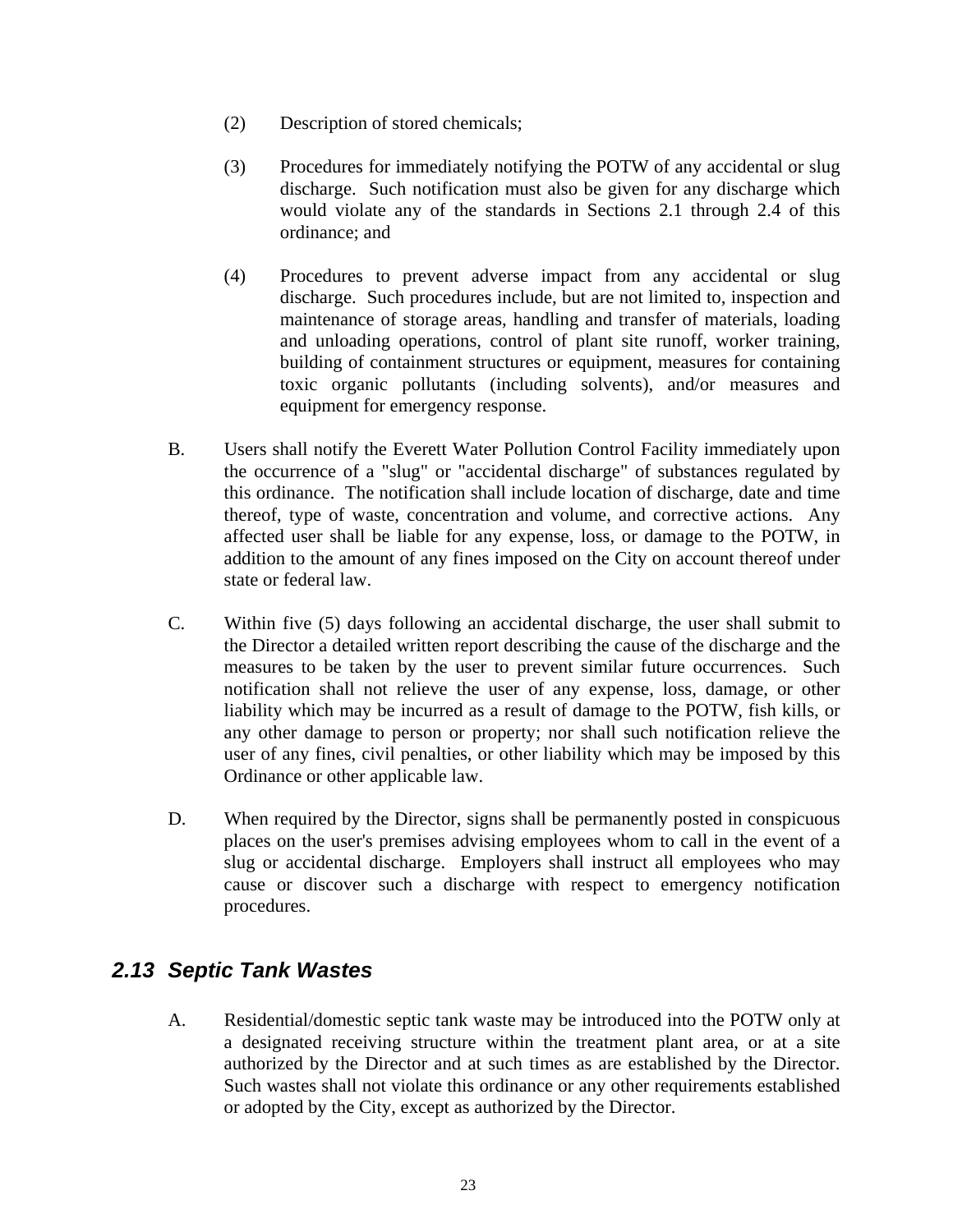Permits for individual vehicles to use such facilities shall be issued by the City. Wastewater discharge permits may be issued to each septage hauling business, and may encompass more than one vehicle.

- B. No load may be discharged without prior consent of the Director. The Director may collect samples of each hauled load to ensure compliance with applicable pretreatment standards. The Director may require the hauler to provide a waste analysis of any load prior to discharge.
- C. Septage haulers shall utilize a waste tracking form (manifest) provided by the Director for every load discharged. Any discharge without a manifest form is an unauthorized discharge and the hauler will receive an administrative fine of not less than \$5,000, and may have their discharge permit revoked or suspended.
- D. Wastewater discharge permit fees for liquid waste haulers shall be established and charged in addition to license and volume fees charged under Ordinance 801-81, as amended. License and volume fees shall be established as part of the user fee system utilizing the principles established in Section 13 of this ordinance.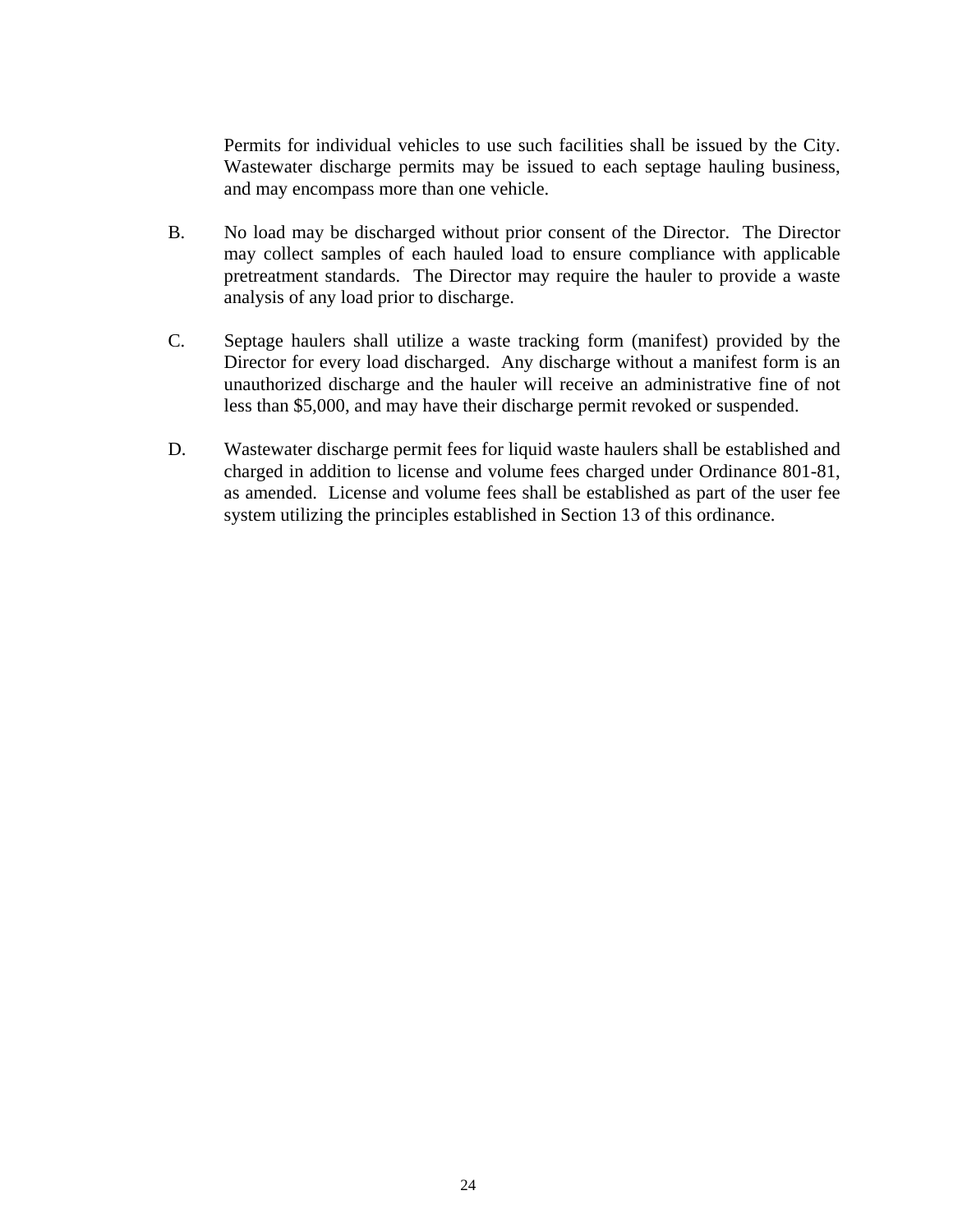## <span id="page-28-0"></span>**SECTION 3 - WASTEWATER DISCHARGE PERMIT REQUIREMENTS**

No significant industrial user shall discharge wastewater into the POTW without first obtaining a wastewater discharge permit from the Director. Any violation of the terms and conditions of a wastewater discharge permit shall be deemed a violation of this ordinance and subjects the wastewater discharge permittee to the sanctions set out in this ordinance. Obtaining a wastewater discharge permit does not relieve a permittee of its obligation to comply with all Federal and State pretreatment standards or requirements or with any other requirements of Federal, State, and local law.

The Director may require other users, including liquid waste haulers, to obtain wastewater discharge permits (as necessary) to carry out the purposes of this ordinance.

### *3.1 Wastewater Discharge Permitting: Existing SIU*

Any SIU that was discharging wastewater into the POTW prior to the effective date of this ordinance and that wishes to continue such discharges in the future shall, within sixty [60] days after notification by the Director submit a permit application to the City in accordance with Section 3.5 of this ordinance, and shall not cause or allow discharges to the POTW to continue after 90 days of the effective date of this ordinance except in accordance with a wastewater discharge permit issued by the Director.

The City's notification to SIUs covered by categorical pretreatment standards will be in reasonable time to insure that the SIUs complies with the 180 day submittal deadline date established in 40 CFR §403.12 (b).)

#### *3.2 Wastewater Discharge Permitting: New Source and "New user"*

At least 90 days prior to the anticipated start-up, new sources, sources that become a user subsequent to the promulgation of an applicable categorical pretreatment standard, and "new users" that are determined to be Significant Industrial Users (SIU), shall apply for a wastewater discharge permit and will be required to submit to the City at least the information listed in paragraphs (A)-(E) of Section 3.5 of this ordinance. A new source, or "new user" that is determined to be a Significant Industrial User (SIU), cannot discharge without first receiving a wastewater discharge permit from the City. New sources, and "new users" that are determined to be Significant Industrial Users (SIU's), shall also be required to include in their application information on the method of pretreatment the user intends to use to meet applicable pretreatment standards. New Sources, and "new users" that are determined to be Significant Industrial Users (SIU's), shall give estimates of the information requested in paragraphs (D) and (E) of Section 3.5 of this ordinance.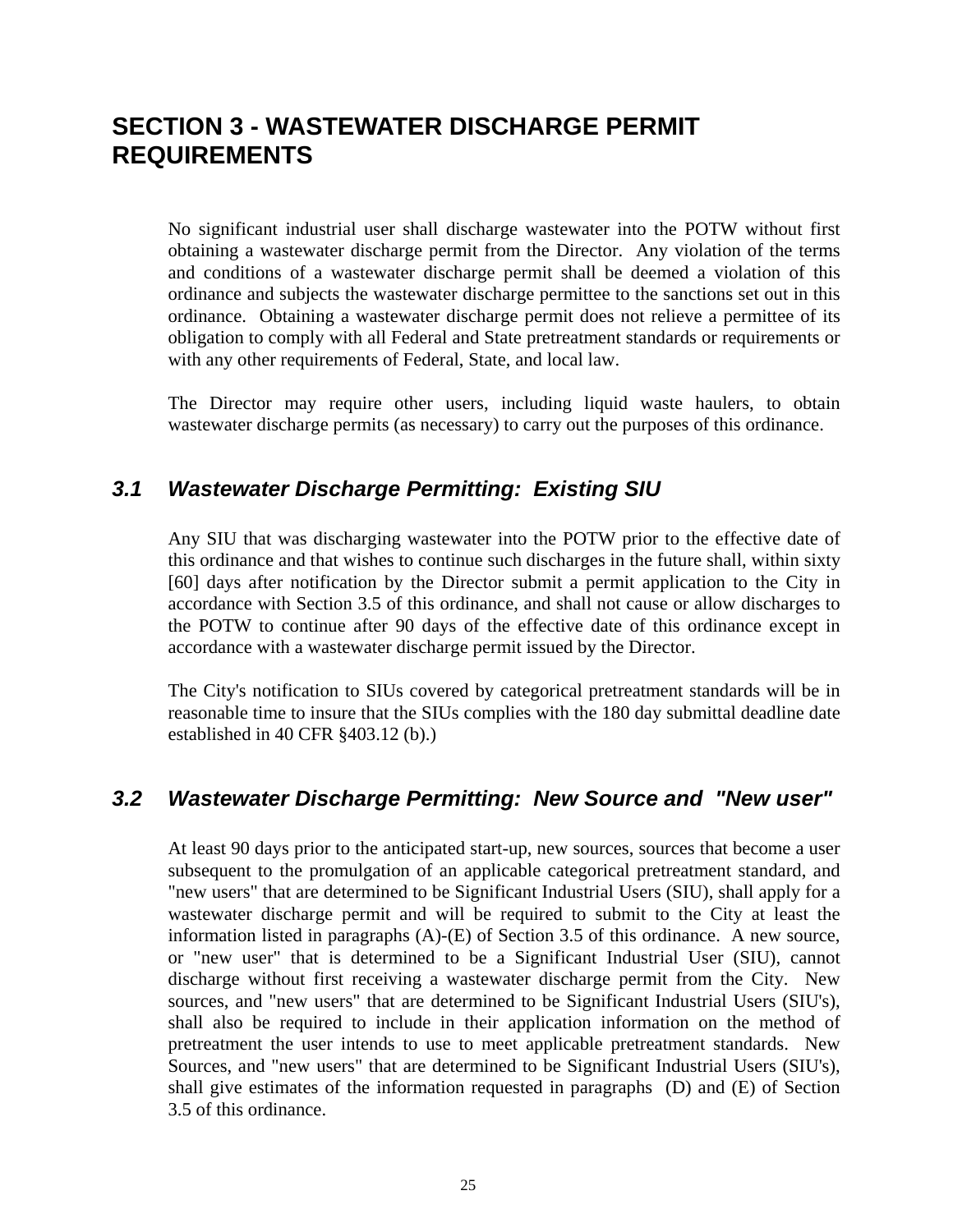#### <span id="page-29-0"></span>*3.3 Wastewater Discharge Permitting: Extrajurisdictional Users*

Any existing user located beyond the City limits required to obtain a wastewater discharge permit shall submit a wastewater discharge permit application as outlined in Section 3.1 of this ordinance.

New Source, and "new users" that are determined to be Significant Industrial Users (SIU's), located beyond the City limits required to obtain a wastewater discharge permit shall comply with Section 3.2 of this ordinance.

#### *3.4 Wastewater Discharge Permitting: Zero Discharge Permits*

Any categorical user that operates its regulated processes so that no industrial waste is discharged to the POTW may request that a zero discharge permit (ZDP) be issued by the City. To be eligible for a ZDP the user shall demonstrate to the Director's satisfaction that no industrial waste will be discharged and shall either permanently seal all accesses to the POTW other than those required for disposal of domestic sewage or install shutoff devices that will accept City installed, tamper evident seals. Breaking this seal without prior authorization by the Director shall be a violation of the ZDP and this ordinance.

### *3.5 Wastewater Discharge Permitting: Middle Tier Categorical Industrial User*

Any categorical user that operates its regulated processes so that it complies with the requirements in Section 1.3 AL of this Ordinance may request that it be designated a Middle Tier Categorical Industrial User. If the Director agrees with that request, the User's discharge permit will be modified to incorporate the applicable provisions of 40 CFR 403. If, at any time, the User no longer complies with the requirements in Section 1.3 AL of this Ordinance, it shall immediately notify the Director and comply with the backup reporting requirements contained in the permit.

### *3.6 Wastewater Discharge Permitting: Non-Significant Categorical Industrial User*

Any categorical user that operates its regulated processes so that it complies with the requirements in Section 1.3 BG (3) of this Ordinance may request that it be designated a Non-Significant Categorical Industrial User. If the Director agrees with that request, the User will be issued a Non-Significant CIU permit and shall comply with the requirements of that permit. If, at any time, the User no longer complies with the requirements in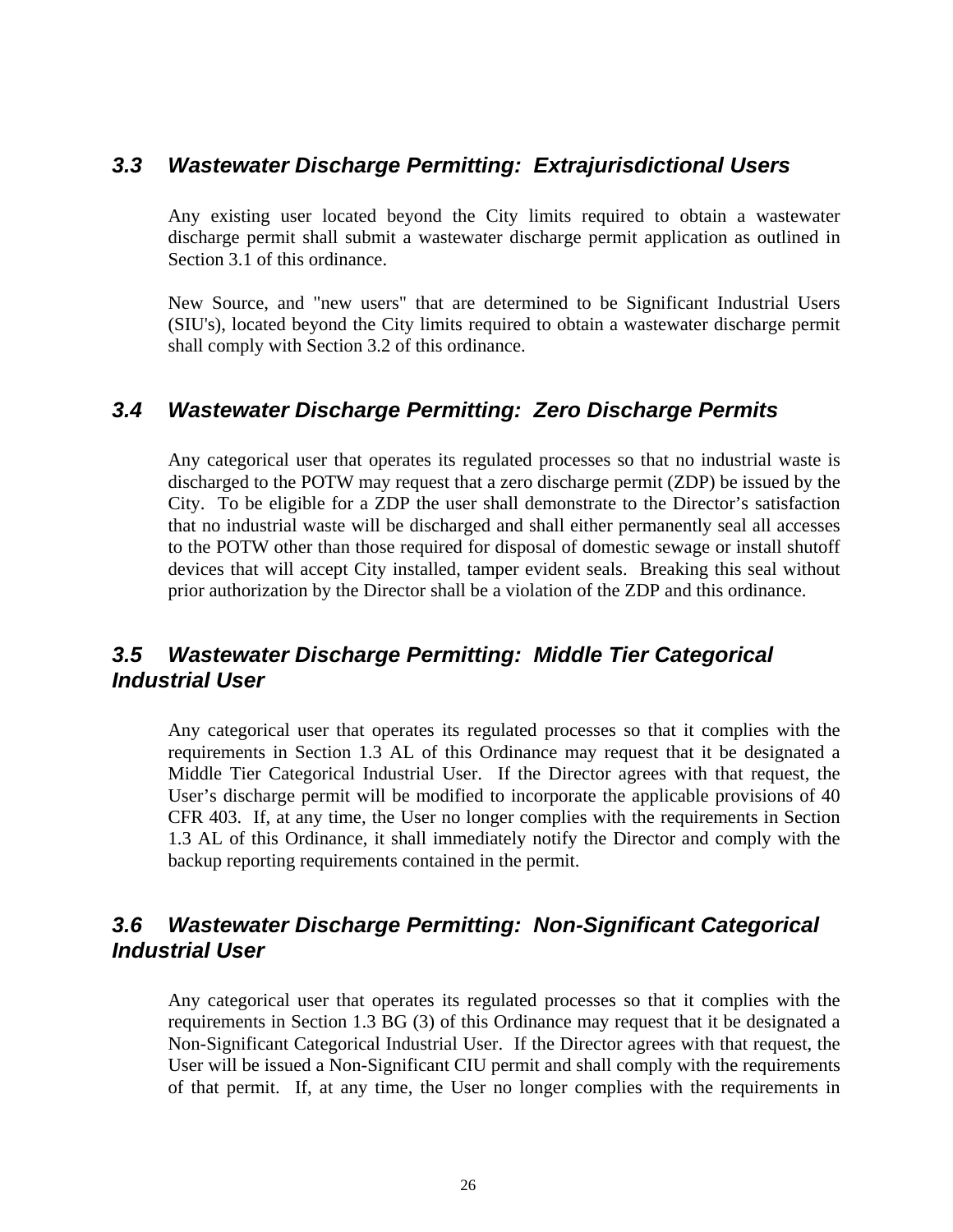<span id="page-30-0"></span>Section 1.3 BG (3) of this Ordinance, it shall immediately notify the Director and comply with the backup reporting requirements contained in the permit.

## *3.7 Wastewater Discharge Permit Application Contents*

All users required to obtain a wastewater discharge permit must submit, at a minimum, the following information. The Director shall approve a form to be used as a permit application. Categorical users submitting the following information shall have complied with 40 CFR 403.12(b).

- A. Identifying information. The user shall submit the name and address of the facility including the name of the operator and owners;
- B. Permits. The user shall submit a list of any environmental control permits held by or for the facility;
- C. Description of operations. The user shall submit a brief description of the nature, average rate of production, and Standard Industrial Classification of the operation(s) carried out by such Industrial User, including a list of all raw materials and chemicals used or stored at the facility which are, or could accidentally or intentionally be, discharged to the POTW; number and type of employees; hours of operation; each product produced by type, amount, process or processes, and rate of production; type and amount of raw materials processed (average and maximum per day) and the time and duration of discharges. This description should also include a schematic process diagram which indicates points of discharge to the POTW from the regulated or manufacturing processes. Disclosure of site plans, floor plans, mechanical and plumbing plans and details to show all sewers, sewer connections, inspection manholes, sampling chambers and appurtenances by size, location and elevation.
- D. Flow Measurement.
	- (1) Categorical User:

The user shall submit information showing the measured average daily and maximum daily flow, in gallons per day, to the POTW from each of the following:

- (i) Regulated or manufacturing process streams; and
- (ii) Other streams as necessary to allow use of the combined wastestream formula of 40 CFR 403.6(e).
- (2) Non-Categorical User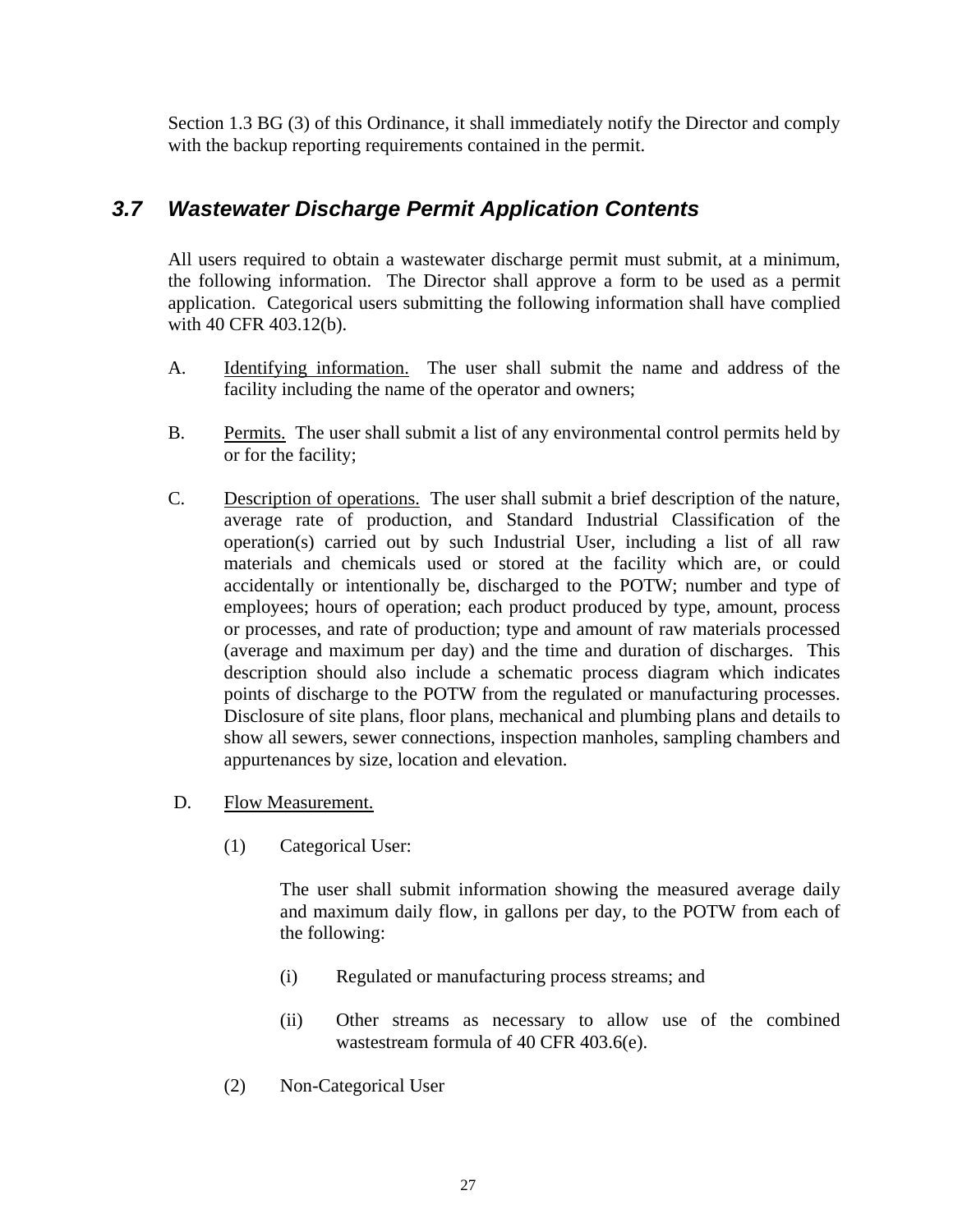The user shall submit information showing the measured average daily and maximum daily flow, in gallons per day, to the POTW from each of the following:

 (i) Total process flow, wastewater treatment plant flow, total plant flow or individual manufacturing process flow as required by the Director.

The City may allow for verifiable estimates of these flows where justified by cost or feasibility considerations.

#### E. Measurements of pollutants.

- (1) Categorical User:
	- (i) The user shall identify the applicable pretreatment standards for each regulated or manufacturing process.
	- (ii) In addition, the user shall submit the results of sampling and analysis identifying the nature and concentration (or mass) where required by the Categorical Pretreatment Standard or as required by the City of regulated pollutants (including standards contained in Sections 2.1 through 2.4 of this ordinance, as appropriate) in the discharge from each regulated or manufacturing process. Both daily maximum and average concentration (or mass, where required) shall be reported. The sample shall be representative of daily operations and shall conform to sampling and analytical procedures outlined in Section 5.
	- (iii) The user shall take a minimum of one representative sample to compile that data necessary to comply with the requirements of this paragraph.
	- (iv) Where an alternate concentration or mass limit has been calculated in accordance with 40 CFR 403.6(e) for a categorical user covered by a categorical pretreatment standard this adjusted limit along with supporting data shall be submitted as part of the application.
- (2) Non-Categorical User
	- (i) The user shall identify the applicable pretreatment standards for its wastewater discharge.
	- (ii) In addition, the user shall submit the results of sampling and analysis identifying the nature and concentration (or mass where required by the City) of regulated pollutants contained in Sections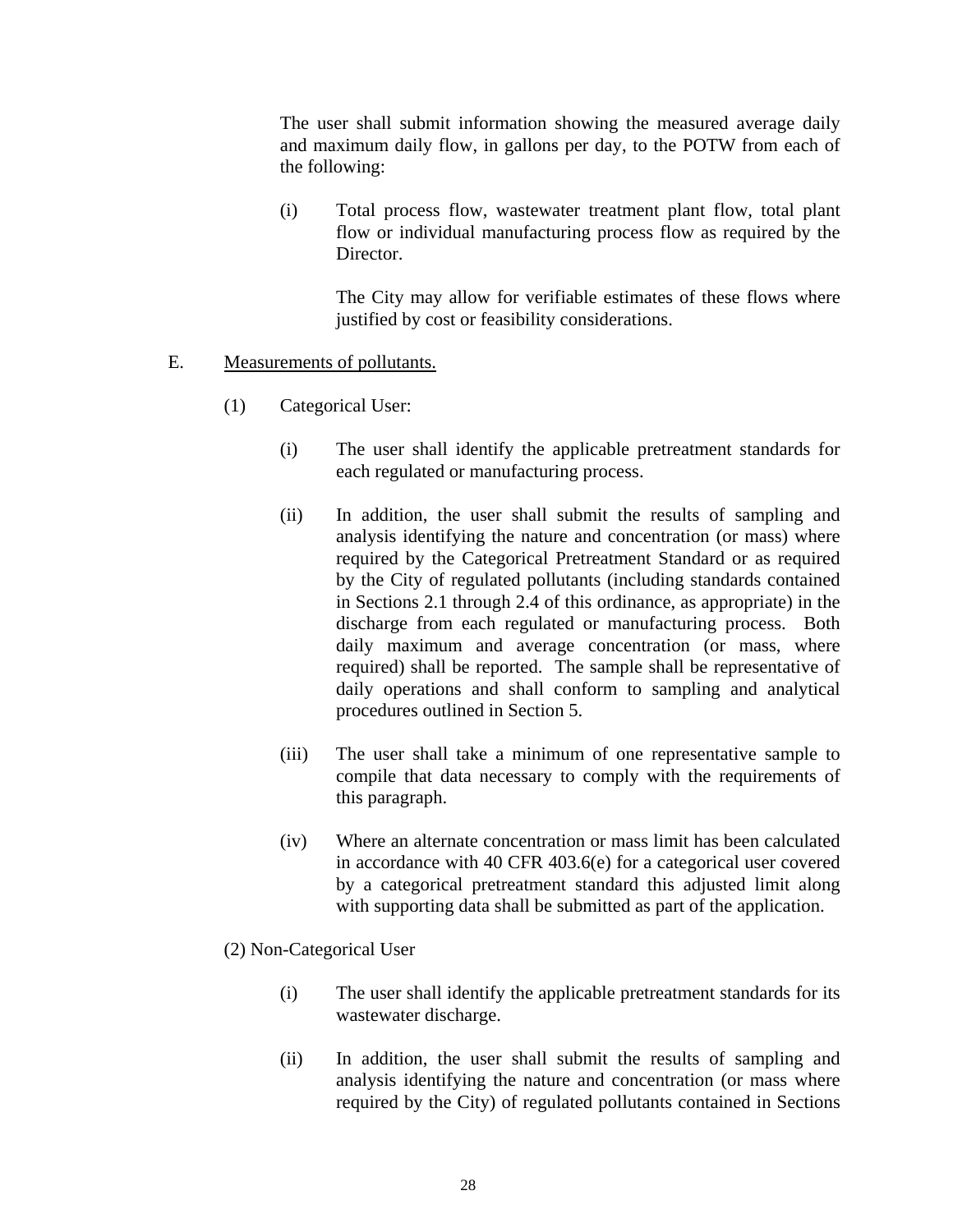2.1 through 2.4 of this ordinance, as appropriate in the discharge. Both daily maximum and average concentration (or mass, where required) shall be reported. The sample shall be representative of daily operations and shall conform to sampling and analytical procedures outlined in Section 5 of this ordinance.

- (iii) The user shall take a minimum of one representative sample to compile that data necessary to comply with the requirements of this paragraph.
- (iv) Where the Director developed alternate concentration or mass limits because of dilution this adjusted limit along with supporting data shall be submitted as part of the application.
- F. Certification. A statement, reviewed by an authorized representative of the user and certified by a qualified professional as outlined in Section 3.8 of this ordinance, indicating whether the applicable Pretreatment Standards are being met on a consistent basis, and, if not, whether additional operation and maintenance (O and M) and/or additional pretreatment is required for the user to meet the applicable Pretreatment Standards and Requirements;
- G. Compliance Schedule. If additional pretreatment and/or O and M will be required to meet the applicable Pretreatment Standards, the City will establish the shortest schedule by which the user will provide such additional pretreatment and/or O and M. The schedule shall conform with the requirements of Section 4.4. The completion date in this schedule shall not be later than the compliance date established pursuant to Section 2.9 of this ordinance.
	- (1) Where the user's categorical Pretreatment Standard has been modified by a removal allowance (40 CFR 403.7), the combined wastestream formula (40 CFR 403.6(e)), and/or a Fundamentally Different Factors variance (40 CFR 403.13) at the time the user submits the report required by this paragraph, the information required by paragraphs (D) and (E) of this section shall pertain to the modified limits.
	- (2) If the categorical Pretreatment Standard is modified by a removal allowance (40 CFR 403.7), the combined wastestream formula (40 CFR 403.6(e)), and/or a Fundamentally Different Factors variance (40 CFR 403.13) after the user submits the report required by paragraphs (D) and (E) of this section, then a new report shall be submitted by the user within 60 days after the modified limit is approved.
- H. Any other information as may be deemed necessary by the Director to evaluate the wastewater discharge permit application. Incomplete or inaccurate applications will not be processed and will be returned to the user for revision.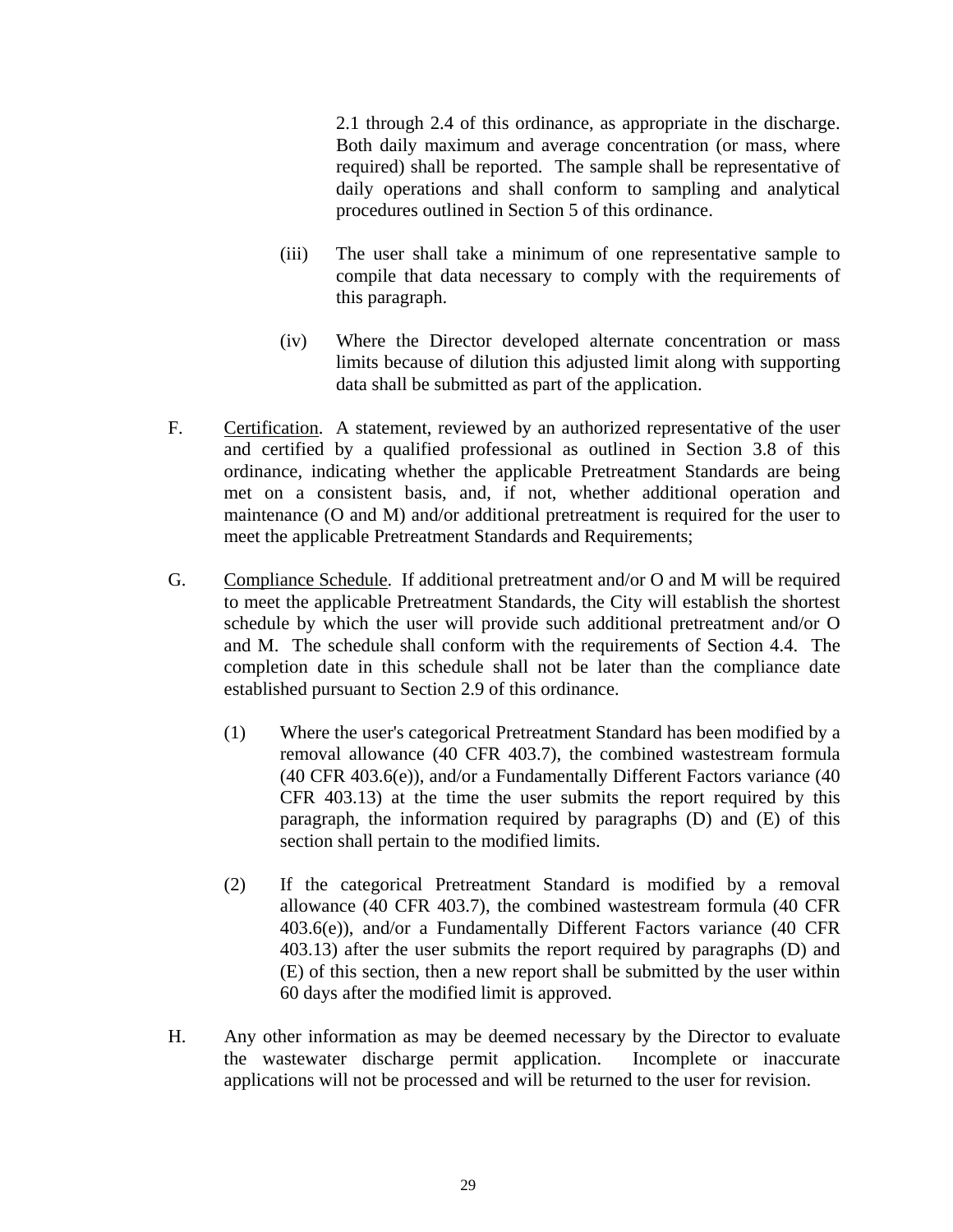#### <span id="page-33-0"></span>*3.8 Signatory and Certification Requirement*

 All wastewater discharge permit applications and user reports must be signed by an authorized representative of the user and contain the following certification statement:

"I certify under penalty of law that this document and all attachments were prepared under my direction or supervision in accordance with a system designed to assure that qualified personnel properly gather and evaluate the information submitted. Based on my inquiry of the person or persons who manage the system, or those persons directly responsible for gathering the information, the information submitted is to the best of my knowledge and belief, true, accurate, and complete. I am aware that there are significant penalties for submitting false information, including the possibility of fine and imprisonment for knowing violations."

#### *3.9 Wastewater Discharge Permit Decisions*

 The Director will evaluate the data furnished by the user and may require additional information. Within thirty (30) days of receipt of a complete wastewater discharge permit application, the Director will determine whether or not to issue a wastewater discharge permit. Upon a determination to issue a wastewater discharge permit, the user shall fulfill the public notice requirements, and publish in the largest local daily newspaper, its application for, and the City's intent to issue, a wastewater discharge permit. The manner, format, content and length of time for the publication shall be as prescribed by the Director, but at no time shall be less stringent than the requirements in WAC 173-216-090. The cost of publication shall be paid for by the applicant. If there have been no adverse comments when the public comment period has elapsed, the application shall be considered complete. The permit shall be issued within thirty [30] days of full evaluation and acceptance of the data furnished. The Director may deny any application for a wastewater discharge permit.

#### *3.10 Wastewater Discharge Permit Contents*

 Wastewater discharge permits shall include such conditions as are reasonably deemed necessary by the Director to prevent pass through or interference, protect the quality of the water body receiving the treatment plant's effluent, protect worker health and safety, facilitate sludge management and disposal, and protect against damage to the POTW.

- A. Wastewater discharge permits must contain the following conditions:
	- (1) A statement that indicates wastewater discharge permit duration, which in no event shall exceed five (5) years;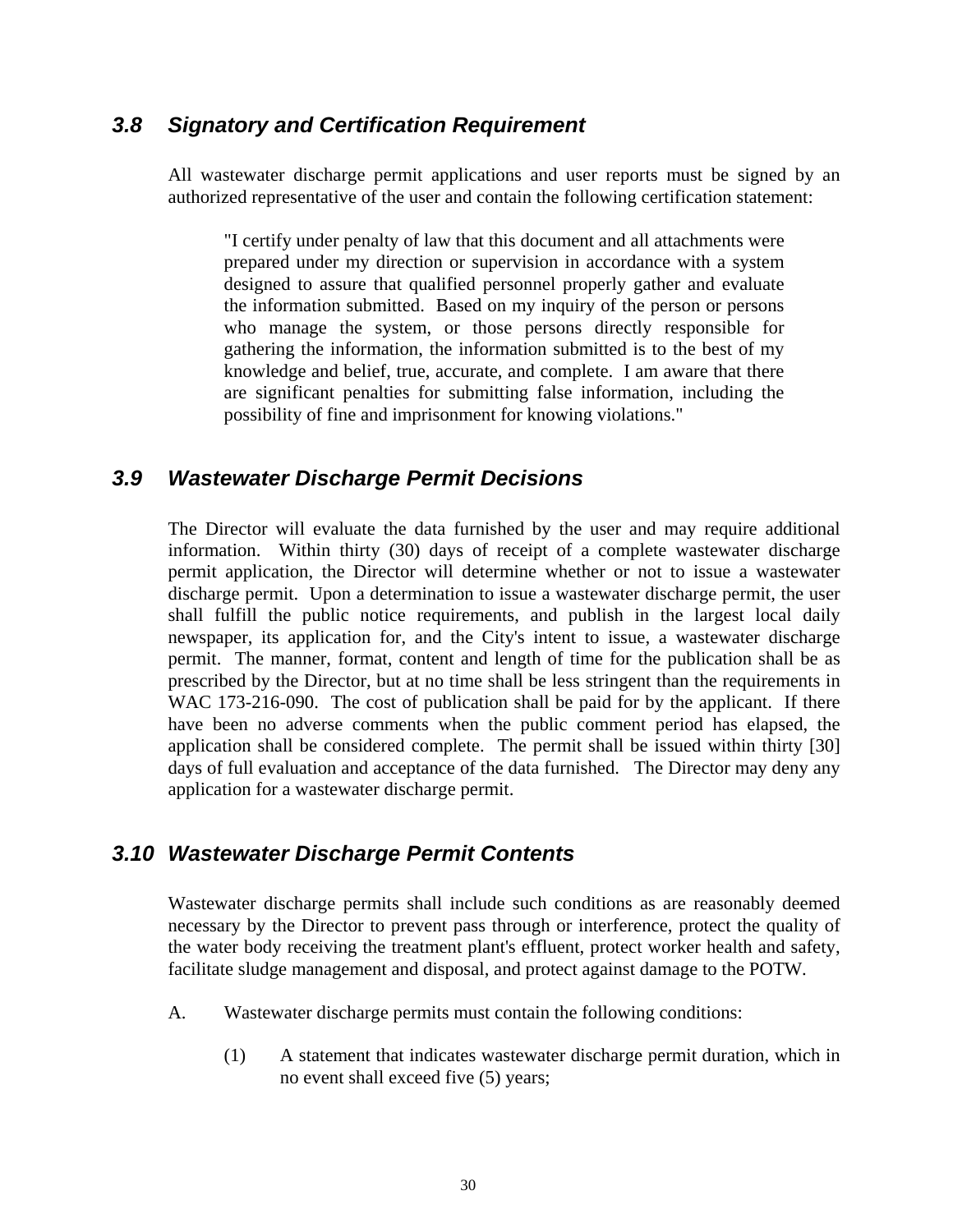- (2) A statement that the wastewater discharge permit is non-transferable without prior notification to and approval from the City, and provisions for furnishing the new owner or operator with a copy of the existing wastewater discharge permit;
- (3) Applicable pretreatment standards and requirements, including any special State requirements;
- (4) Self monitoring, sampling, reporting, notification, submittal of technical reports, compliance schedules, and record-keeping requirements. These requirements shall include an identification of pollutants to be monitored, sampling location, sampling frequency, and sample type based on Federal, State, and local law; and
- (5) Requirement for immediate notification to the City where self-monitoring results indicate non-compliance;
- (6) Requirement to report a by-pass or upset of a pretreatment facility;
- (7) Requirement for the SIU who reports non-compliance to repeat the sampling and analysis and submit results to the City within 30 days after becoming aware of the violation.
- (8) A statement of applicable civil, criminal, and administrative penalties for violation of pretreatment standards and requirements, and any applicable compliance schedule.
- B. Wastewater discharge permits may contain, but need not be limited to, the following conditions:
	- (1) Limits on the average and/or maximum rate of discharge, time of discharge, and/or requirements for flow regulation and equalization;
	- (2) Requirements for the installation of pretreatment technology, pollution control, or construction of appropriate containment devices, designed to reduce, eliminate, or prevent the introduction of pollutants into the treatment works;
	- (3) Requirements for the development and implementation of spill control plans or other special conditions including management practices necessary to adequately prevent accidental, unanticipated, or routine discharges;
	- (4) Development and implementation of waste minimization plans to reduce the amount of pollutants discharged to the POTW;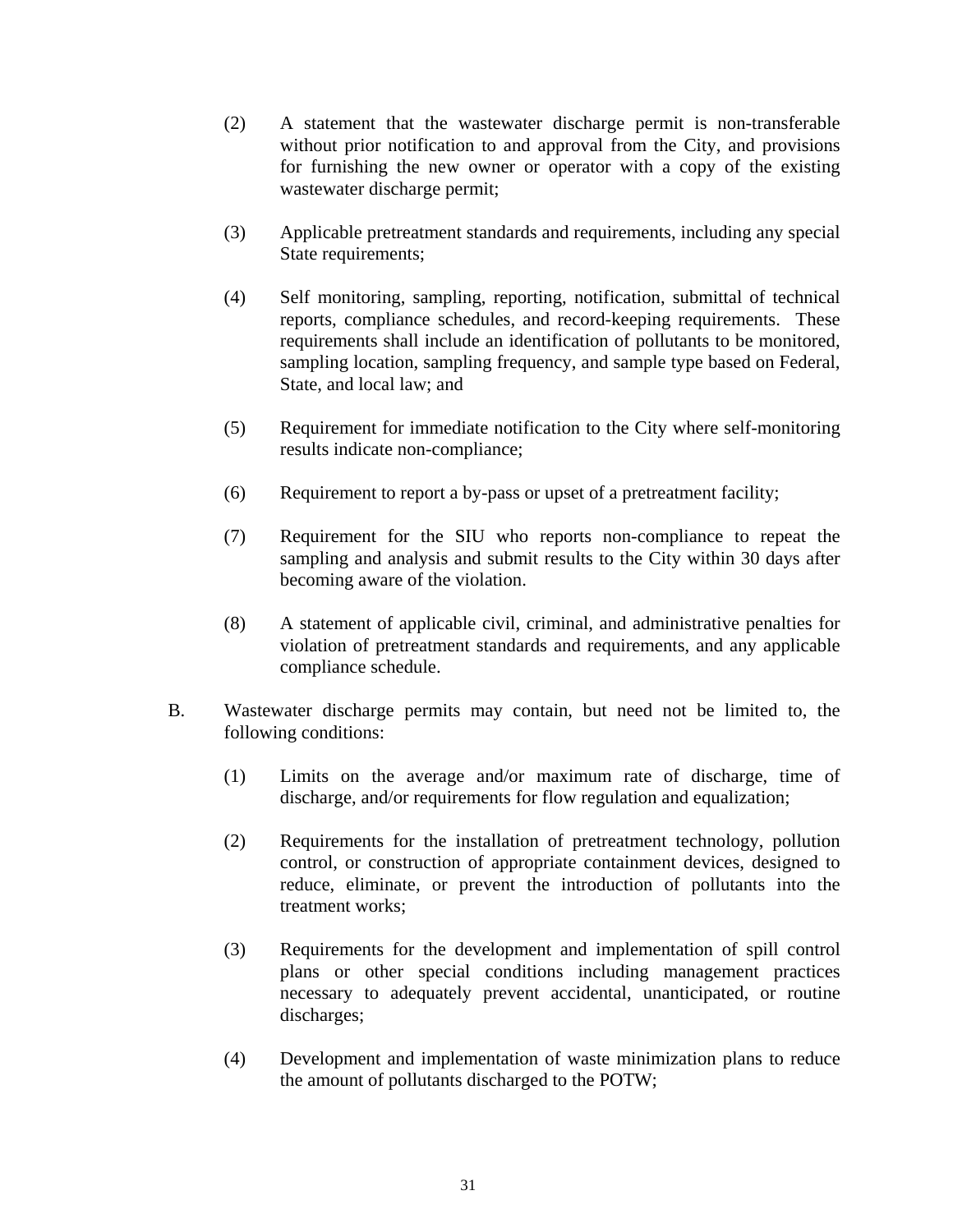- <span id="page-35-0"></span> (5) The unit charge or schedule of user charges and fees for the management of the wastewater discharged to the POTW;
- (6) Requirements for installation and maintenance of inspection and sampling facilities and equipment;
- (7) A statement that compliance with the wastewater discharge permit does not relieve the permittee of responsibility for compliance with all applicable Federal and State pretreatment standards, including those which become effective during the term of the wastewater discharge permit;
- (8) Any special agreements the Director chooses to continue or develop between the City and user;
- (9) Other conditions as deemed appropriate by the Director to ensure compliance with this ordinance, and State and Federal laws, rules, and regulations.

### *3.11 Wastewater Discharge Permit Appeals*

 Any person, including the user, may petition the Director to reconsider the terms of a wastewater discharge permit within thirty (30) days of its issuance.

- A. Failure to submit a timely petition for review shall be deemed to be a waiver of the administrative appeal.
- B. In its petition, the appealing party must indicate the wastewater discharge permit provisions objected to, the reasons for this objection, and the alternative condition, if any, it seeks to place in the wastewater discharge permit.
- C. The effectiveness of the wastewater discharge permit shall not be stayed pending the appeal.
- D. If the Director fails to act within sixty (60) days of the receipt of an appeal, a request for reconsideration shall be deemed to be denied. Decisions not to reconsider a wastewater discharge permit, not to issue a wastewater discharge permit, or not to modify a wastewater discharge permit, shall be considered final administrative actions for purposes of judicial review.
- E. Aggrieved parties seeking judicial review of the final administrative wastewater discharge permit decision must do so by filing a petition for review with the Snohomish County Superior Court within thirty (30) days following the final administrative wastewater discharge permit decision.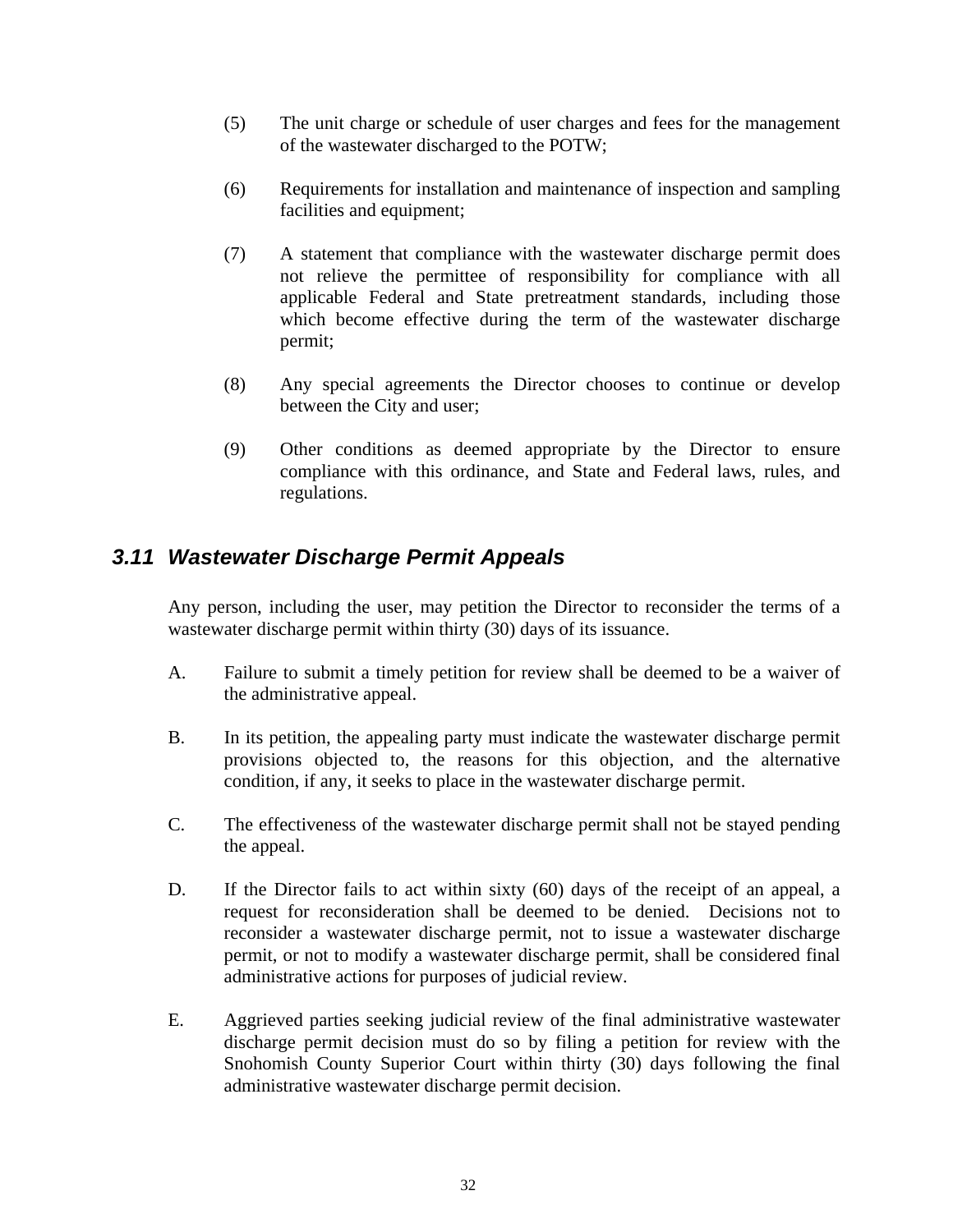#### <span id="page-36-0"></span>*3.12 Wastewater Discharge Permit Duration*

 Wastewater discharge permits shall be issued for a specified time period, not to exceed five (5) years. A wastewater discharge permit may be issued for a period less than five (5) years, at the discretion of the Director. Each wastewater discharge permit will indicate a specific date upon which it will expire. The wastewater discharge permit will expire at 11:59 PM on the specified date.

#### *3.13 Wastewater Discharge Permit Modification*

 The Director may modify the wastewater discharge permit for good cause including, but not limited to, the following:

- A. To incorporate any new or revised Federal, State, or local pretreatment standards or requirements;
- B. To address significant alterations or additions to the user's operation, processes, or wastewater volume or character since the time of wastewater discharge permit issuance;
- C. A change in the POTW that requires either a temporary or permanent reduction or elimination of the authorized discharge;
- D. Information indicating that the permitted discharge poses a threat to the City's POTW, City personnel, or the receiving waters;
- E. Violation of any terms or conditions of the wastewater discharge permit;
- F. Misrepresentations or failure to fully disclose all relevant facts in the wastewater discharge permit application or in any required reporting;
- G. Revision of or a grant of variance from categorical pretreatment standards pursuant to 40 CFR 403.13;
- H. To correct typographical or other errors in the waste water discharge permit; or
- I. To reflect a transfer of the facility ownership and/or operation to a new owner/operator.
- J. Any Permit Modification may be appealed under Section 3.9 of this ordinance.

#### *3.14 Wastewater Discharge Permit Transfer*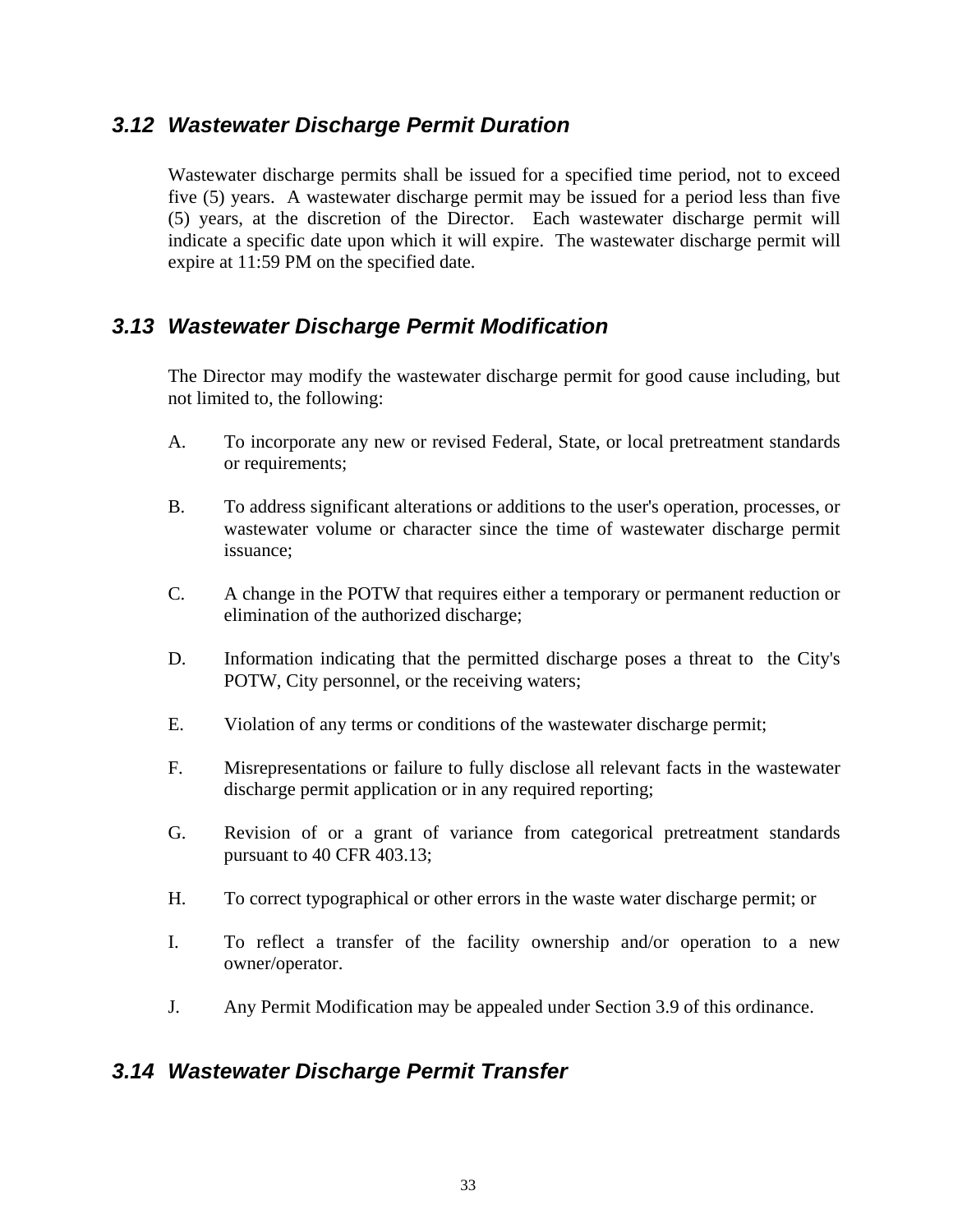<span id="page-37-0"></span> Wastewater discharge permits may be reassigned or transferred to a new owner and/or operator only if the permittee gives at least ninety (90) days advance notice to the Director and the Director approves the wastewater discharge permit transfer. The notice to the Director must include a written certification by the new owner and/or operator which:

- A. States that the new owner and/or operator has no immediate intent to change the facility's operations and processes;
- B. Identifies the specific date on which the transfer is to occur; and
- C. Acknowledges full responsibility for complying with the existing wastewater discharge permit.

 Provided that the above occurs and that there were no significant changes to the manufacturing operation or wastewater discharge, the new owner will be considered an existing user and be covered by the existing limits and requirements in the previous owner's permit. Failure to provide advance notice of a transfer renders the wastewater discharge permit voidable as of the date of facility transfer.

### *3.15 Wastewater Discharge Permit Revocation*

Wastewater discharge permits may be revoked for the following reasons:

- A. Failure to notify the City of significant changes to the wastewater prior to the changed discharge;
- B. Failure to provide prior notification to the City of changed conditions;
- C. Misrepresentation or failure to fully disclose all relevant facts in the wastewater discharge permit application;
- D. Falsifying self-monitoring reports;
- E. Tampering with monitoring equipment;
- F. Refusing to allow the City timely access to the facility premises and records;
- G. Failure to meet discharge limitations;
- H. Failure to pay fines;
- I. Failure to pay sewer charges;
- J. Failure to meet compliance schedules;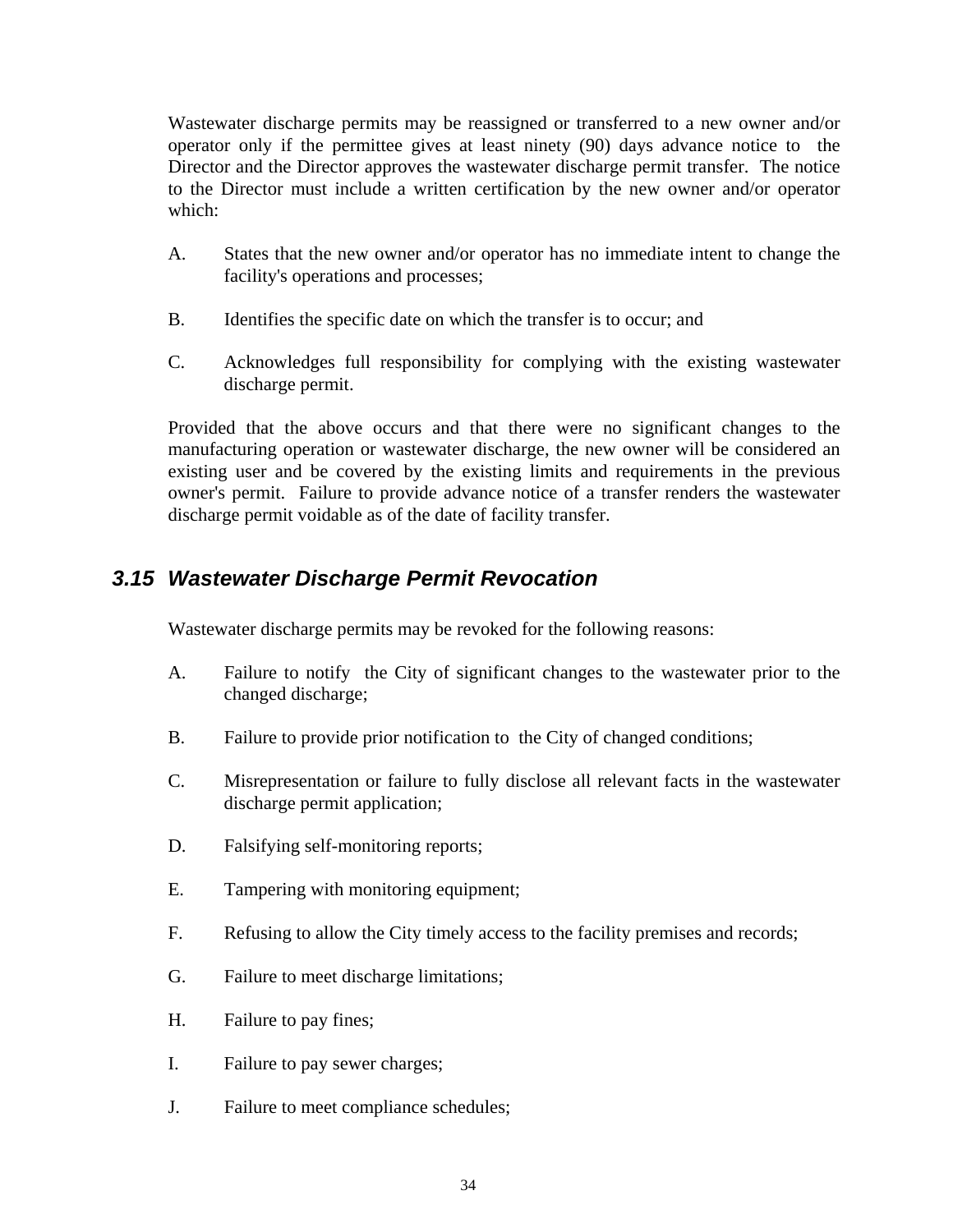- <span id="page-38-0"></span> K. Failure to complete a wastewater survey or the wastewater discharge permit application;
- L. Failure to provide advance notice of the transfer of a permitted facility;
- M. If the City has to invoke its emergency provision as cited in Section 9.7 of the Ordinance;
- N. Violation of any pretreatment standard or requirement;
- O. Violation of any terms of the wastewater discharge permit;
- P. Violation of any provisions of this ordinance; or
- Q. Violation of any terms of an order of the Director issued under this ordinance.

 Wastewater discharge permits shall be voidable upon cessation of operations or transfer of business ownership. All wastewater discharge permits issued to a particular user are void upon the issuance of a new wastewater discharge permit to that user.

#### *3.16 Wastewater Discharge Permit Re-issuance*

 A user, required to have a wastewater discharge permit, shall apply for wastewater discharge permit re-issuance by submitting a complete wastewater discharge permit application, in accordance with Section 3.7 of this ordinance, a minimum of ninety (90) days prior to the expiration of the user's existing wastewater discharge permit. A user, whose existing wastewater discharge permit has expired and has submitted its reapplication in the time period specified herein, shall be deemed to have an effective wastewater discharge permit until the City issues or denies the new wastewater discharge permit. A user, whose existing wastewater discharge permit has expired and who failed to submit its re-application in the time period specified herein, will be deemed to be discharging without a wastewater discharge permit.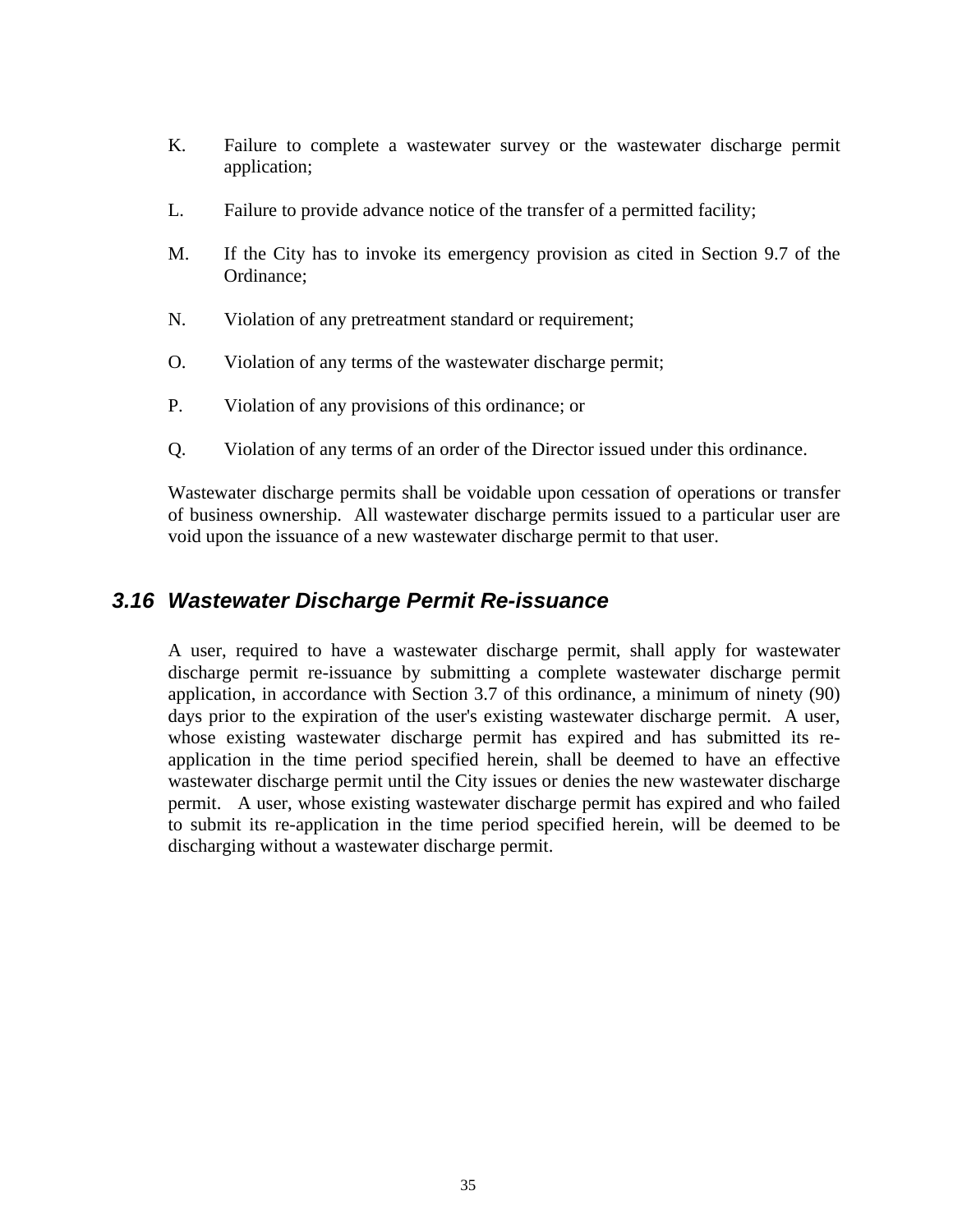# <span id="page-39-0"></span>**SECTION 4 - REPORTING REQUIREMENTS**

## *4.1 Baseline Monitoring Reports*

 A. Within either one hundred and eighty (180) days after the effective date of a categorical pretreatment standard, or the final administrative decision on a category determination under 40 CFR  $403.6(a)(4)$  (whichever is later) existing categorical users currently discharging to or scheduled to discharge to the POTW, shall be required to submit to the City a report which contains the information listed in Section 3.7 of this ordinance.

At least ninety (90) days prior to commencement of their discharge, new sources, and sources that become categorical users subsequent to the promulgation of an applicable categorical standard, shall be required to submit to the City a report which contains the information listed in Section 3.7 of this ordinance.

A new source may be required to submit an engineering report to the Director and comply with WAC 173-240; the report should explain the method of pretreatment a new source intends to use to meet applicable categorical standards. A new source shall give estimates of its anticipated flow and quantity of pollutants discharged.

## *4.2 Final Compliance Report (Initial Compliance Report)*

- A. Within 90 days following the date for final compliance by the Significant Industrial User with applicable pretreatment standards and requirements set forth in this ordinance, in a wastewater discharge permit, or within 30 days following commencement of the introduction of wastewater into the POTW by a new source or "new users" considered by the City to fit the definition of SIU, the affected user shall submit to the City a report containing the information outlined in Paragraph (D)-(F) of Section 3.7 of this ordinance.
- B. For users subject to equivalent mass or concentration limits established by the City in accordance with procedures established in 40 CFR 403.6 (c), this report shall contain a reasonable measure of the user's long term production rate. For all other users subject to categorical pretreatment standards expressed in terms of allowable pollutant discharge per unit of production (or other measure of operation), this report shall include the user's actual production during the appropriate sampling period.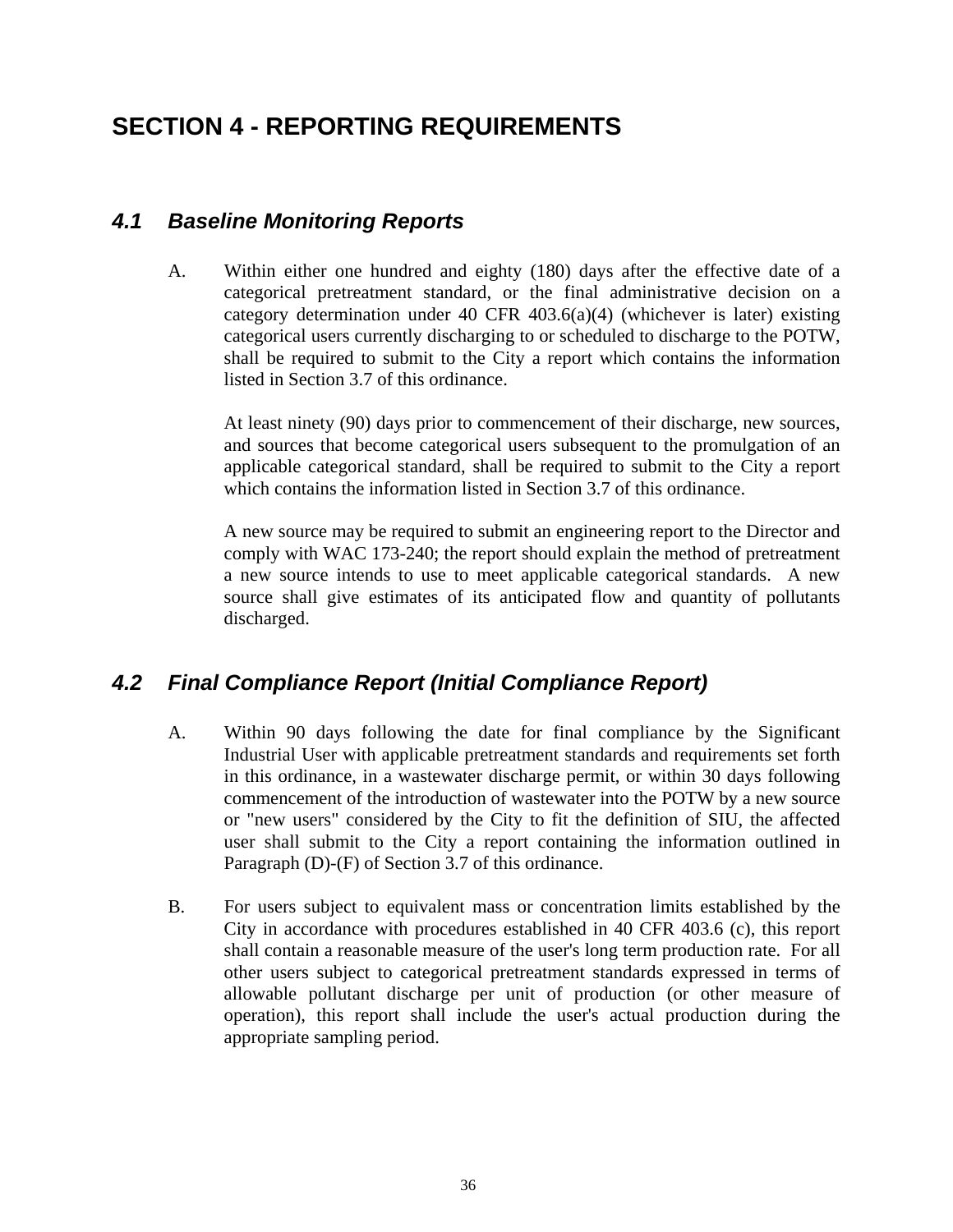## <span id="page-40-0"></span>*4.3 Periodic Compliance Report*

- A. Any user that is issued a permit under this ordinance and performs selfmonitoring shall submit to the City during the months of June and December, unless required on other dates or more frequently by the City, a report indicating the nature of the effluent over the previous reporting period. The frequency of monitoring shall be as prescribed within the permit. At a minimum, except for zero discharge users, Middle Tier CIUs, and NSCIUs, users shall sample their discharge at least twice per year.
- B. The report shall include a record of the concentrations (and mass if specified in the wastewater discharge permit) of the pollutants listed in the wastewater discharge permit that were measured and a record of all flow measurements (average and maximum) taken at the designated sampling locations, and shall also include any additional information required by this ordinance or the wastewater discharge permit. Production data shall be reported if required by the wastewater discharge permit. Both daily maximum and average concentration (or mass, where required) shall be reported.

If a user sampled and analyzed more frequently than what was required by the City or by this ordinance, using methodologies in 40 CFR Part 136, it must submit all results of sampling and analysis of the discharge during the reporting period.

- C. Any user subject to equivalent mass or concentration limits established by the City or by unit production limits specified in the applicable categorical standards, shall report production data as outlined in Section 4.2 (B) of this ordinance.
- D. Zero discharge users shall submit periodic reports as required by the Director stating that no process waste has been discharged to the POTW.
- E Middle Tier Significant CIUs and NSCIUs shall submit reports as required in their control mechanisms.
- F. If the City calculated limits to factor out dilution flows or non-regulated flows, the user will be responsible for providing flows from the regulated process flows, dilution flows and non-regulated flows.
- G. Flows shall be reported on the basis of actual measurement; provided, however, that the City may accept reports of average and maximum flows estimated by verifiable techniques if the City determines that an actual measurement is not feasible.
- H. Sampling shall be representative of the user's daily operations and shall be taken in accordance with the requirements specified in Section 5 of this ordinance.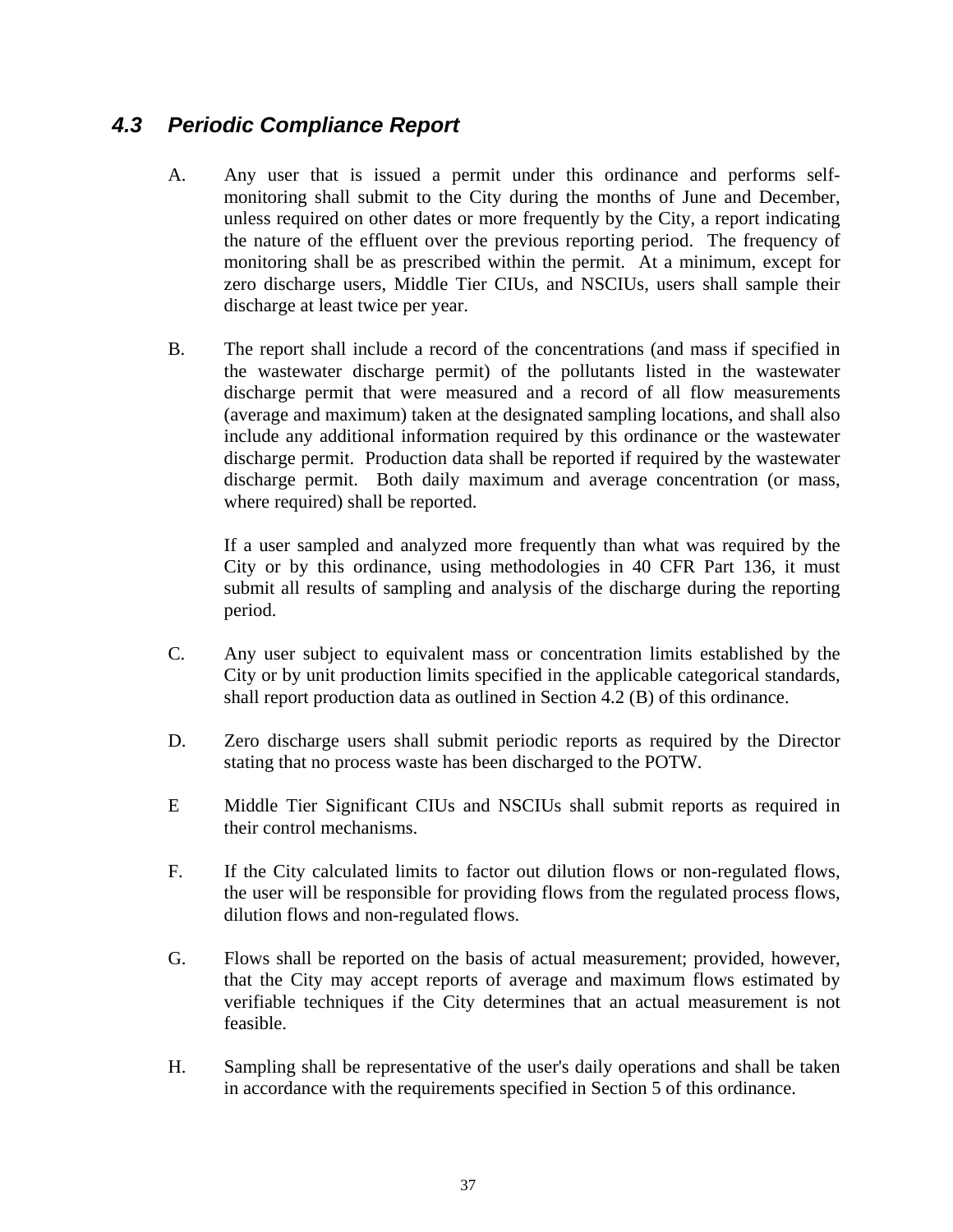- <span id="page-41-0"></span> I. The City may require reporting by users that are not required to have an industrial wastewater discharge permit if information or data is needed to establish a sewer charge, determine the treatability of the effluent or determine any other factor that is related to the operation and maintenance of the sewer system.
- J. The City may require self-monitoring by the user or, if requested by the user, may agree to perform the periodic compliance monitoring needed to prepare the periodic compliance report required under this section. If the City agrees to perform such periodic compliance monitoring, it may charge the user for such monitoring, based upon the costs incurred by the City for the sampling and analyses. Any such charges shall be added to the normal sewer charge and shall be payable as part of the utility bills. The City is under no obligation to perform periodic compliance monitoring for a user.

## *4.4 Compliance schedules for meeting applicable pretreatment standards*

- A. The schedule shall contain increments of progress in the form of dates for the commencement and completion of major events leading to the construction and operation of additional pretreatment required for the user to meet the applicable pretreatment standards (e.g., hiring an engineer, completing preliminary plans, completing final plans, executing contract for major components, commencing construction, completing construction, etc.).
- B. No increment referred to in paragraph (A) of this section shall exceed 9 months.
- C. Not later than 14 days following each date in the schedule and the final date for compliance, the user shall submit a progress report to the City including, at a minimum, whether or not it complied with the increment of progress to be met on such date and, if not, the date on which it expects to comply with this increment of progress, the reason for delay, and the steps being taken by the user to return the construction to the schedule established. In no event shall more than 9 months elapse between such progress reports.

#### *4.5 Notification of Significant Production Changes*

 Any user operating under a wastewater discharge permit incorporating mass or concentration limits based on production levels shall notify the City within two (2) business days after the user has a reasonable basis to know that the production level will significantly change within the next calendar month. Any user not providing a notice of such anticipated change will be required to comply with the existing limits contained in its wastewater discharge permit.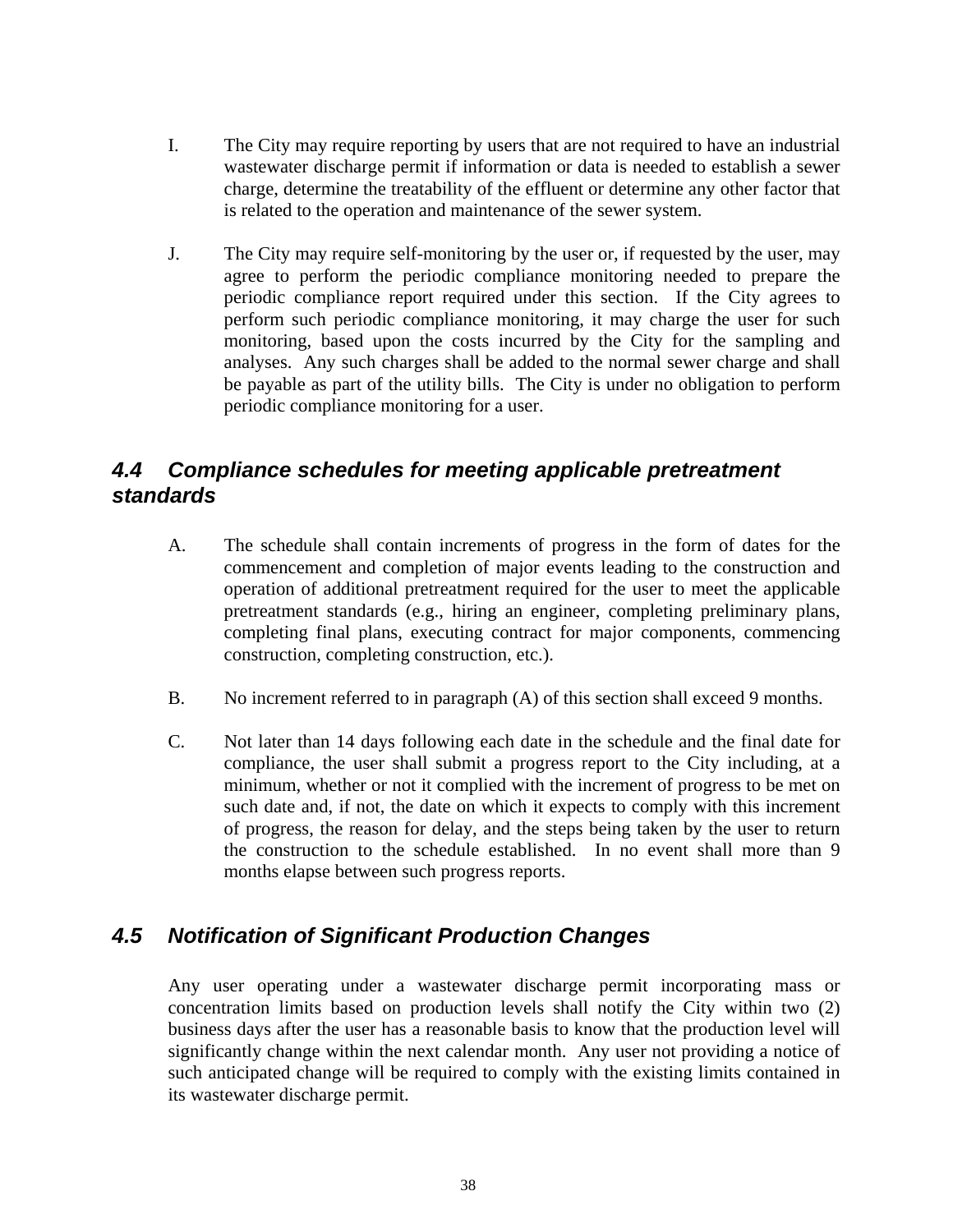#### <span id="page-42-0"></span>*4.6 Hazardous Waste Notification*

 Any user that is discharging 15 kilograms of hazardous wastes as defined in 40 CFR 261 (listed or characteristic wastes) in a calendar month or any facility discharging any amount of acutely hazardous wastes as specified in 40 CFR 261.30(d) and 261.33(e) is required to provide a one time notification in writing to the City, EPA Regional Waste Management Division Director, and the Hazardous waste division of the NWRO of the Washington State Department of Ecology. Any existing user exempt from this notification, shall comply with the requirements contained herein within 30 days of becoming aware of a discharge of 15 kilograms of hazardous wastes in a calendar month or the discharge of acutely hazardous wastes to the City sewer system.

Such notification shall include:

- A. The name of the hazardous waste as set forth in 40 CFR Part 261,
- B. The EPA Hazardous waste number; and
- C. The type of discharge (continuous, batch, or other).
- D. If an industrial user discharges more than 100 kilograms of such waste per calendar per month to the sewer system, the notification shall also contain the following information to the extent it is known or readily available to the industrial user:
	- (1) an identification of the hazardous constituents contained in the wastes,
	- (2) an estimation of the mass and concentration of such constituents in the wastestreams discharged during that calendar month, and
	- (3) an estimation of the mass of constituents in the wastestreams expected to be discharged during the following 12 months.

These notification requirements do not apply to pollutants already reported under the self-monitoring requirements.

Whenever the EPA publishes final rules identifying additional hazardous wastes or new characteristics of hazardous waste, a user shall notify the City of the discharge of such a substance within 90 days of the effective date of such regulations.

In the case of any notification made under this paragraph, an industrial user shall certify that it has a program in place to reduce the volume and toxicity of hazardous wastes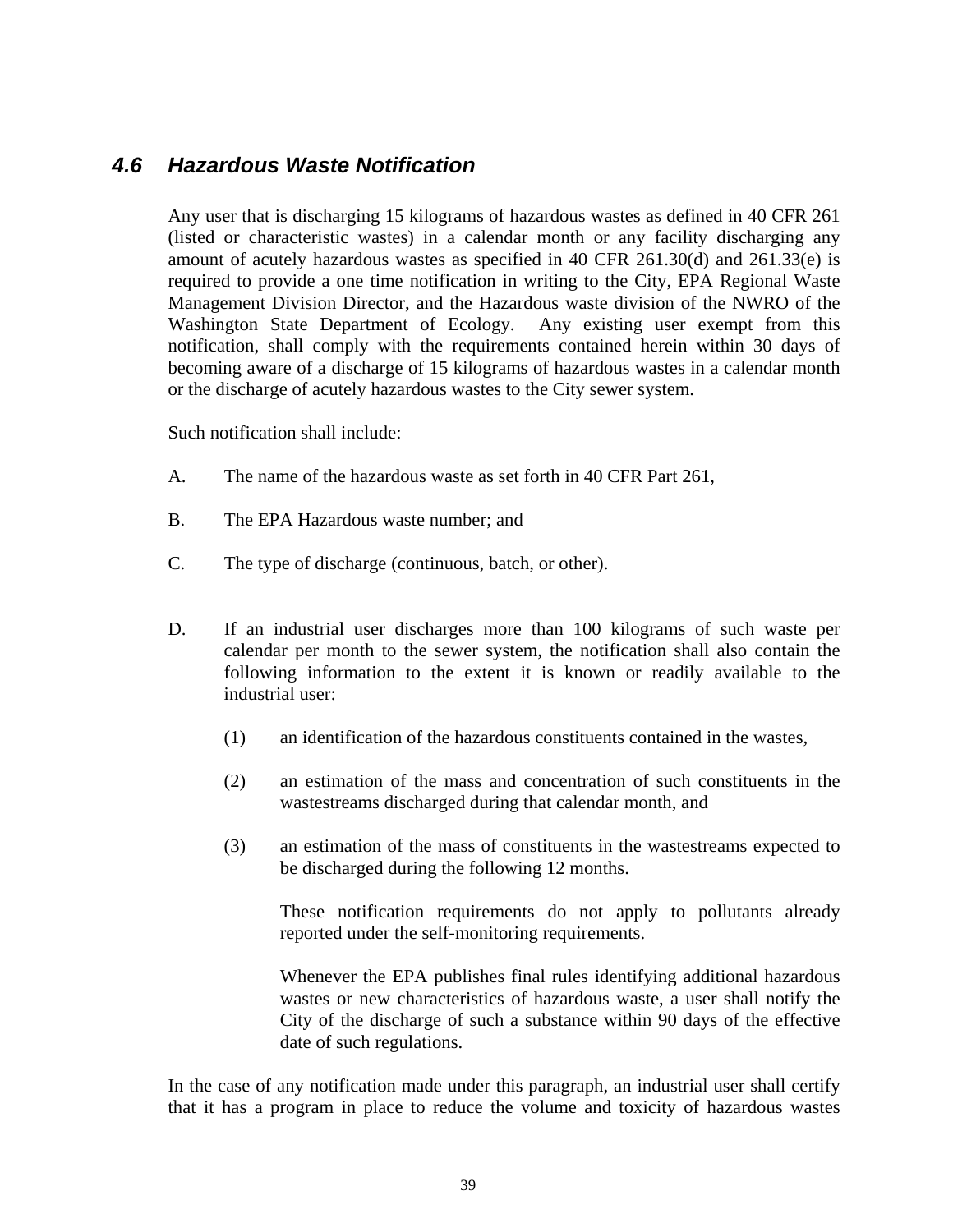<span id="page-43-0"></span>generated to the degree it has determined to be economically practical. Discharging Hazardous waste to the sewer system is prohibited as per section 2.1 of this ordinance

## *4.7 Notice of potential problems, including accidental spills, slug loadings*

 Any user shall notify the City immediately of all discharges that could cause problems to the POTW, including any slug loadings, as defined in Section 1.3 of this ordinance. The notification shall include the concentration and volume and corrective action. Steps being taken to reduce any adverse impact should also be noted during the notification. Any user who discharges a "slug" (or slugs) of pollutants shall be liable for any expense, loss, or damage to the POTW, in addition to the amount of any fines imposed by the City or on the City under state or federal law.

#### *4.8 Non-Compliance Reporting*

 If sampling performed by a user indicates a violation, the user shall notify the City within 24 hours of becoming aware of the violation. The user shall also repeat the sampling within 5 days and submit the results of the repeat analysis to the City within 30 days after becoming aware of the violation, except the user is not required to resample if:

- A. The City performs sampling at the user at a frequency of at least once per month, or
- B. The City performs sampling at the user between the time when the user performs its initial sampling and the time when the user receives the results of this sampling.

#### *4.9 Notification of changed discharge*

 All users shall promptly notify the City in advance of any substantial change in the volume or character of pollutants in their discharge, including significant manufacturing process changes, pretreatment modifications, and the listed or characteristic hazardous wastes for which the user has submitted initial notification under 40 CFR 403.12 (p).

### *4.10 TTO Reporting.*

 Categorical users which are required by EPA to eliminate and/or reduce the levels of toxic organics (TTOs) discharged into the sewer system must follow the Categorical Pretreatment Standards for that industry. Those users must also meet the following requirements: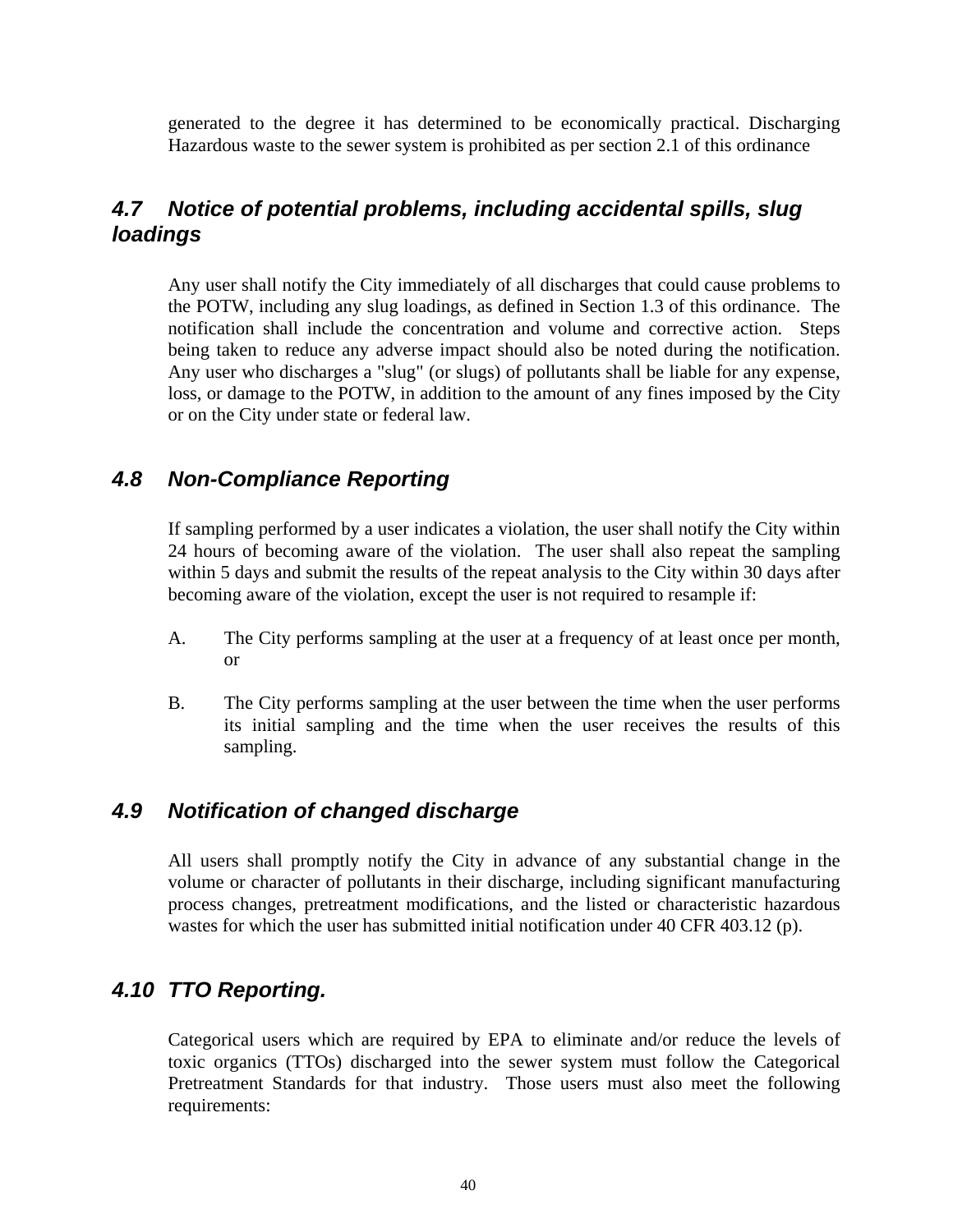- <span id="page-44-0"></span> A. Must sample, as part of the initial application requirements, for the organics listed under the TTO limit reasonably expected to be present;
- B. May submit a statement that no TTOs are used at the facility and/or develop a solvent management plan in lieu of continuously monitoring for TTO, if authorized by the Director:

If allowed to submit a statement or develop a solvent management plan, the user must routinely submit a certification statement as part of its self-monitoring report that there has been no dumping of concentrated toxic organic into the wastewater and that it is implementing a solvent management plan as approved by the City. The Director may require the development and implementation of a solvent management plan in addition to monitoring for TTO.

#### *4.11 Reports from Unpermitted Users*

All users not required to obtain a wastewater discharge permit shall provide appropriate reports to the City as the Director may require.

#### *4.12 Record Keeping*

Users subject to the reporting requirements of this ordinance shall retain, and make available for inspection and copying, all records of information obtained pursuant to any monitoring activities required by this ordinance and any additional records of information obtained pursuant to monitoring activities undertaken by the user independent of such requirements. Records shall include the date, exact place, method, and time of sampling and the name of the person(s) taking the samples; the dates analyses were performed; who performed the analyses; the analytical techniques or methods used; and the results of such analyses. These records shall remain available for a period of at least three (3) years. This period shall be automatically extended for the duration of any litigation concerning the user or POTW, or where the user has been specifically notified of a longer retention period by the Director.

#### *4.13 Timing*

Written reports will be deemed to have been submitted on the date postmarked. For reports which are not mailed, postage prepaid, into a mail facility serviced by the United States Postal Service, the date of receipt of the report shall govern.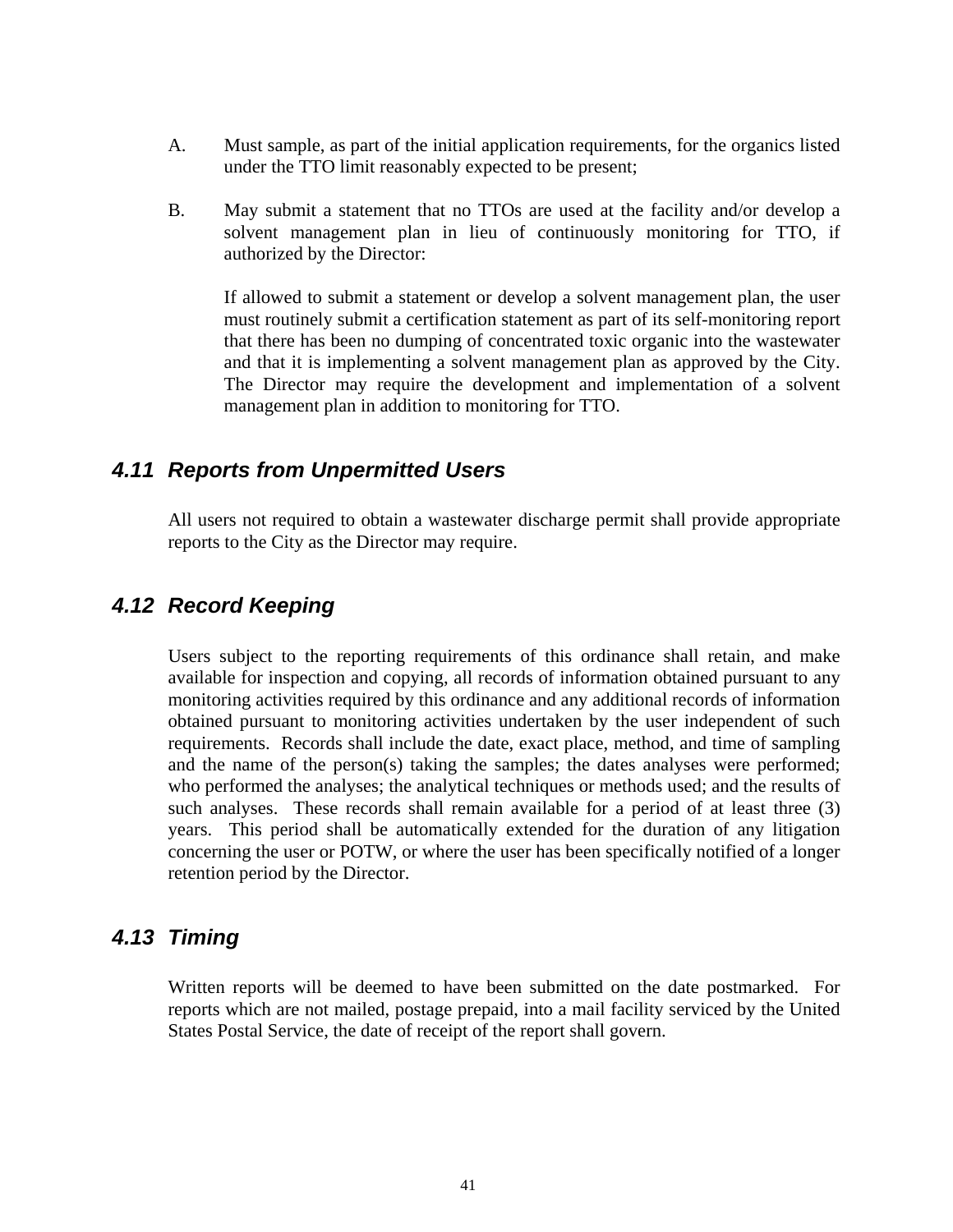## <span id="page-45-0"></span>**SECTION 5 - SAMPLING AND ANALYTICAL REQUIREMENTS**

#### *5.1 Sampling Requirements for Users.*

- A. A minimum of four (4) grab samples must be used for pH, cyanide, total phenols, oil and grease, sulfide, and volatile organics. The Director will determine on a case-by-case whether the user will be able to composite the individual grab samples. For all other pollutants, 24-hour composite samples must be obtained through flow-proportional composite sampling techniques where feasible. The City may waive flow-proportional composite sampling for any user that demonstrates that flow-proportional is not feasible. In such cases, samples may be obtained through time-proportional composite sampling techniques or through a minimum of four (4) grab samples where the user demonstrates that this will provide a representative sample of the effluent being discharged.
- B. Samples should be taken immediately downstream from pretreatment facilities if such exist or immediately downstream from the regulated or manufacturing process if no pretreatment exists or as determined by the City and/or contained in the user's wastewater discharge permit. For categorical users, if other wastewaters are mixed with the regulated wastewater prior to pretreatment the user shall measure the flows and concentrations necessary to allow use of the combined wastestream formula of 40 CFR 403.6(e) in order to evaluate compliance with the Applicable Categorical Pretreatment Standards. For other SIUs, for which the City has adjusted its local limits to factor out dilution flows, the user shall measure the flows and concentrations necessary to evaluate compliance with the adjusted pretreatment standard(s).
- C. All sample results shall indicate the time, date and place of sampling, and methods of analysis, and shall certify that such sampling and analysis is representative of normal work cycles and expected pollutant discharges from the user. If a user sampled and analyzed more frequently than what was required in its wastewater discharge permit, using methodologies in 40 CFR Part 136, it must submit all results of sampling and analysis of the discharge as part of its selfmonitoring report.

#### *5.2 Analytical Requirements*

All pollutant analyses, including sampling techniques, shall be performed in accordance with the techniques prescribed in 40 CFR Part 136, unless otherwise specified in an applicable categorical pretreatment standard. If 40 CFR Part 136 does not contain sampling or analytical techniques for the pollutant in question, sampling and analyses must be performed in accordance with procedures approved by the EPA.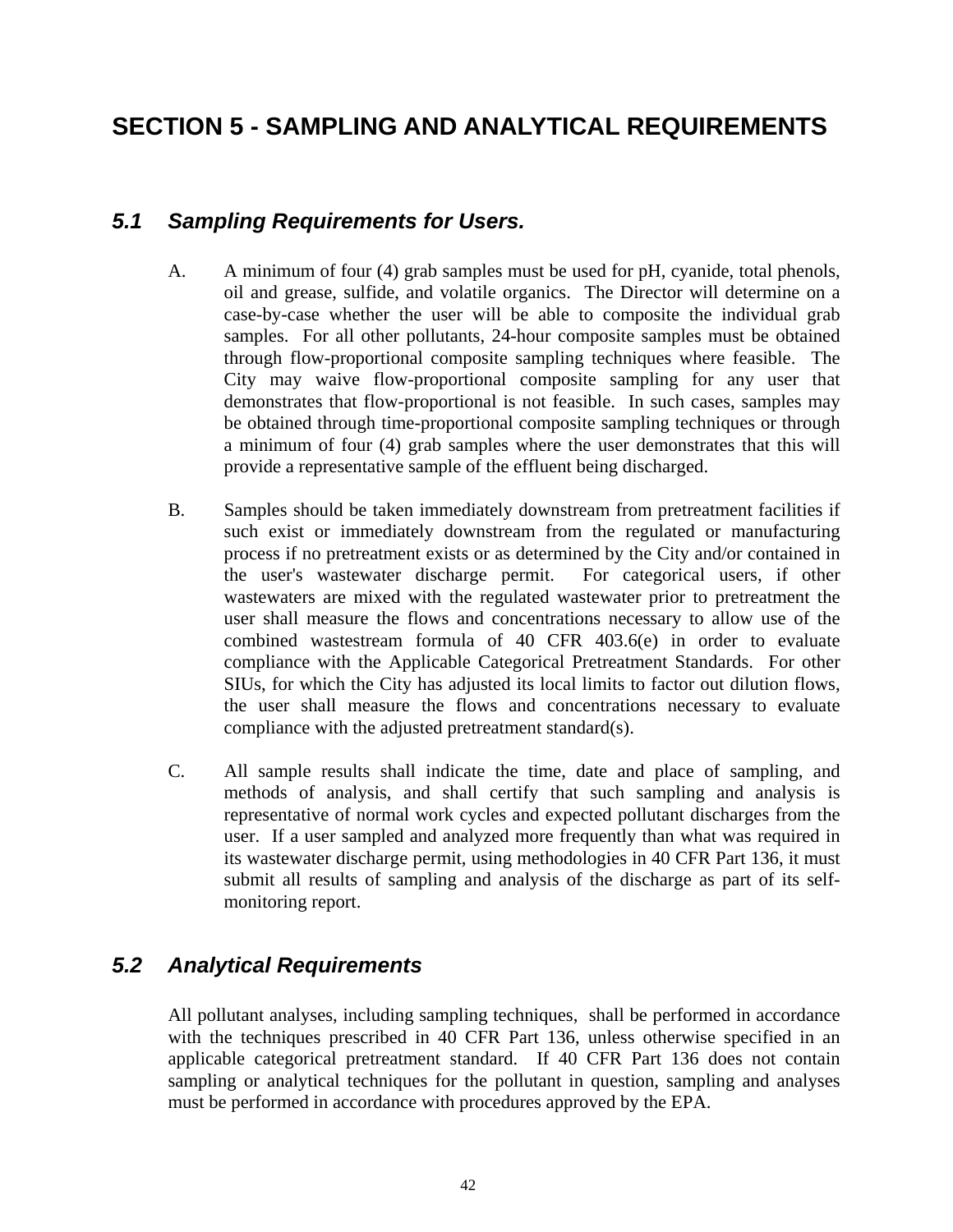<span id="page-46-0"></span>All analyses performed to establish compliance and used in compliance reporting shall be performed by a laboratory accredited by the Washington State Department of Ecology, Quality Assurance Division in accordance with 173-50 WAC. Laboratories must be accredited for the analyses for which they are performing.

To ensure that the reported data is valid for determining compliance with requirements, all data shall have a detection level (DL) no greater than twenty-five percent (25%) of the regulatory limit included in this ordinance or applicable State or Federal regulation. (i.e. for Pb, with a regulatory limit of 1.89 mg/L, the DL shall be no greater than 0.47 mg/L.)

### *5.3 City Monitoring of User's Wastewater*

 The City will follow the same procedures as outlined in Sections 5.1 and 5.2 of this ordinance.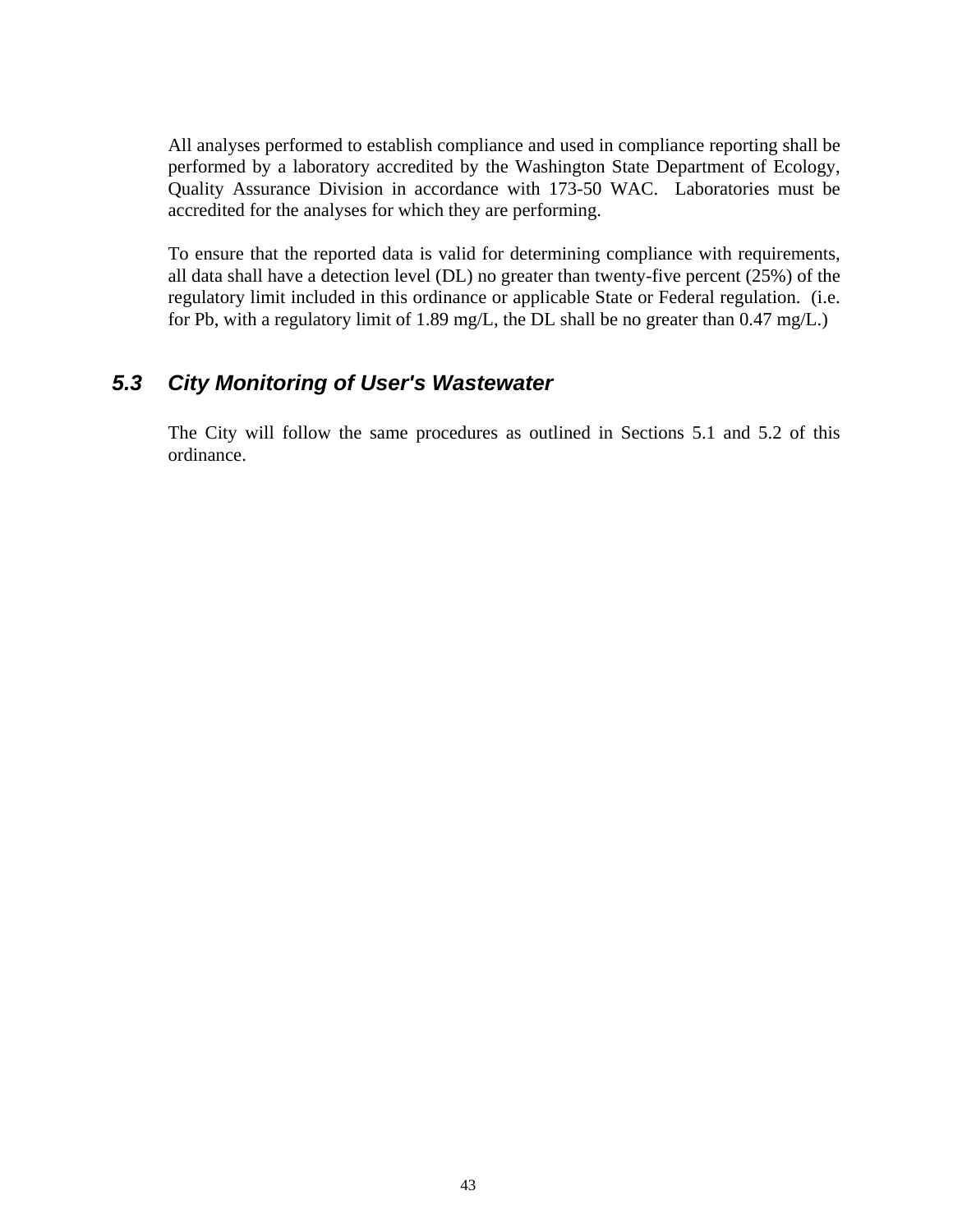## <span id="page-47-0"></span>**SECTION 6 - COMPLIANCE MONITORING**

### *6.1 Inspection and Sampling*

Continued connection and use of the Everett Municipal sewer system shall be contingent on the right of the City to inspect and sample all discharges into the system. The City shall have the right to enter the facilities of any user for the purpose of the enforcement of this ordinance and Ordinance 1508-88, as amended, and to determine that any wastewater discharge permit or order issued hereunder, is being met and whether the user is complying with all requirements thereof. Users shall allow the Director ready access to all parts of the premises for the purposes of inspection, sampling, records examination and copying, and the performance of any additional duties.

- A. Where a user has security measures in force which require proper identification and clearance before entry into its premises, the user shall make necessary arrangements with its security guards so that, upon presentation of suitable identification, the Director will be permitted to enter without delay for the purposes of performing specific responsibilities.
- B. The Director shall have the right to set up on the user's property, or require installation of such devices as are necessary to conduct sampling and/or metering of the user's operations.
- C. Any temporary or permanent obstruction to safe and easy access to the facility to be inspected and/or sampled shall be promptly removed by the user at the written or verbal request of the Director and shall not be replaced. The costs of clearing such access shall be borne by the user.
- D. Unreasonable delays in allowing the Director access to the user's premises shall be a violation of this ordinance.

## *6.2 Monitoring Facilities*

Each user shall provide and operate at its own expense a monitoring facility to allow inspection, sampling, and flow measurements of each sewer discharge to the City. Each monitoring facility shall be situated on the user's premises, except where such a location would be impractical or cause undue hardship on the user, the City may concur with the facility being constructed in the public street or sidewalk area, providing that the facility is located so that it will not be obstructed by landscaping or parked vehicles. The Director, whenever applicable, may require the construction and maintenance of sampling facilities at other locations (for example, at the end of a manufacturing line, wastewater treatment system).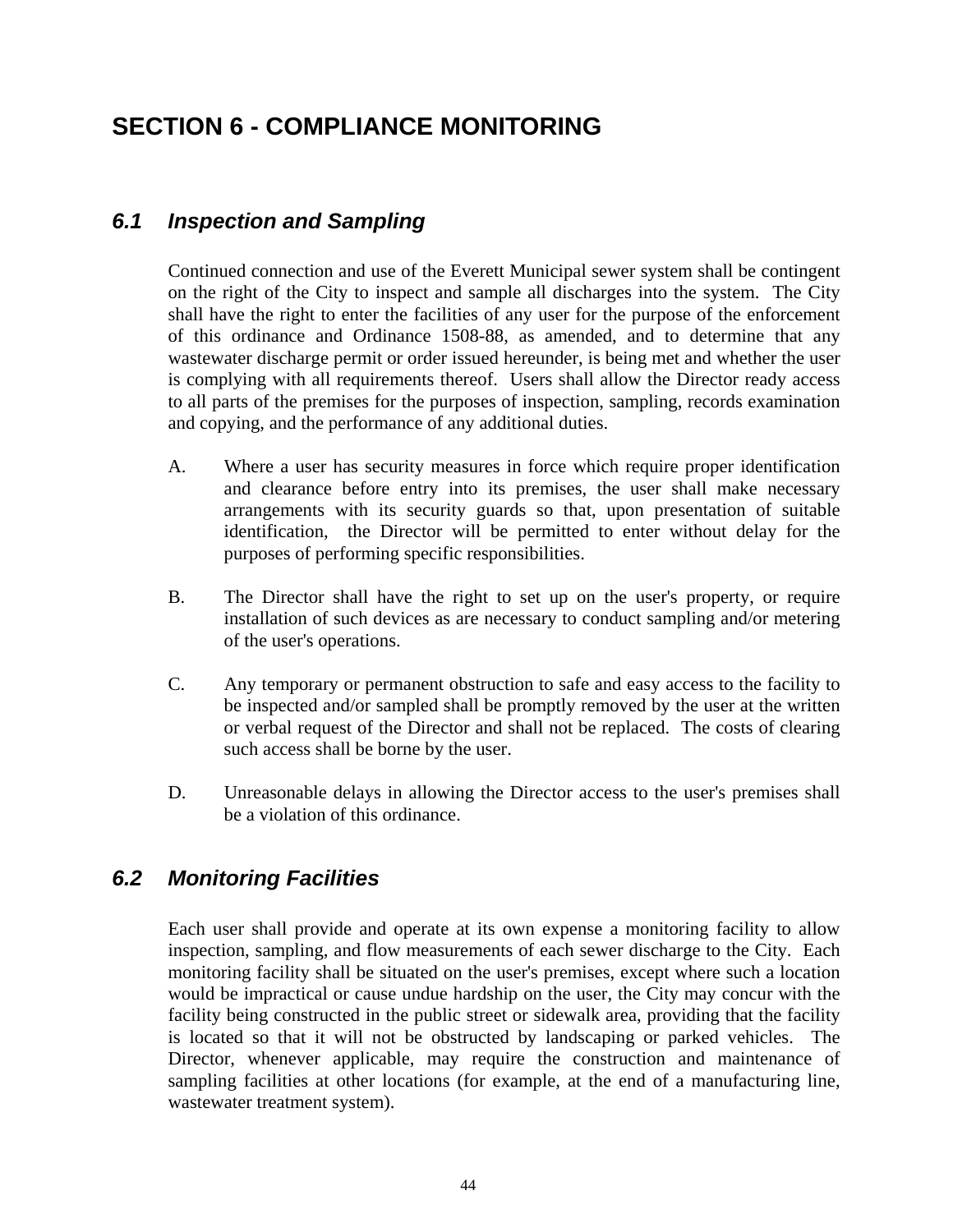<span id="page-48-0"></span>There shall be ample room in or near such sampling facility to allow accurate sampling, flow measurement and preparation of samples for analysis. The facility, sampling, and measuring equipment shall be maintained at all times in a safe and proper operating condition at the expense of the user. All monitoring facilities shall be constructed and maintained in accordance with all applicable local construction standards and specifications.

The Director may require the user to install monitoring equipment as necessary. All devices used to measure wastewater flow and quality shall be maintained and calibrated in accordance with manufacturers' recommendations to ensure their accuracy.

#### *6.3 Search Warrants*

If the Director has been refused access to a building, structure or property, or any part thereof, and is able to demonstrate probable cause to believe that there may be a violation of this ordinance, or that there is a need to inspect as part of a routine inspection program of the City designed to verify compliance with this ordinance or any wastewater discharge permit or order issued hereunder, or to protect the overall public health, safety and welfare of the community, then the Director shall seek issuance of a search and/or seizure warrant from the Everett Municipal Court, the Everett District Court, or the Snohomish County Superior Court. Such warrant shall be served at reasonable hours by the Director and may be accomplished in the in the company of a uniformed police officer of the City.

#### *6.4 Vandalism*

No person shall willfully or negligently break, damage, destroy, uncover, deface, tamper with, or prevent access to any structure, appurtenance or equipment, or other part of the POTW. Any person found in violation of this requirement shall be subject to the sanctions set out in this ordinance.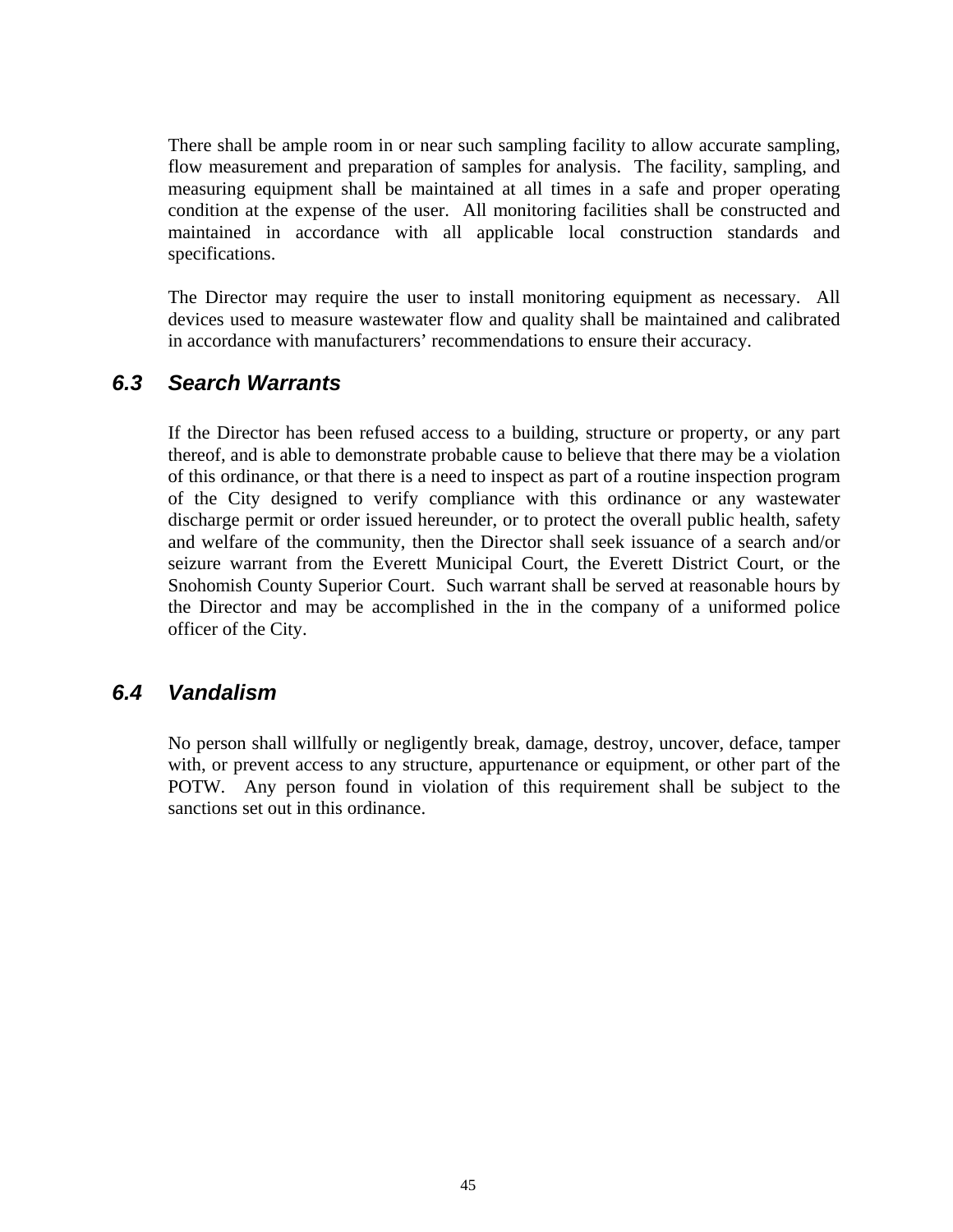## <span id="page-49-0"></span>**SECTION 7 - CONFIDENTIAL INFORMATION**

Information and data on a user obtained from reports, surveys, wastewater discharge permit applications, wastewater discharge permits, and monitoring programs, and from City inspection and sampling activities, shall be available to the public without restriction, unless the user specifically requests, and is able to demonstrate to the satisfaction of the City, that the release of such information would divulge information, processes or methods of production that are exempt from disclosure under the Public Records Act at Chapter 42.56 RCW, or as hereafter amended,.

When requested and demonstratd by the user furnishing a report that such information should be held confidential, the City shall make reasonable efforts to protect the portions of a report which might disclose trade secrets or secret processes from inspection by the public; Such information, however,shall be made available immediately upon request to governmental agencies for uses related to the NPDES program or pretreatment program, and in enforcement proceedings involving the person furnishing the report.

Wastewater constituents and characteristics and other "effluent data" as defined by 40 CFR 2.302 will not be recognized as confidential information and will be available to the public without restriction.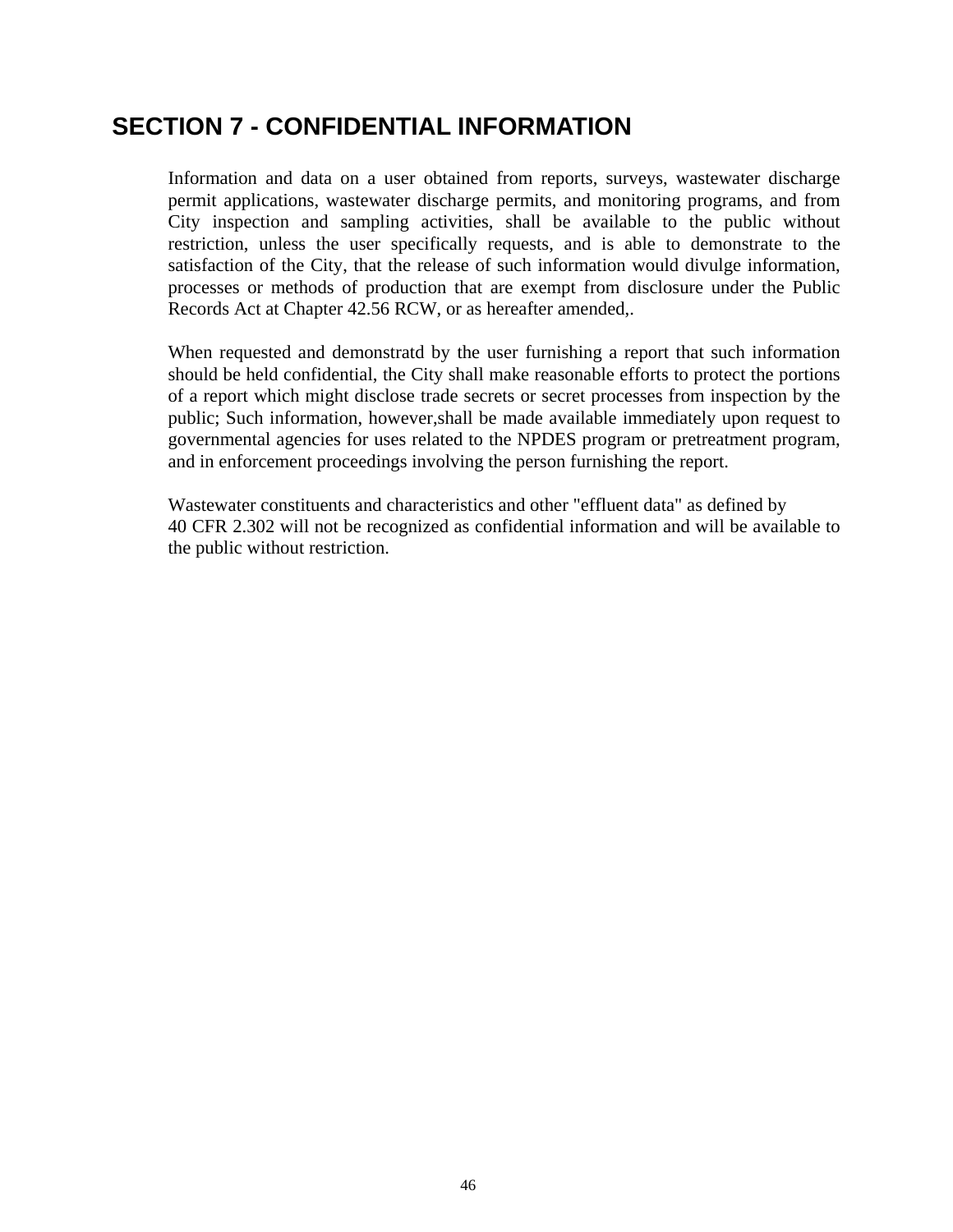## <span id="page-50-0"></span>**SECTION 8 - PUBLICATION OF USERS IN SIGNIFICANT NON-COMPLIANCE**

The City shall publish annually, in the largest daily newspaper published in the municipality where the POTW is located, a list of the users that, during the previous twelve (12) months, were in significant non-compliance with applicable pretreatment standards and requirements. The term significant non-compliance shall mean:

- A. Chronic violations of wastewater discharge limits, defined here as those in which sixty-six percent (66%) or more of wastewater measurements taken during a six (6) month period exceed the daily maximum limit or average limit for the same pollutant parameter by any amount;
- B. Technical Review Criteria (TRC) violations, defined here as those in which thirty-three percent (33%) or more of wastewater measurements taken for each pollutant parameter during a six (6) month period equals or exceeds the product of the daily maximum limit or the average limit multiplied by the applicable criteria (1.4 for BOD, TSS, fats, oils and grease, and 1.2 for all other pollutants except pH);
- C. Any other violation of a pretreatment standard or requirement that the City believes has caused, alone or in combination with other discharges, interference or pass through (including endangering the health of City personnel or the general public);
- D. Any discharge of pollutants that has caused imminent endangerment to the public or to the environment, or has resulted in the City's exercise of its emergency authority to halt or prevent such a discharge;
- E. Failure to meet, within ninety (90) days of the scheduled date, a compliance schedule milestone contained in a wastewater discharge permit or enforcement order for starting construction, completing construction, or attaining final compliance;
- F. Failure to provide within forty five (45) days after the due date, any required reports, including baseline monitoring reports, reports on compliance with categorical pretreatment standard deadlines, periodic self-monitoring reports, and reports on compliance with compliance schedules;
- G. Failure to accurately report non-compliance; or
- H. Any other violation(s) that the City determines will adversely affect the operation or implementation of the local pretreatment program.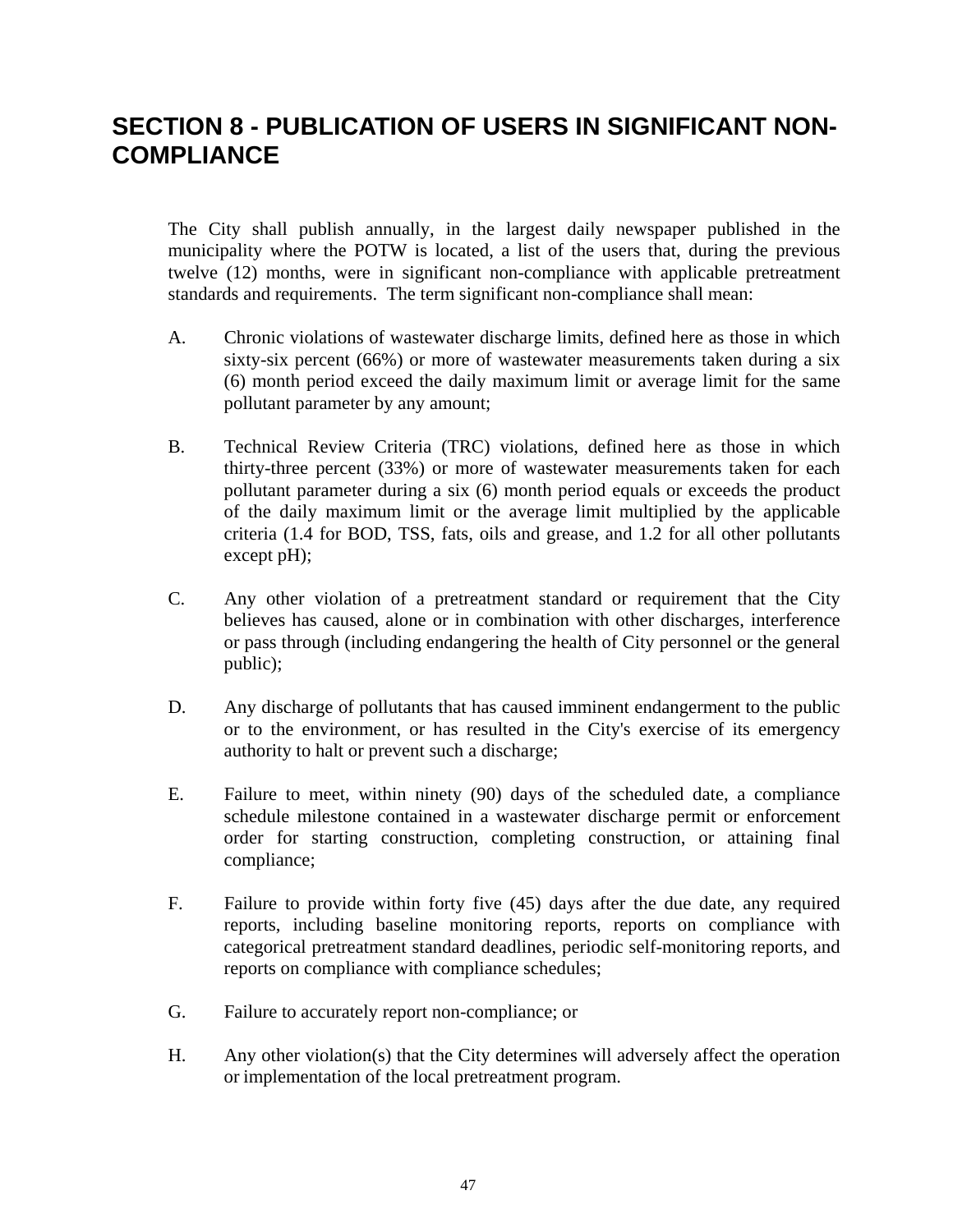## <span id="page-51-0"></span>**SECTION 9 - ADMINISTRATIVE ENFORCEMENT REMEDIES**

#### *9.1 Notification of Violation (Notice of Violation, NOV)*

When the Director finds that a user has violated (or continues to violate) any provision of this ordinance, a wastewater discharge permit or order issued hereunder, or any other pretreatment standard or requirement, the Director may serve upon that user a written Notice of Violation. The Director may select any means of service which is reasonable under the circumstances.

Within seven calendar (7) days of the receipt of this notice, an explanation of the violation and a plan for the satisfactory correction and prevention thereof, to include specific required actions, shall be submitted by the user to the Director. Submission of this plan in no way relieves the user of liability for any violations occurring before or after receipt of the Notice of Violation. Nothing in this section shall limit the authority of the City to take any action, including emergency actions or any other enforcement action, without first issuing a Notice of Violation.

### *9.2 Consent Orders*

The Director may enter into Consent Orders, assurances of voluntary compliance, or other similar documents establishing an agreement with any user responsible for noncompliance. Such documents will include specific action to be taken by the user to correct the non-compliance within a time period specified by the document. Such documents shall have the same force and effect as the administrative orders issued pursuant to Sections 9.4 and 9.5 of this ordinance and shall be judicially enforceable. Use of a Consent Order shall not be a bar against, or prerequisite for, taking any other action against the user.

#### *9.3 Show Cause Hearing*

The Director may order a user which has violated or continues to violate, any provision of this ordinance, a wastewater discharge permit or order issued hereunder, or any other pretreatment standard or requirement, to appear before the Director and show cause why a proposed enforcement action should not be taken. Notice shall be served on the user specifying the time and place for the hearing, the proposed enforcement action, the reasons for such action, and a request that the user show cause why the proposed enforcement action should not be taken. The notice of the hearing shall be served personally or by registered or certified mail (return receipt requested) at least ten business (10) days prior to the hearing. Such notice may be served on any authorized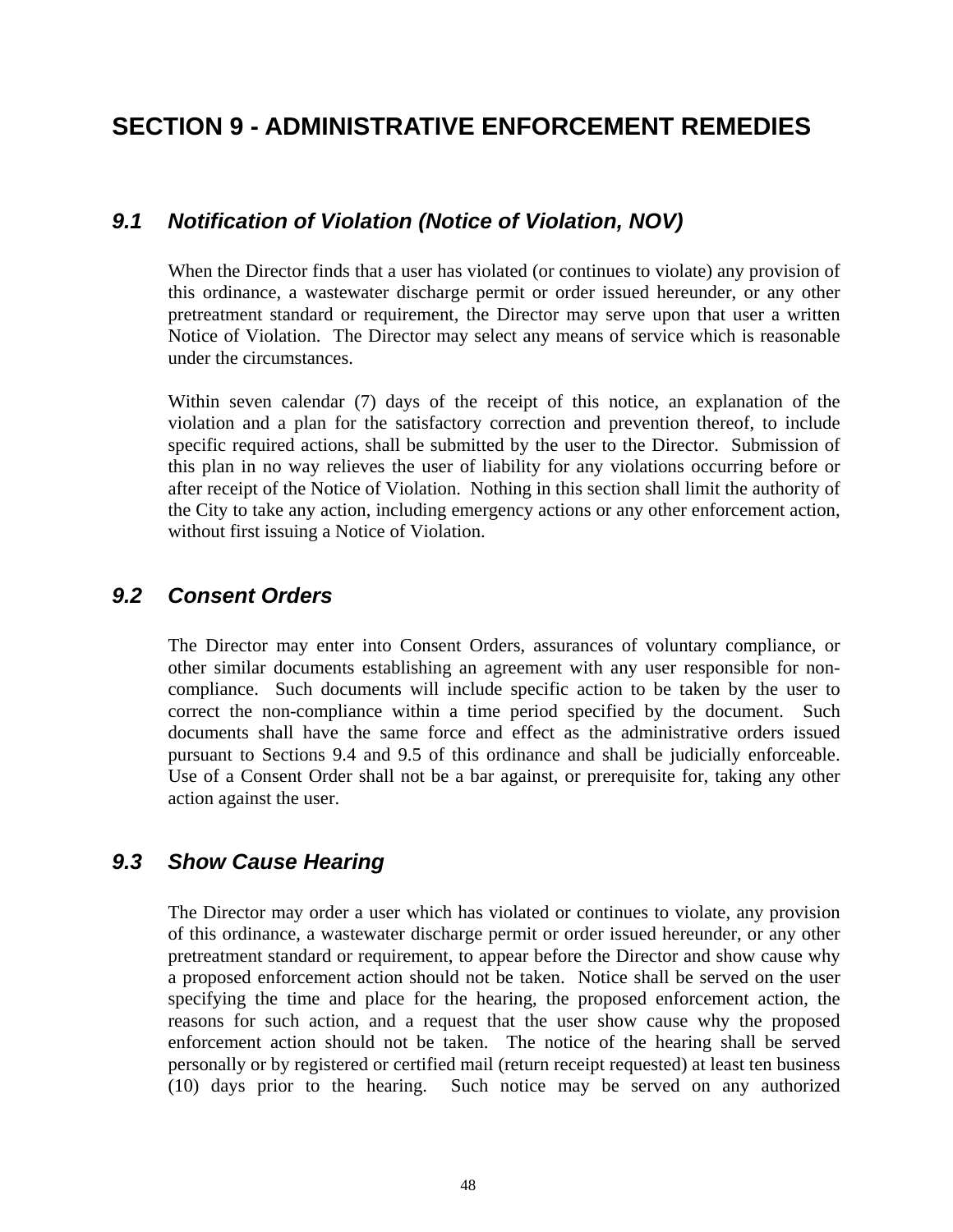<span id="page-52-0"></span>representative of the user. A show cause hearing shall not be a bar against, or prerequisite for, taking any other action against the user.

### *9.4 Compliance Orders*

When the Director finds that a user has violated or continues to violate any provision of this ordinance, a wastewater discharge permit or order issued hereunder, or any other pretreatment standard or requirement, the Director may issue an order to the user responsible for the discharge directing that the user come into compliance within a time specified in the order. Compliance Orders may require users to refrain from certain activities, install additional pretreatment equipment, increase self monitoring, use best management practices designed to minimize the amount of pollutants discharged to the sewer. If the user does not come into compliance within the time specified in the order, sewer service may be discontinued. Issuance of a compliance order shall not be a bar against, or a prerequisite for, taking any other action against the user.

#### *9.5 Cease and Desist Orders*

When the Director finds that a user has violated (or continues to violate) any provision of this ordinance, a wastewater discharge permit or order issued hereunder, or any other pretreatment standard or requirement, or that the user's past violations are likely to recur, the Director may issue an order to the user directing it to cease and desist all such violations and directing the user to:

- A. Immediately comply with all requirements; and
- B. Take such appropriate remedial or preventive action as may be needed to properly address a continuing or threatened violation, including halting operations and/or terminating the discharge.

Issuance of a cease and desist order shall not be a bar against, or a prerequisite for, taking any other action against the user.

#### *9.6 Administrative Fines*

 A. When the Director finds that a user has violated or continues to violate any provision of this ordinance, a wastewater discharge permit or order issued hereunder, or any other pretreatment standard or requirement, the Director may fine such user in an amount not less than \$250 and not to exceed \$10,000. Such fines shall be assessed on a per violation, per day basis. In the case of monthly or other long term average discharge limits, fines shall be assessed for each day during the period of violation. Said Administrative fines shall constitute a sewer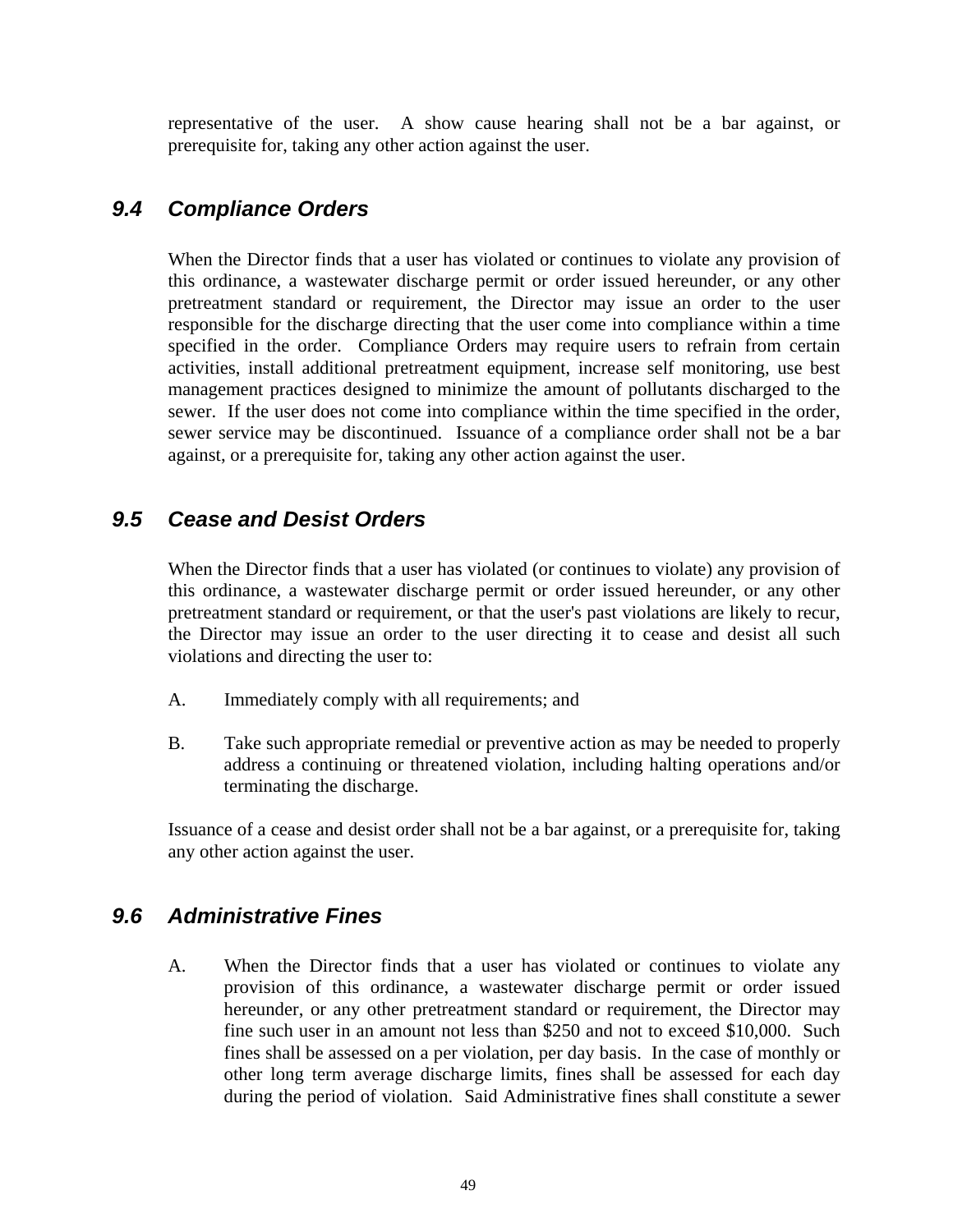service surcharge, and upon assessment, shall be subject to collection in the same manner as all other sewer utility rates, charges and penalties.

- <span id="page-53-0"></span> B. Unless other arrangements have been made with, and authorized by the Director, unpaid charges, fines, and penalties shall accrue thereafter at a rate of one percent (1%) per month. After 90 days, if charges, fines, and penalties have not been paid, the City may revoke the user's discharge permit.
- C. Users desiring to appeal and dispute such fines must file a written request for the Director to reconsider the fine along with full payment of the fine amount within ten calendar (10) days of being notified of the fine. Upon receipt of a timely appeal, the Director shall set a date and time for an appeal hearing, but in no case shall the hearing be set more than thirty business (30) days from the receipt of the timely notice of appeal. The appellant shall be notified in writing of the date, time, and place for the appeal hearing. The Director or his/her designee shall serve as the Hearing Examiner. In the event the user's appeal is successful, any payments made shall be returned to the user. Affirmation or modification of an administrative fine by the Public Works Director shall relate back to the original date of assessment.

The City shall recover the costs of preparing administrative enforcement actions, such as notices and orders, including the cost of additional inspections, sampling and analysis, and may add them to the fine.

- D. Issuance of an administrative fine shall not be a bar against, or a prerequisite for, taking any other action against the user.
- E. Users seeking judicial review of administrative fines must do so by filing a Petition for Review in the Snohomish County Superior Court within thirty calendar (30) days of the decision of the Director.

#### *9.7 Emergency Suspensions*

 The Director may immediately suspend a user's discharge (after informal notice to the user) whenever such suspension is necessary to stop an actual or threatened discharge which reasonably appears to present or cause an imminent or substantial endangerment to the health or welfare of persons.

The Director may also immediately suspend a user's discharge (after informal notice and opportunity to respond) that threatens to interfere with the operation of the POTW, or which presents or may present an endangerment to the environment.

 A. Any user notified of a suspension of its discharge shall immediately stop or eliminate its contribution. In the event of a user's failure to immediately comply voluntarily with the suspension order, the Director shall take such steps as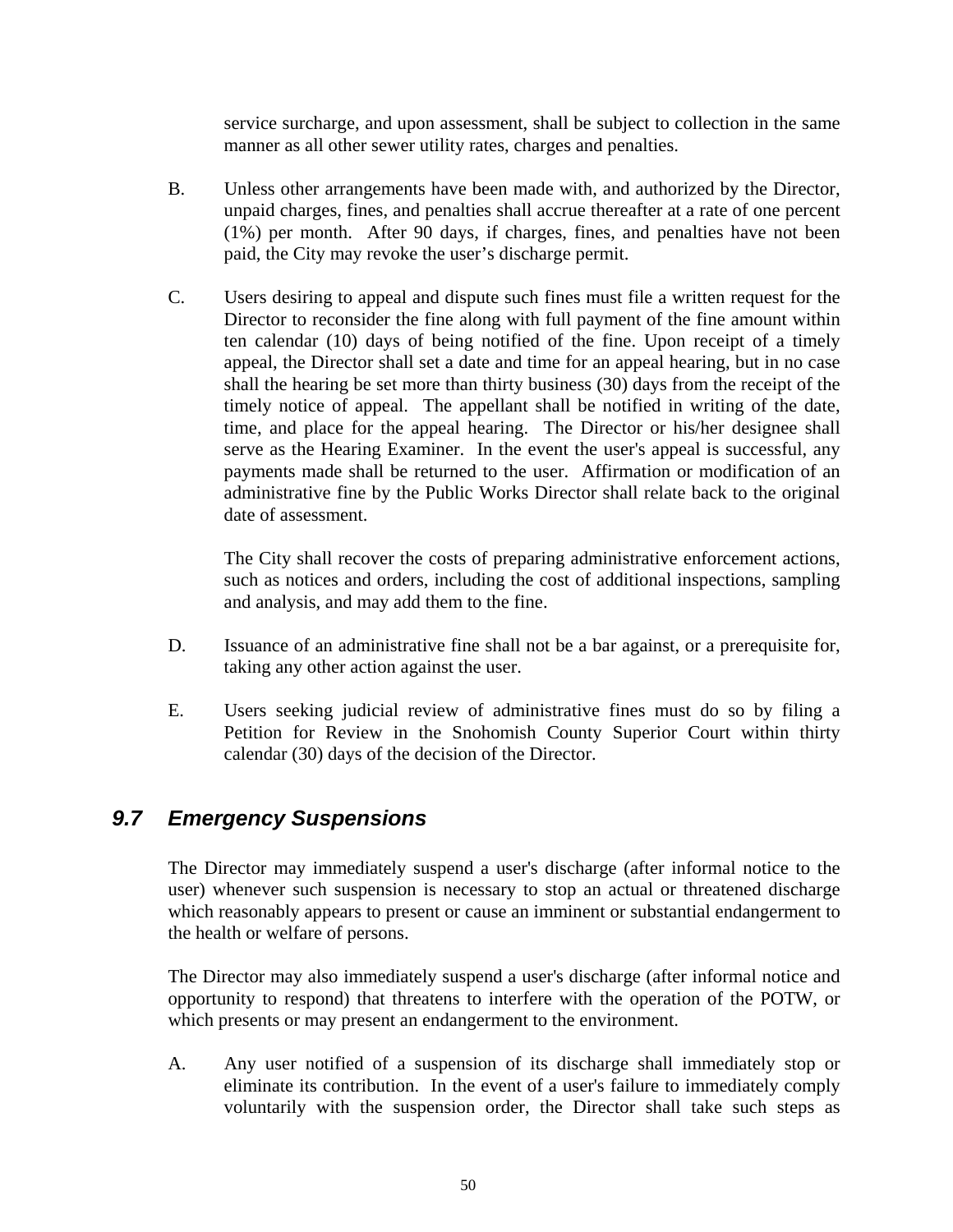<span id="page-54-0"></span>deemed necessary, including immediate severance of the sewer connection, to prevent or minimize damage to the POTW, its receiving stream, or endangerment to any individuals.

The Director may allow the user to recommence its discharge when the user has demonstrated to the satisfaction of the City that the period of endangerment has passed. If the Director does not allow the user to recommence its discharge within 15 days of the emergency suspension, the Director shall initiate termination proceedings pursuant to Section 9.8 of this ordinance.

 B. A user that is responsible, in whole or in part, for any discharge presenting imminent endangerment shall submit a detailed written statement, describing the causes of the harmful contribution and the measures taken to prevent any future occurrence, to the Director prior to the date of any show cause or termination hearing under Sections 9.3 and 9.8 of this ordinance.

Nothing in this section shall be interpreted as requiring a hearing prior to any emergency suspension under this section.

### *9.8 Termination of Discharge (Non-Emergency)*

In addition to the provisions in Section 3.15 of this ordinance, any user that violates the following conditions is subject to discharge termination:

- A. Violation of wastewater discharge permit conditions;
- B. Failure to accurately report the wastewater constituents and characteristics of its discharge;
- C. Failure to report significant changes in operations or wastewater volume, constituents and characteristics prior to discharge;
- D. Refusal of reasonable access to the user's premises for the purpose of inspection, monitoring or sampling; or
- E. Violation of the pretreatment standards in Section 2 of this ordinance.

 Such user will be notified of the proposed termination of its discharge and be offered an opportunity for hearing pursuant to Section 9.9 of this ordinance to dispute the proposed termination action. Initiation of a termination proceeding by the City shall not be a bar to, or a prerequisite for, taking any other action against the user.

### *9.9 Appeal Procedures*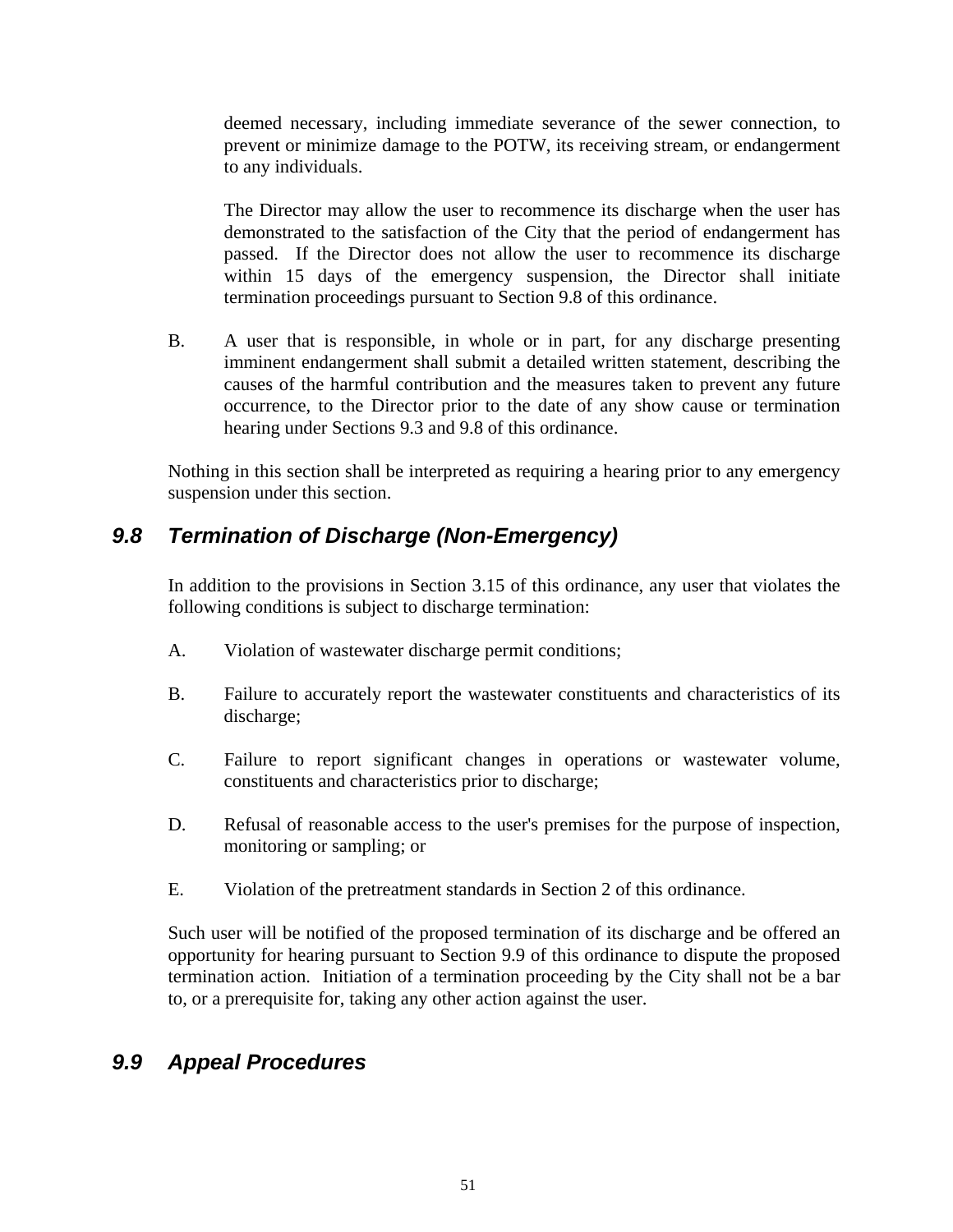- A. Appeals.
- 1. Any user who has been subject to an enforcement action by the City and who seeks to dispute a Notice of Violation, order, fine, or other action of the Director may file an appeal. No other person may appeal an enforcement action.
- 2. The notice of appeal must be filed in writing and received by the Director, in writing, within ten (10) calendar days of the receipt of the disputed action or proposed action. If the notice of appeal is not received by the Director within the 10 day period, the right to an appeal is waived. The notice of appeal shall state with particularity the basis upon which the appellant is disputing the action taken or proposed to be taken.
- 3. Upon receipt of a timely notice of appeal, the Director shall set a date and time for an appeal hearing, but in no case shall the hearing be set more than sixty (60) days from the receipt of the timely notice of appeal. The appellant shall be notified in writing of the date, time, and place for the appeal hearing. The Director or his/her designee shall serve as the hearing examiner and be the presiding officer at the hearing.
- B. Appeal Hearing.
- 1. Content of Notice of hearing. The notice of hearing shall include:

(a) Names and mailing addresses of all parties to whom notice is being given, and if known, the names and addresses of their representatives;

(b) If the City intends to appear, the mailing address and telephone number of the office designated to represent the City in the proceeding;

(c) The official file or other reference number and name of proceeding;

(d) The name, official title, mailing address and telephone number of the presiding officer, if known;

(e) A statement of the time, place and nature of the proceeding;

(f) A statement of the legal authority and jurisdiction under which the hearing is to be held;

(g) A reference to the particular section of the ordinance or regulations involved;

(h) A short and plain statement of the matters asserted by the agency; and

(i) A statement that a party who fails to attend or participate in a hearing or other stage of an appeal hearing may be held in default.

 2. Procedures at hearing. The hearing examiner/presiding officer, who may be the Director, or his or her designee, shall regulate the course of the hearing. The presiding officer shall afford to all parties the opportunity to respond, present evidence and argument, conduct cross-examination, and submit rebuttal evidence; provided, however, the presiding officer may control the manner and extent of cross-examinations and rebuttal. In the discretion of the presiding officer, all or part of the hearing may be conducted by telephone or other electronic means as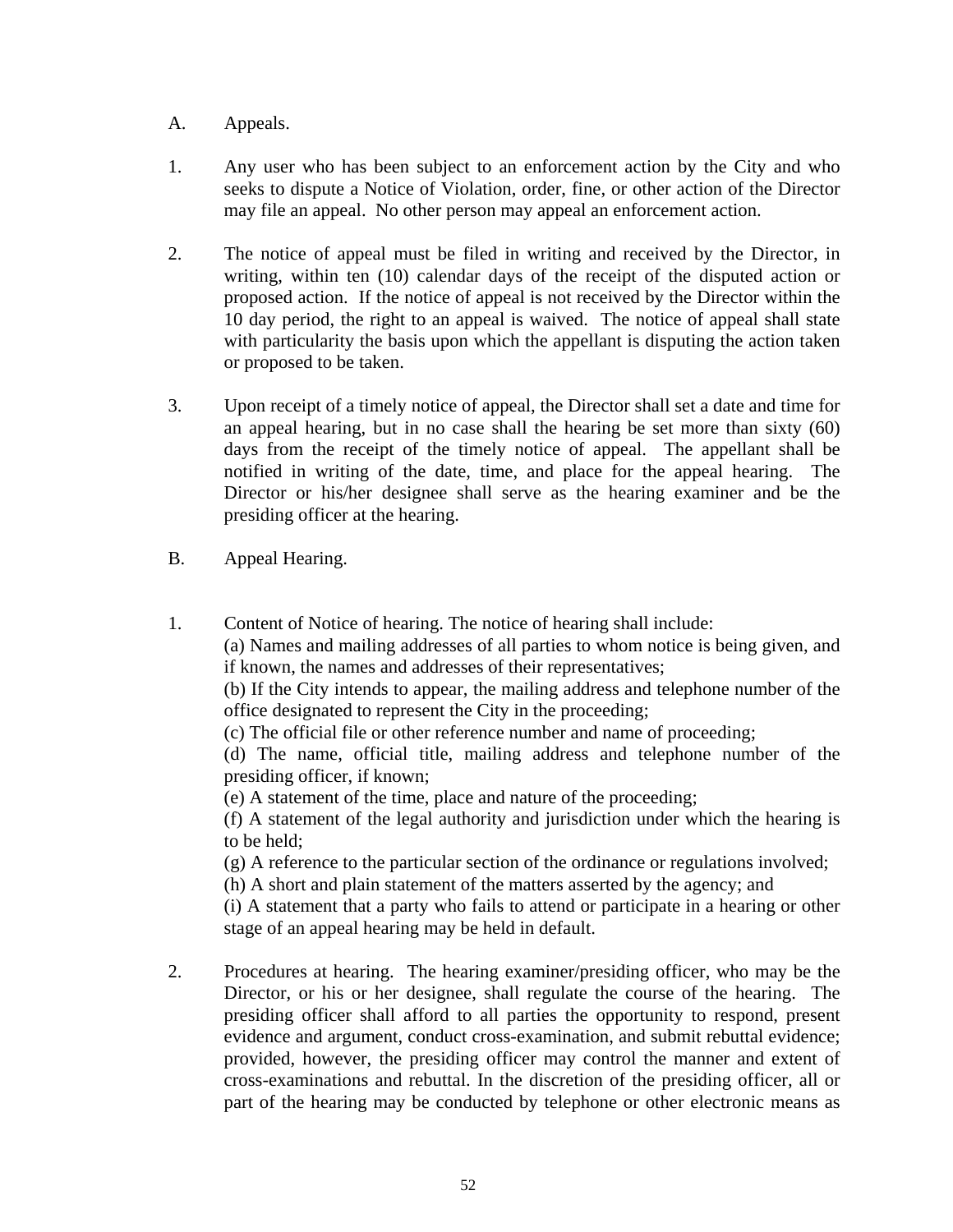long as each party in the hearing has an opportunity to effectively participate and hear.

- 3. Rules of evidence. Evidence, including hearsay evidence, is admissible if in the judgment of the presiding officer it is the kind of evidence on which reasonably prudent persons are accustomed to rely in the conduct of their affairs. The presiding officer shall exclude evidence that is excludable on constitutional or statutory grounds or on the basis of evidentiary privilege recognized in the courts of this state. The presiding officer may exclude evidence that is irrelevant, immaterial, or unduly repetitious. All testimony of parties and witnesses shall be made under oath or affirmation. Documentary evidence may be received in the form of copies or excerpts or by incorporation by reference. Official notice may be taken of (a) any judicially cognizable facts, (b) technical or scientific facts within the City's specialized knowledge, and (c) codes or standards that have been adopted by an agency of the United States, this state or another state, or by a nationally recognized organization or association. A party proposing that official notice be taken may be required to produce a copy of the material to be noticed.
- 4. Default. If a party fails to attend or participate in any stage of a hearing, the presiding officer may serve upon all parties a default or other dispositive order, which shall include a statement of grounds for the order. Within seven (7) calendar days after service of a default order, the party against whom it was entered may file a written motion requesting that the order be vacated, stating the grounds for the motion. If the party against whom the default order is entered fails to timely file a motion to vacate or the motion to vacate is not granted, the default order will be the final decision of the City.
- 5. Burden of proof. The appellant shall have the burden of proof by a preponderance of the evidence.
- C. Appeal Conclusion.

 At the conclusion of the hearing, the hearing examiner shall determine if the disputed action was proper, and shall approve, modify, or rescind the disputed action. The final determination of the hearing examiner shall be in writing, and all parties shall be provided a copy of the final determination. This decision will include findings of fact that are supported by and based on the record. These findings will be entitled to deference on any judicial review.

- D. Judicial Review of Appeal.
- 1. Any party, including the City, the Washington State Department of Ecology, the United States Environmental Protection Agency, or the user/appellant, is entitled to review of the final determination of the hearing examiner in the Snohomish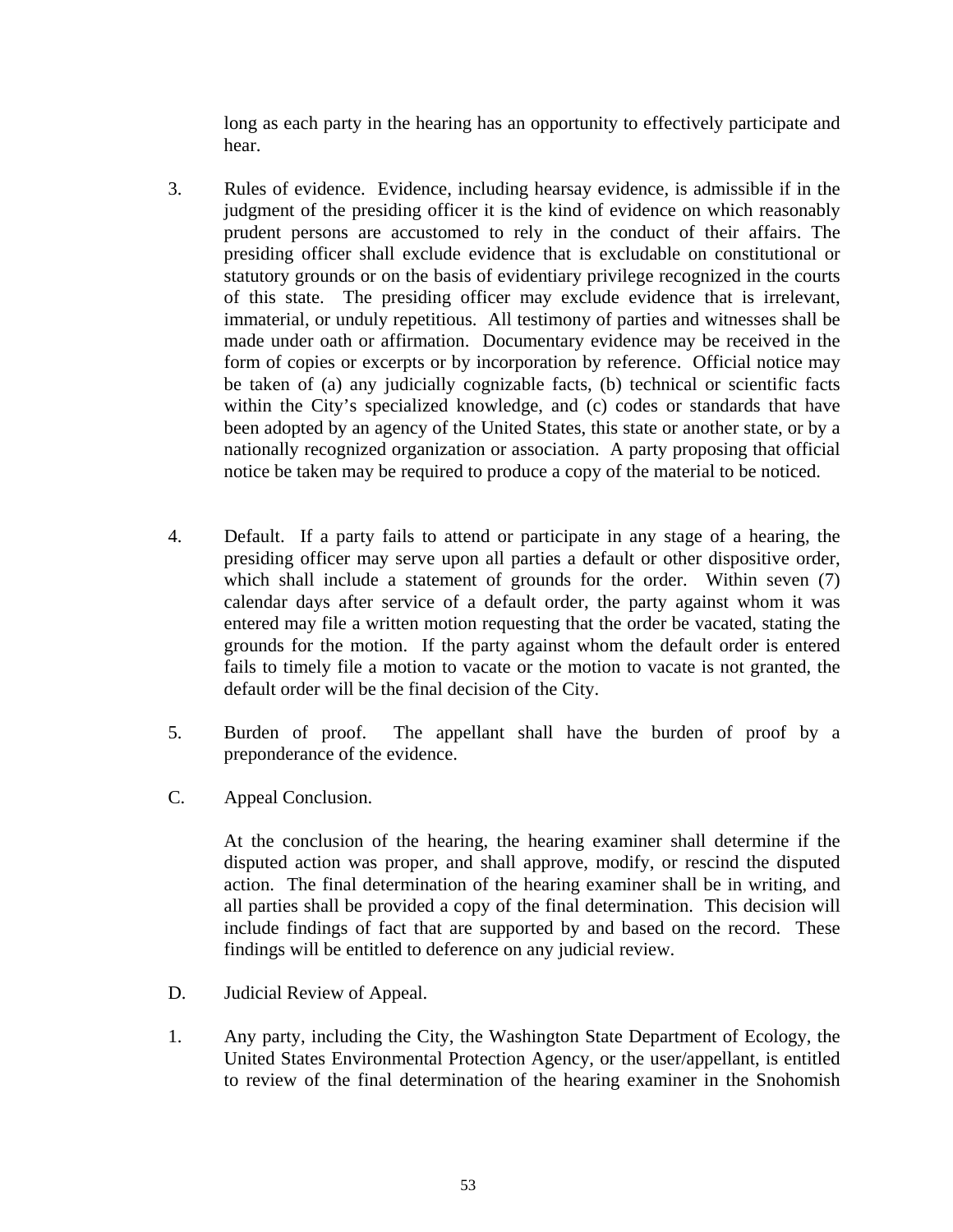County Superior Court. Provided, that any petition for review shall be filed no later than thirty (30) calendar days after date of the final determination.

- 2. Copies of the petition for review shall be served as in all civil actions.
- 3. The filing of the petition shall not stay enforcement of the final determination except by order of the superior court and on posting of a bond to be determined by the court naming the City as beneficiary.
- 4. The review shall be conducted by the court without a jury. The record shall be satisfied by a narrative report certified by the hearing examiner and no verbatim record of proceedings before the hearing examiner shall be required to be presented to the superior court.
- 5. The court may affirm the final determination or remand the matter for further proceedings before the hearing examiner; or the court may reverse the final determination if the substantial rights of the petitioners may have been prejudiced because the final determination was:
	- i. In violation of constitutional provisions; or
	- ii. In excess of the authority or jurisdiction of the hearing examiner; or
	- iii. Arbitrary and capricious.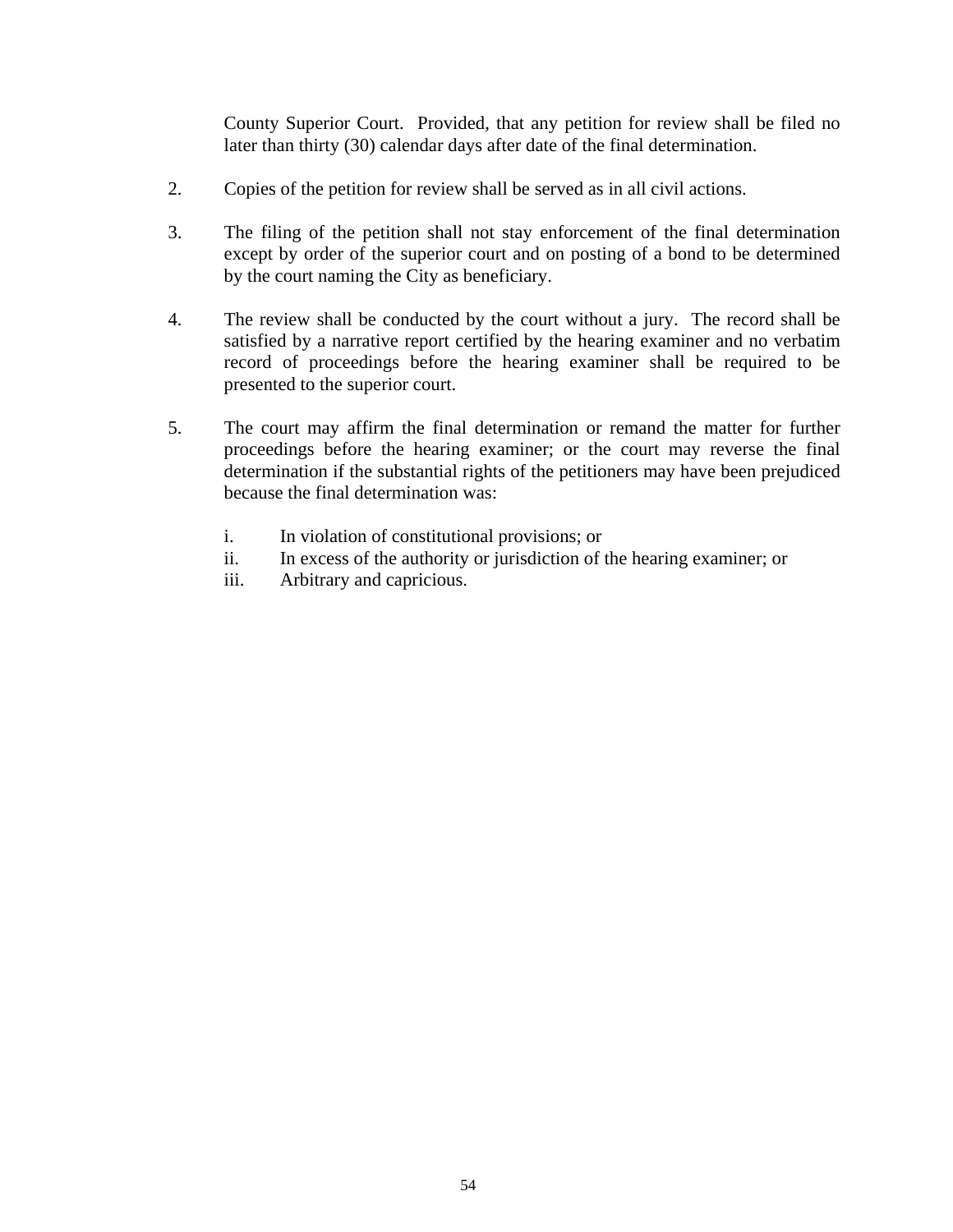## <span id="page-58-0"></span>**SECTION 10 - JUDICIAL ENFORCEMENT REMEDIES**

### *10.1 Injunctive Relief*

 When the Director finds that a user has violated or continues to violate any provision of this ordinance, a wastewater discharge permit, or order issued hereunder, or any other pretreatment standard or requirement, the Director may petition the Snohomish County Superior Court through the City's Attorney for the issuance of a temporary or permanent injunction, as appropriate, which restrains or compels the specific performance of the wastewater discharge permit, order, or other requirement imposed by this ordinance on activities of the user.

 The City may also seek such other action as is appropriate for legal and/or equitable relief, including a requirement for the user to conduct environmental remediation. A petition for injunctive relief shall not be a bar against, or a prerequisite for, taking any other action against a user. Injunctive relief shall be nonexclusive to other remedies available to the City.

### *10.2 Civil Penalties*

- A. A user which has violated or continues to violate any provision of this ordinance, a wastewater discharge permit, or order issued hereunder, or any other pretreatment standard or requirement shall be liable to the City for a maximum civil penalty of \$10,000 per violation, per day. In the case of a monthly or other long-term average discharge limit, penalties shall accrue for each day during the period of the violation.
- B. The Director may recover reasonable attorneys' fees, court costs, and other expenses associated with enforcement activities, including sampling and monitoring expenses, and the cost of any actual damages incurred by the City.
- C. In determining the amount of civil liability, the Court shall take into account all relevant circumstances, including, but not limited to, the extent of harm caused by the violation, the magnitude and duration, any economic benefit gained through the user's violation, corrective actions by the user, the compliance history of the user, and any other factor as justice requires.
- D. Filing a suit for civil penalties shall not be a bar against, or a prerequisite for taking any other action against a user.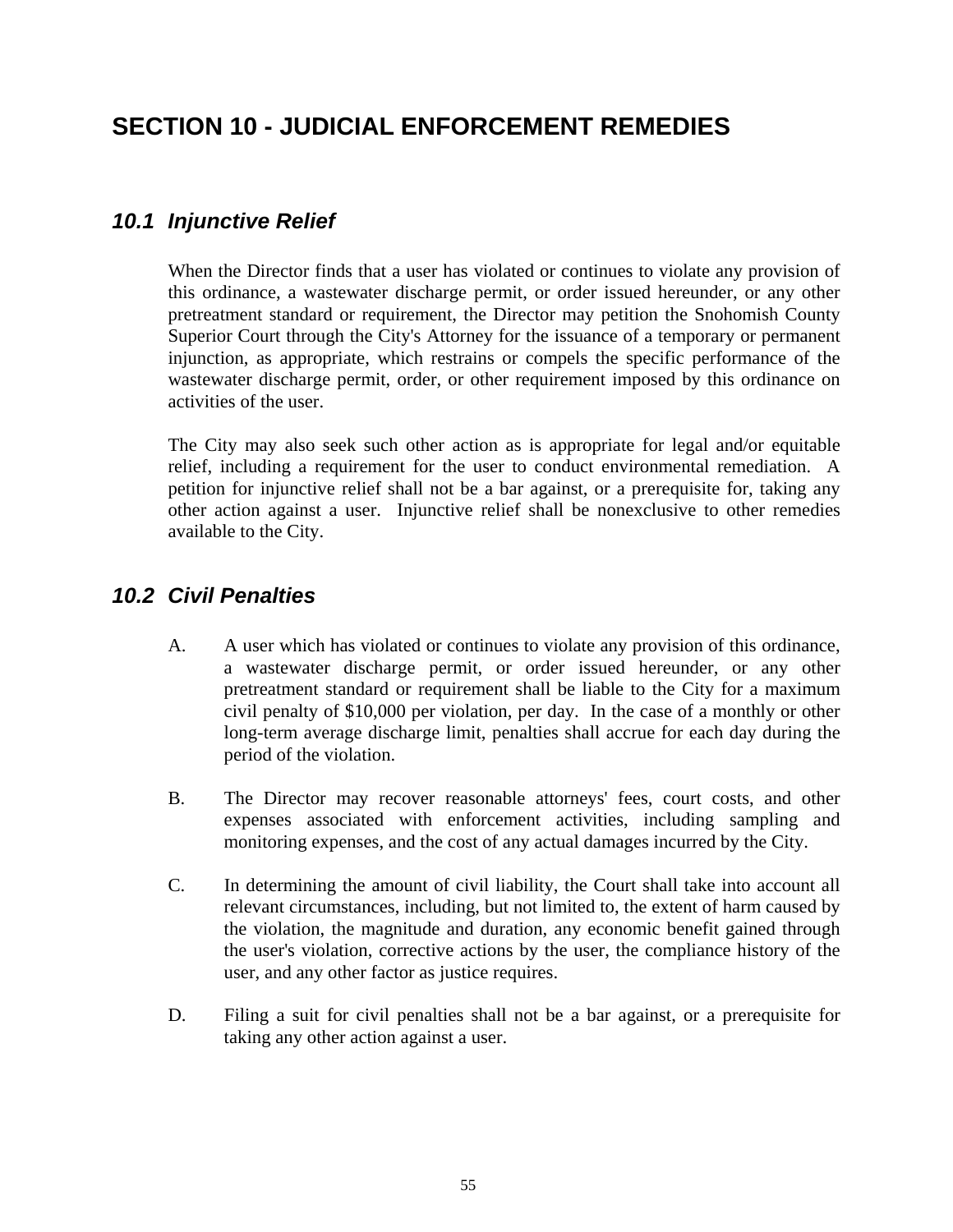#### <span id="page-59-0"></span>*10.3 Criminal Prosecution*

- A. A user who violates any provision of this ordinance, a wastewater discharge permit, or order issued hereunder, or any other pretreatment standard or requirement shall, upon conviction, be guilty of a gross misdemeanor, punishable by a fine of not more than \$5,000 and/or one year in jail. Each day a violation occurs shall constitute a separate offense.
- B. A user who introduces any substance into the POTW which causes personal injury or property damage shall, upon conviction, be guilty of a gross misdemeanor and be subject to a penalty of not more than \$5,000 and/or one year in jail. Each day a violation occurs shall constitute a separate offense. This penalty shall be in addition to any other cause of action for personal injury or property damage available under State law.
- C. A user who knowingly makes any false statements, representations, or certifications in any application, record, report, plan, or other documentation filed, or required to be maintained, pursuant to this ordinance, wastewater discharge permit, or order issued hereunder, or who falsifies, tampers with, or knowingly renders inaccurate any monitoring device or method required under this ordinance shall, upon conviction, be guilty of a gross misdemeanor, and punished by a fine of not more than \$5,000 and/or one year in jail. Each day a violation occurs shall constitute a separate offense.

In addition, the user shall be subject to:

- 1) the provisions of 18 USC Section 1001 relating to fraud and false statements;
- 2) the provisions of Sections 309 (c) (4) of the Clean Water Act, as amended governing false statements, representation, or certification; and
- 3) the provision of Section 309 (c) (6) of the Clean Water Act, regarding responsible corporate officers.

#### *10.4 Remedies Non-exclusive*

 The provisions in Sections 8 through 11 of this ordinance are not exclusive remedies. The City reserves the right to take any, all, or any combination of these actions against a non-compliant user. Enforcement of pretreatment violations will generally be in accordance with the City's enforcement response plan. However, the City reserves the right to take other action against any user when the circumstances warrant. Further, the City is empowered to take more than one enforcement action against any non-compliant user. These actions may be taken concurrently.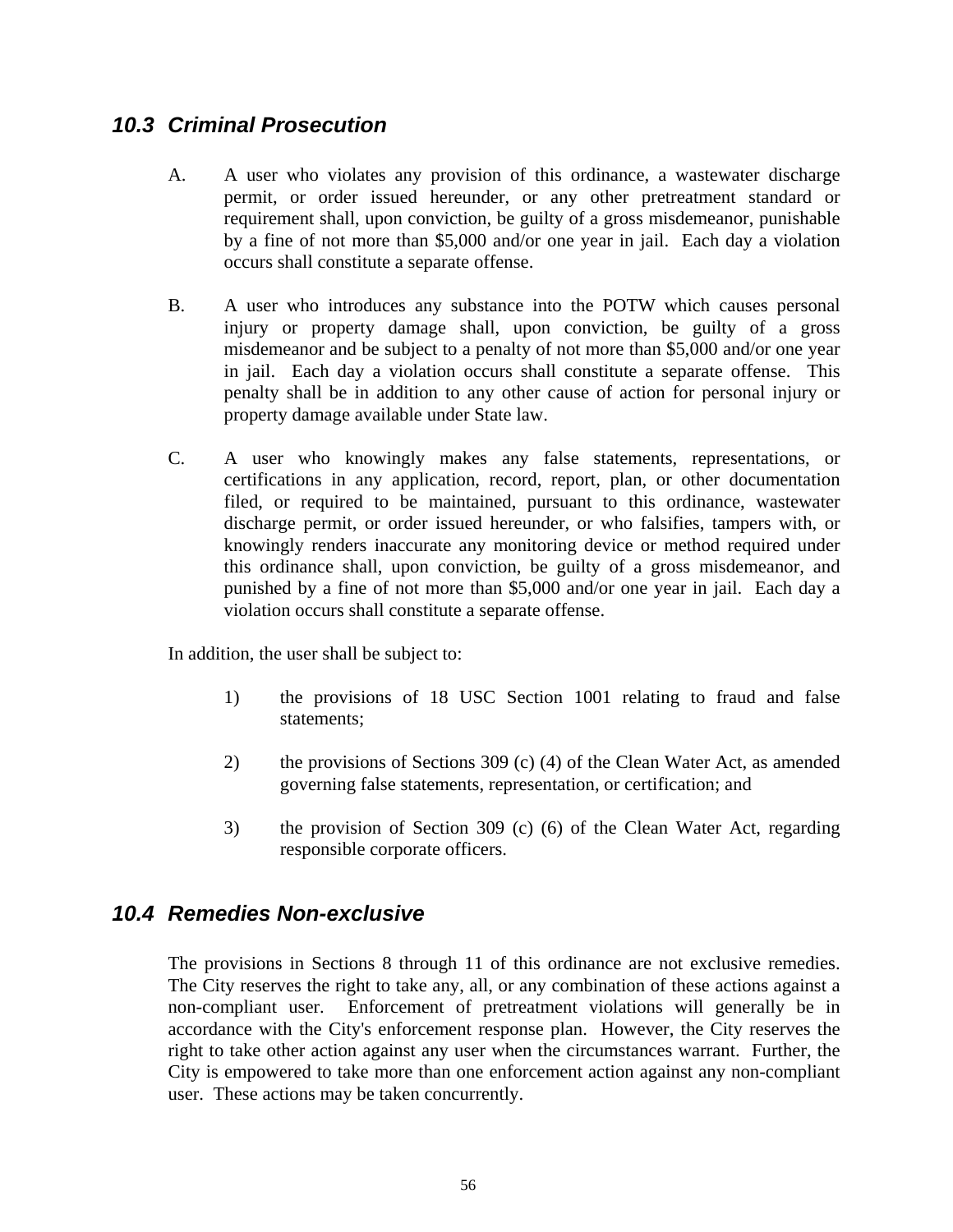## <span id="page-60-0"></span>**SECTION 11 - SUPPLEMENTAL ENFORCEMENT ACTION**

#### *11.1 Performance Bonds*

 The Director may decline to issue or reissue a wastewater discharge permit to any user which has failed to comply with any provision of this ordinance, a previous wastewater discharge permit or order issued hereunder, or any other pretreatment standard or requirement unless such user first files a satisfactory bond, payable to the City, in a sum not to exceed a value determined by the Director to be necessary to achieve consistent compliance.

#### *11.2 Financial Assurances*

 The Director may decline to issue or reissue a wastewater discharge permit to any user which has failed to comply with any provision of this ordinance, a previous wastewater discharge permit or order issued hereunder, or any other pretreatment standard or requirement, unless the user first submits proof that it has obtained financial assurances sufficient to meet pretreatment requirements, and/or restore or repair damage to the POTW caused by its discharge.

#### *11.3 Service Severance*

 Whenever a user has violated or continues to violate any provision of this ordinance, a wastewater discharge permit or order issued hereunder, or any other pretreatment standard or requirement, water and/or sewer service to the user may be severed. Service will only recommence, at the user's expense, after it has satisfactorily demonstrated its ability to comply.

#### *11.4 Public Nuisances*

 A violation of any provision of this ordinance, wastewater discharge permit, or order issued hereunder, or any other pretreatment standard or requirement, is hereby declared a public nuisance and shall be corrected or abated as directed by the Director.

#### *11.5 Contractor Listing*

 Users which have not achieved compliance with applicable pretreatment standards and requirements are not eligible to receive a contractual award for the sale of goods or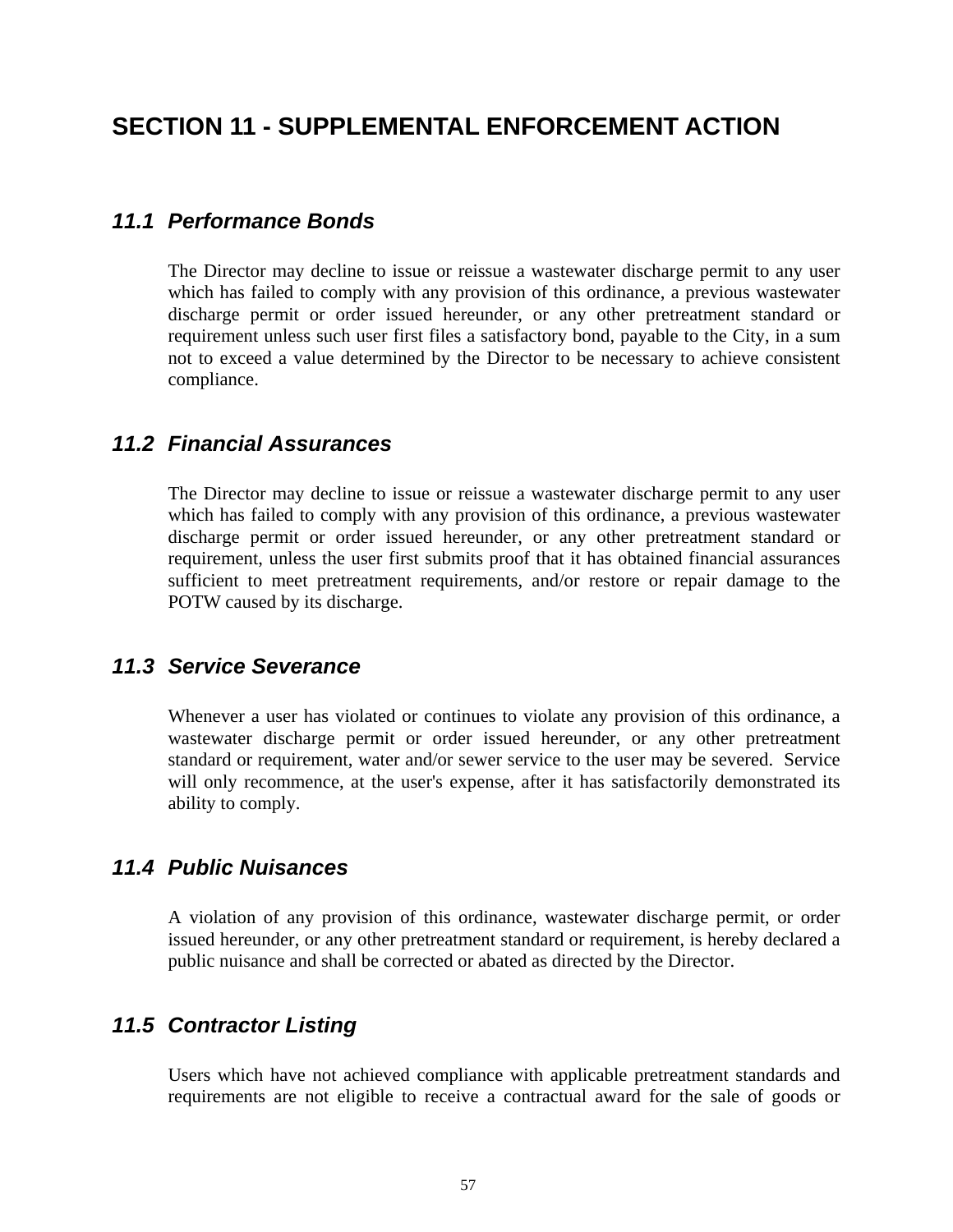<span id="page-61-0"></span>services to the City. Existing contracts for the sale of goods or services to the City held by a user found to be in significant non-compliance with pretreatment standards or requirements may be terminated at the discretion of the City.

#### *11.6 Publication of Violations and/or Enforcement Actions.*

 The Director may publish violations and/or enforcement actions at any time, where monetary fines may be inappropriate in gaining compliance, or in addition to monetary fines. Violations and/or enforcement actions may also be published when the Director feels that public notice should be made, or at other appropriate times. The cost of such publications will be recovered from the user.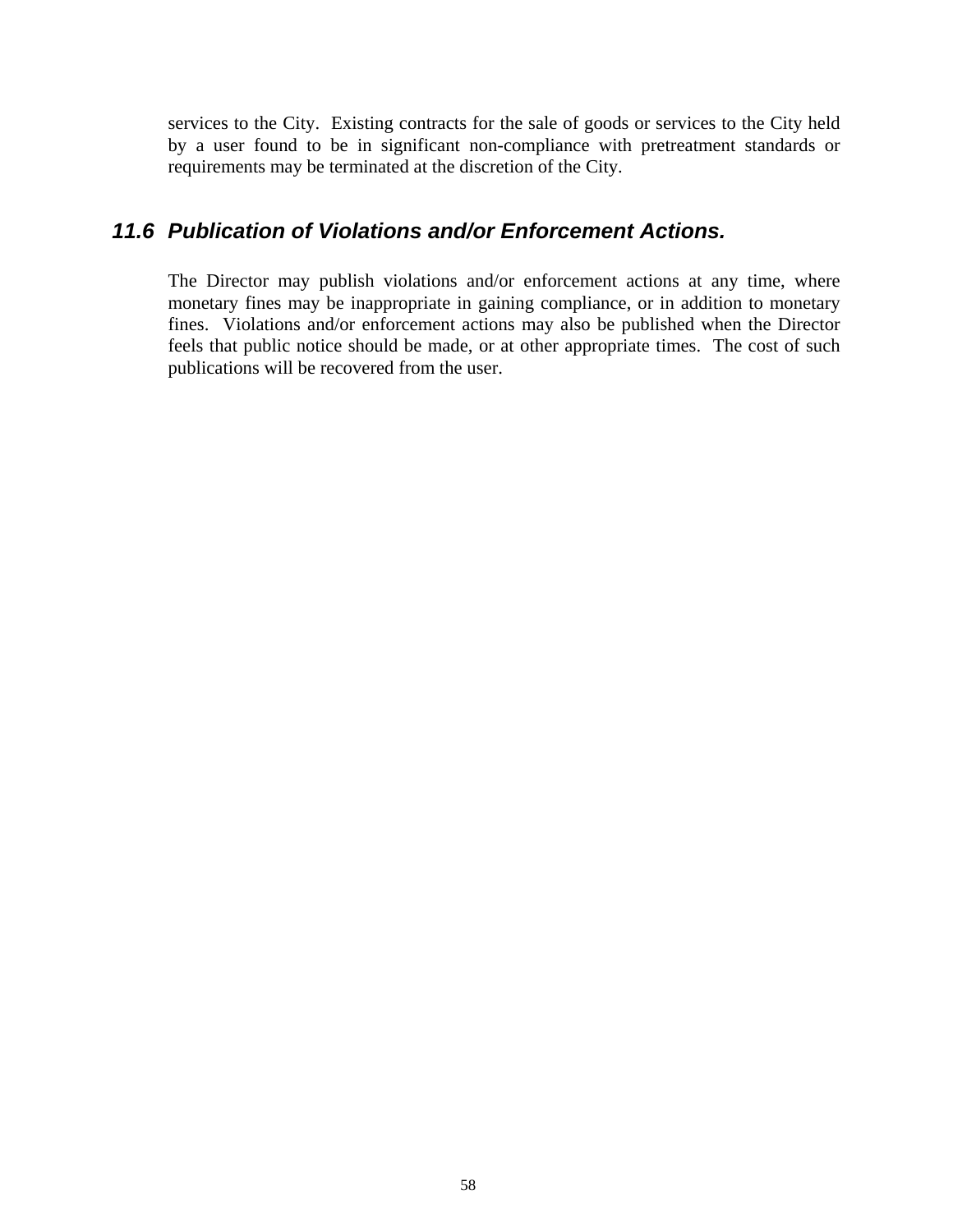## <span id="page-62-0"></span>**SECTION 12 - AFFIRMATIVE DEFENSES TO DISCHARGE VIOLATIONS**

### *12.1 Upset*

- A. For the purposes of this section, "upset" means an exceptional incident in which there is unintentional and temporary non-compliance with applicable pretreatment standards because of factors beyond the reasonable control of the user. An upset does not include non-compliance to the extent caused by operational error, improperly designed treatment facilities, inadequate treatment facilities, lack of preventive maintenance, or careless or improper operation.
- B. An upset shall constitute an affirmative defense to an action brought for noncompliance with applicable pretreatment standards if the requirements of paragraph (C) are met.
- C. A user who wishes to establish the affirmative defense of upset shall demonstrate, through properly signed, contemporaneous operating logs, or other relevant evidence that:
	- (1) An upset occurred and the user can identify the cause(s) of the upset;

 (2) The facility was at the time being operated in a prudent and workman-like manner and in compliance with applicable operation and maintenance procedures; and

 (3) The user has submitted the following information to the POTW and treatment plant operator within twenty four (24) hours of becoming aware of the upset [if this information is provided orally, a written submission must be provided within five (5) days]:

- (a) A description of the indirect discharge and cause of noncompliance;
- (b) The period of non-compliance, including exact dates and times or, if not corrected, the anticipated time the non-compliance is expected to continue; and
- (c) Steps being taken and/or planned to reduce, eliminate, and prevent recurrence of the non-compliance.
- D. In any enforcement proceeding, the user seeking to establish the occurrence of an upset shall have the burden of proof.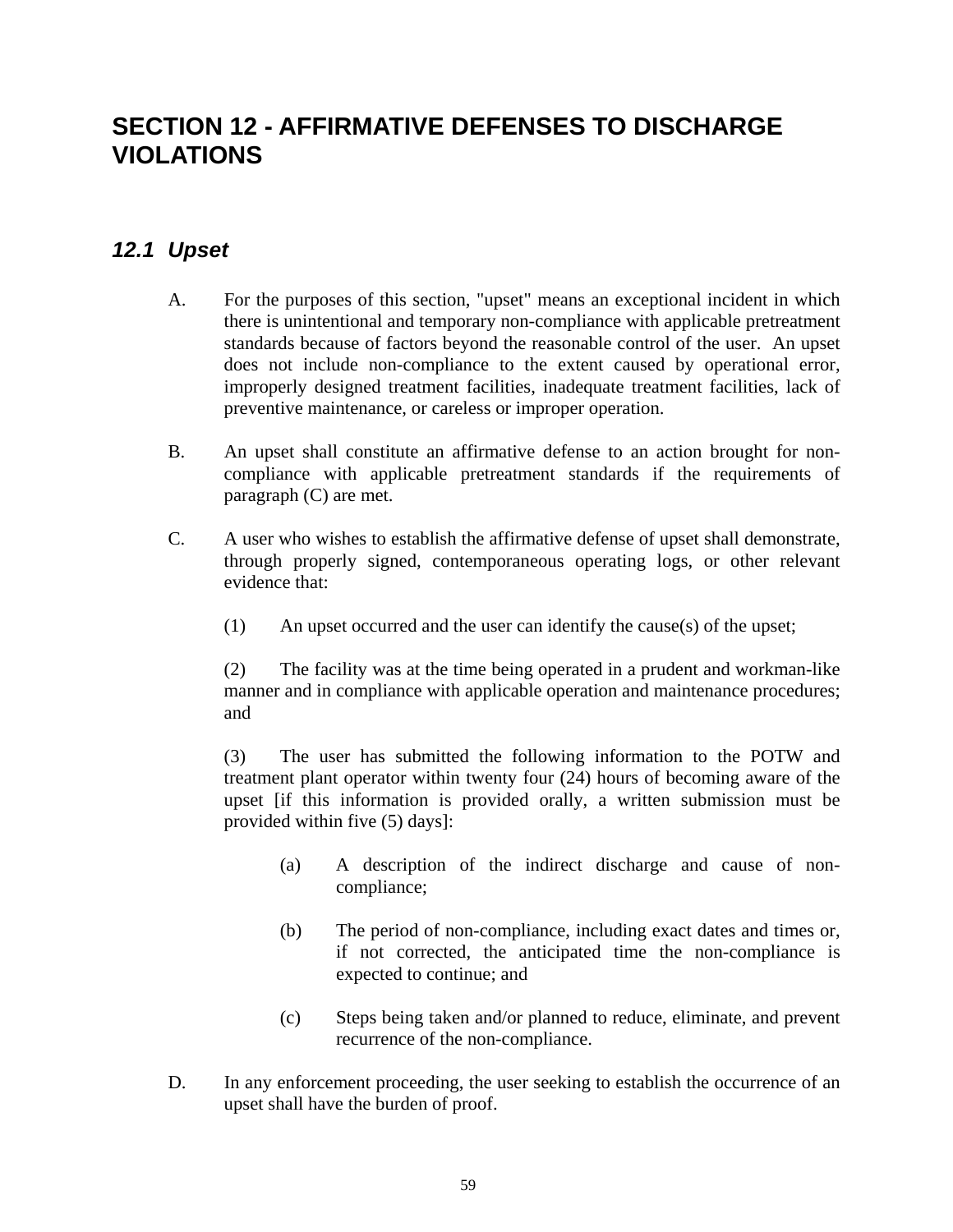- <span id="page-63-0"></span> E. A User may appeal any enforcement action due to an upset as provided under Section 9.9 of this ordinance.
- F. Users shall control production of all discharges to the extent necessary to maintain compliance with applicable pretreatment standards upon reduction, loss, or failure of its treatment facility until the facility is restored or an alternative method of treatment is provided. This requirement applies in the situation where, among other things, the primary source of power of the treatment facility is reduced, lost, or fails.

### *12.2 Prohibited Discharge Standards*

 A user shall have an affirmative defense to an enforcement action brought against it for non-compliance with the prohibitions in Section 2.1 A and B (3) through (7) if it can prove that it did not know, or have reason to know, that its discharge, alone or in conjunction with discharges from other sources, would cause pass through or interference and that either: (a) a local limit exists for each pollutant discharged and the user was in compliance with each limit directly prior to, and during, the pass through or interference; or (b) no local limit exists, but the discharge did not change substantially in nature or constituents from the user's prior discharge when the City was regularly in compliance with its NPDES permit, and in the case of interference, was in compliance with applicable sludge use or disposal requirements.

#### *12.3 Bypass*

- A. For the purposes of this section,
	- (1) "Bypass" means the intentional diversion of wastestreams from any portion of a user's treatment facility.
	- (2) "Severe property damage" means substantial physical damage to property, damage to the treatment facilities which causes them to become inoperable, or substantial and permanent loss of natural resources which can reasonably be expected to occur in the absence of a bypass. Severe property damage does not mean economic loss caused by delays in production.
- B. A user may allow any bypass to occur which does not cause applicable pretreatment standards or requirements to be violated, but only if it also is for essential maintenance to assure efficient operation. These bypasses are not subject to the provision of paragraphs (C) and (D) of this section.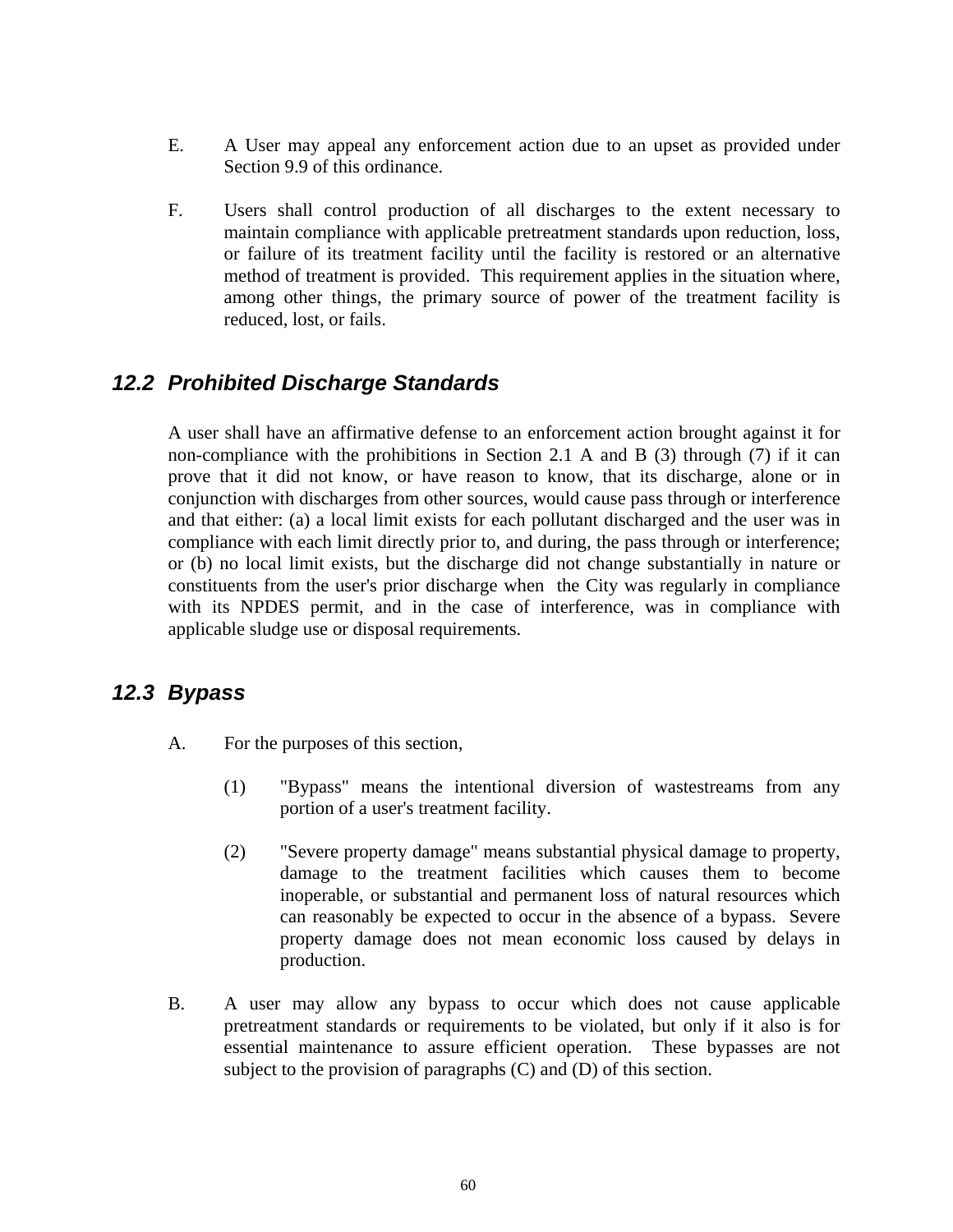- C. (1) If a user knows in advance of the need for a bypass, it shall submit prior notice to the POTW, at least ten (10) days before the date of the bypass, if possible.
	- (2) A user shall submit oral notice to the City of an unanticipated bypass that exceeds applicable pretreatment standards within twenty four (24) hours from the time it becomes aware of the bypass. A written submission shall also be provided within five (5) days of the time the user becomes aware of the bypass. The written submission shall contain a description of the bypass and its cause; the duration of the bypass, including exact dates and times, and, if the bypass has not been corrected, the anticipated time it is expected to continue; and steps taken or planned to reduce, eliminate, and prevent reoccurrence of the bypass. The POTW may waive the written report on a case-by-case basis if the oral report has been received within twenty four (24) hours.
- D. (1) Bypass is prohibited, and the POTW may take an enforcement action against a user for a bypass, unless
	- (a) Bypass was unavoidable to prevent loss of life, personal injury, or severe property damage;
	- (b) There were no feasible alternatives to the bypass, such as the use of auxiliary treatment facilities, retention of untreated wastes, or maintenance during normal periods of equipment downtime. This condition is not satisfied if adequate back-up equipment should have been installed in the exercise of reasonable engineering judgment to prevent a bypass which occurred during normal periods of equipment downtime or preventive maintenance; and
	- (c) The user submitted notices as required under paragraph (C) of this section.
	- (2) The POTW may approve an anticipated bypass, after considering its adverse effects, if the POTW determines that it will meet the three conditions listed in paragraph  $(D)(1)$  of this section.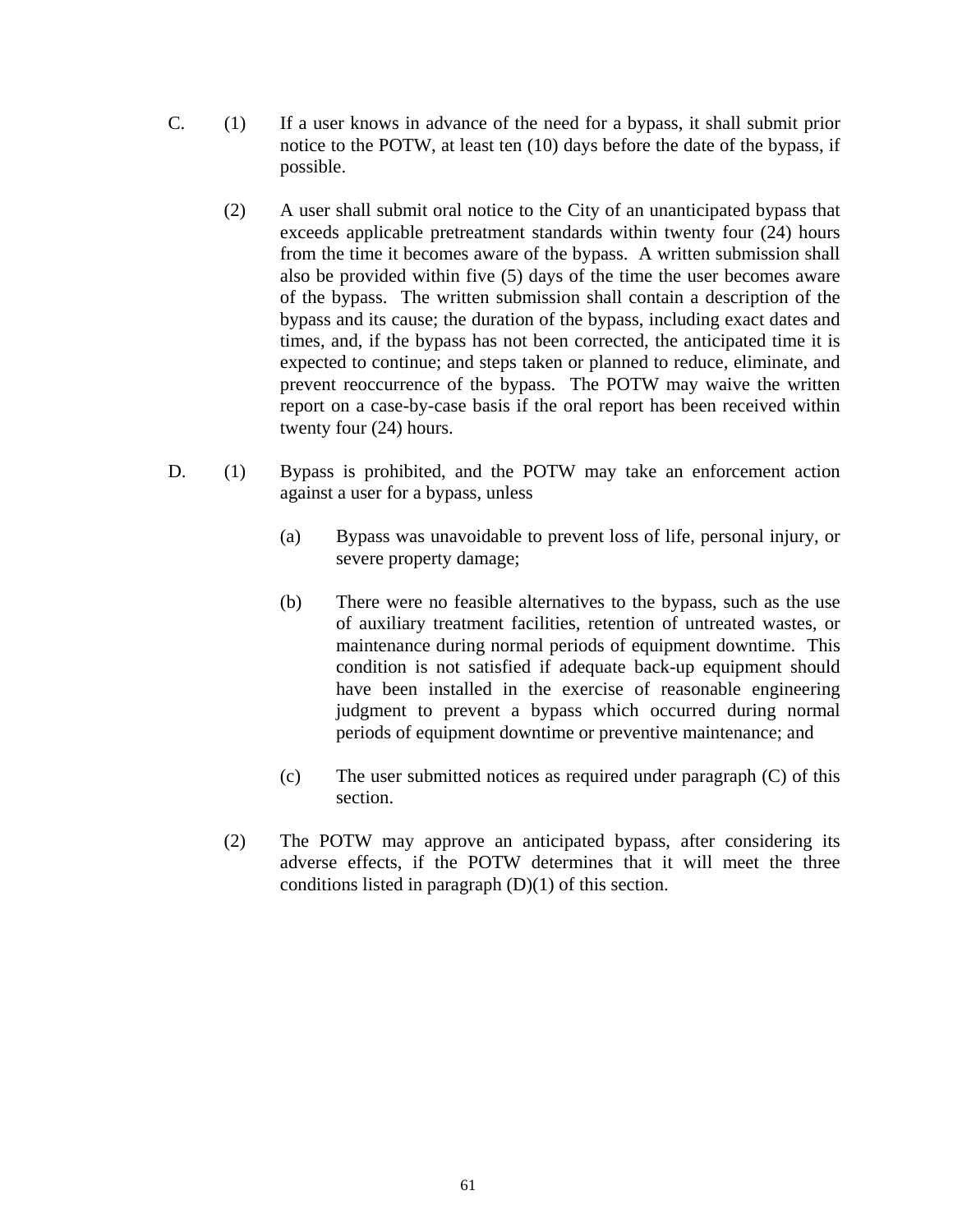## <span id="page-65-0"></span>**SECTION 13 - MISCELLANEOUS PROVISIONS**

#### *13.1 Pretreatment Charges and Fees*

 The Director may adopt reasonable fees for reimbursement of costs of setting up and operating the City's Pretreatment Program.

 These fees relate solely to the matters covered by this ordinance and are separate from all other rates or charges for sewer service, provided that the City shall collect said charges in the same manner as other sewer utility rates are collected, including but not limited to the sewer lien procedures provided under 35.67 RCW.

Fees may include:

- A. Fees for wastewater discharge permits, including the cost of processing the permit applications, public noticing, issuing and administering the permit, and reviewing monitoring reports submitted by users;
- B. Fees for modifying or transferring permits.
- C. Fees for monitoring, inspection, surveillance and enforcement procedures including the cost of collection and analyzing a user's discharge;
- D. Fees for reviewing and responding to accidental discharge procedures and construction;
- E. Fees for preparing and executing enforcement action;
- F. Fees for filing appeals;
- G. Fees for High Strength Waste and Industrial Process flow; and
- H. Other fees as the City may deem necessary to carry out the requirements contained herein.
- I. Permit Fees

 A 5 year permit for a Significant Categorical User, Middle Tier Significant Categorical User, or a Significant Industrial User shall be \$2200

 A 5 year permit for a Non-Significant Categorical Industrial User or Zero Discharge User shall be \$1000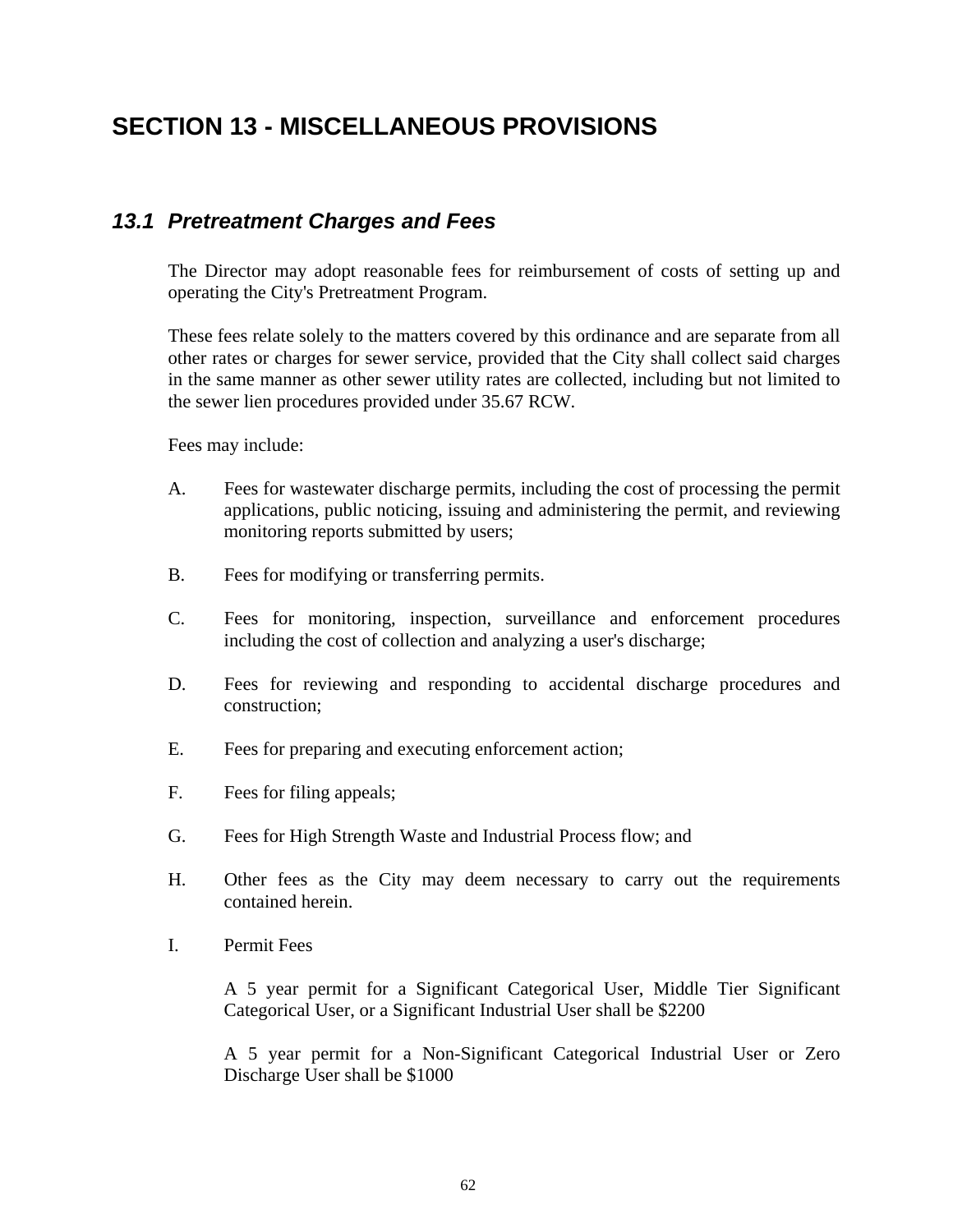A 5 year Discharge Authorization shall be \$1000.

A 1 year Discharge Authorization shall be \$500.

A Discharge Authorization shall be \$250 for a one (1) time batch discharge.

- J. Permit Transfer Fee \$500
- K. Permit Modification Fee \$500. Permit modification fees will only be charged in a case where changes in the user's operation require the modification, or when the user request a modification.
- L. Monitoring Fees

 Fees for semi annual inspections and semi annual sampling events of categorical users and Significant Industrial Users are set at \$550 per visit.

 Any user establishing a pattern of non compliance, or having a history of non compliance, or suspected of being in non compliance, may require additional monitoring visits as deemed appropriate by the Director. Any additional inspections, sampling, surveillance monitoring activities, and analysis performed which detect non compliance will be billed directly to the user.

- M. Enforcement Actions All expenses in preparing enforcement actions will be billed directly to the User.
- N. High Strength Waste Fees. Users having effluent concentrations of BOD and/or TSS in excess of 250 mg/L, and/or FOG concentrations in excess of 50 mg/L may be billed a High Strength Waste Surcharge. Surcharge rates will be established by the Director, and based on cost of conveyance and treatment in the POTW.
- O. Industrial Flow Surcharge. An Industrial flow surcharge will be billed to Significant Industrial Users and Categorical users (and may be billed to other users where deemed appropriate by the Director) and based upon the amount of industrial waste flow. The surcharge rate is \$0.19 per 1000 gallons industrial waste flow. The Director may establish new rates based upon the cost of administering the pretreatment program.
- P. Cost Recovery. The City may recover any incurred expenses incurred due to noncompliance by a user, including, but not limited to; costs of opening a plugged sewer, costs of repairing a damaged sewer, costs of determining the cause of a SSO or CSO, and costs of cleaning up and mitigating a SSO or CSO.

 All fees or charges will be collected by direct billing. Unless the Director has been made aware of extenuating circumstances that would prevent prompt payment, all fees are payable within 30 days of the billing. Fees past due will be considered a violation of this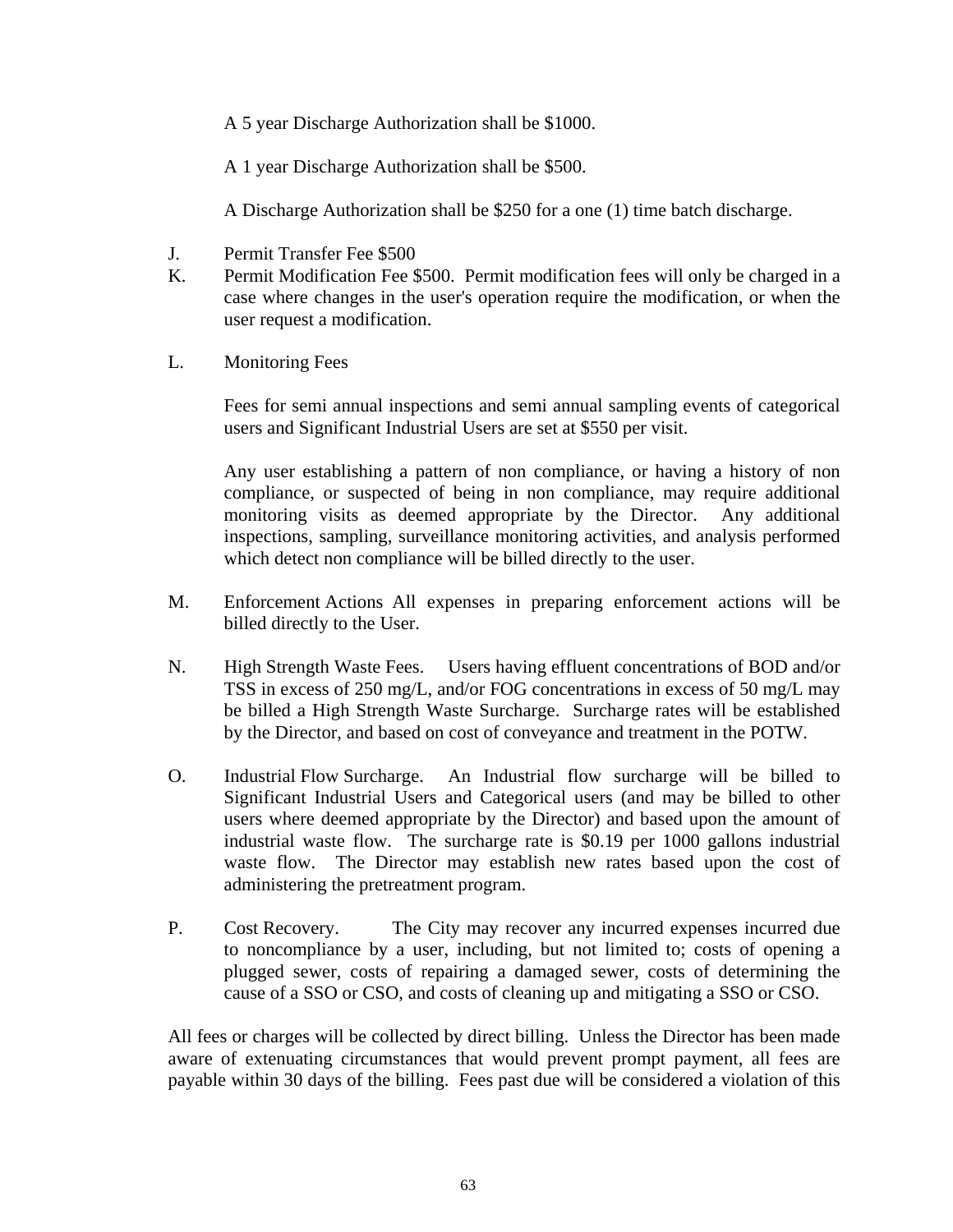<span id="page-67-0"></span>ordinance. Users not paying fees within 60 days of the billing period will be subject to termination of service. The Director may change existing or adopt new fees.

#### *13.2 Severability*

 Should any section, subsection, paragraph, sentence, clause or phrase of this ordinance or its application to any person or situation be declared unconstitutional or invalid for any reason, such decision shall not affect the validity of the remaining portions of this ordinance or its application to any other person or situation. The City Council of the City of Everett hereby declares that it would have adopted this ordinance and each section, subsection, sentence, clause, phrase or portion thereof irrespective of the fact that any one or more sections, subsections, clauses, phrases or portions be declared invalid or unconstitutional.

### *13.3 Conflicts / Repeal*

 All other ordinances and parts of other ordinances inconsistent or conflicting with any part of this ordinance, are hereby repealed to the extent of the inconsistency or conflict. Specifically, Section 19 of Ordinance 1506-88 (EMC 14.08.250 - Pretreatment) is repealed and Ordinance 2034-95, as amended by Ordinance 2247-97(Chapter 14.40 EMC - Wastewater Pretreatment Regulations) is repealed. Permits issued under Ordinance 2034-95, as amended by Ordinance 2247-97,shall hereafter be subject to the provisions of this ordinance.

#### *13.4 Non-Liability*

 It is expressly the purpose of this ordinance to comply with the September 13, 1985 order of the Washington State Department of Ecology requiring the City of Everett to establish an industrial pre-treatment program and to provide for and promote the health, safety and welfare of the general public. It is not the intent of this ordinance to create or otherwise establish or designate any particular class or group of persons who will or should be especially protected or benefited by the terms or requirements of this ordinance.

 It is the specific intent of this ordinance to place the obligation of complying with these regulations upon the applicant or Discharger and no provision nor any term used in this ordinance is intended to impose any duty whatsoever upon the City or any of its officers, employees or agents, except as provided under the Act or other related statutes of the United States or the State of Washington.

 Nothing contained in this ordinance is intended to be nor shall be construed to create or form the basis for any tort liability on the part of the City or its officers, employees or agents, for any injury or damage resulting from the failure of an applicant or Discharger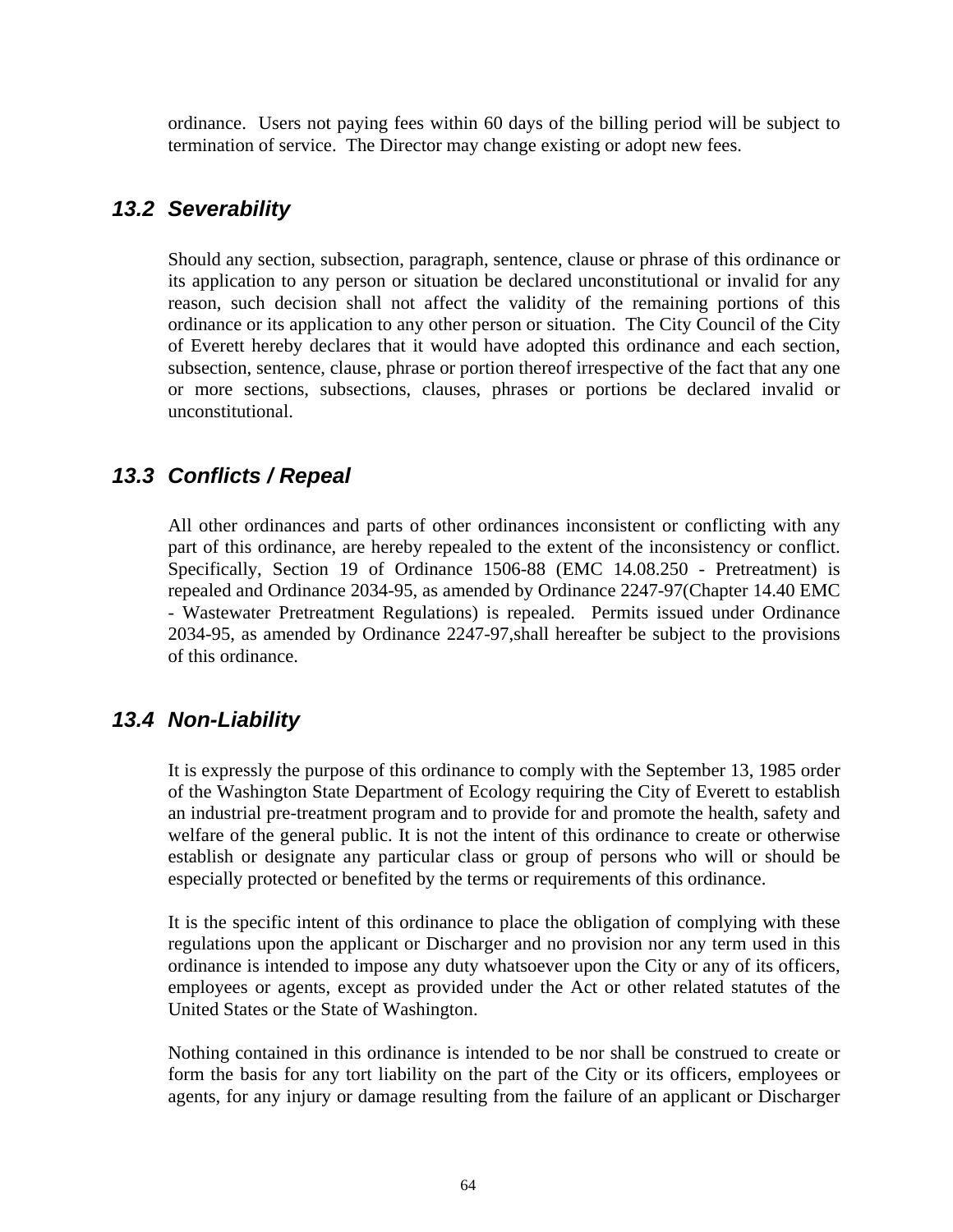<span id="page-68-0"></span>to comply with the provisions of this ordinance, or by reason or in consequence of any inspection, notice, order, certificate, permission or approval authorized or issued or done in connection with the implementation or enforcement of this ordinance, or inaction on the part of the City related in any manner to the implementation or the enforcement of this ordinance by its officers, employees or agents.

#### *13.5 Savings*

 The enactment of this ordinance shall not affect any case, proceeding, appeal or other matter currently pending in any court.